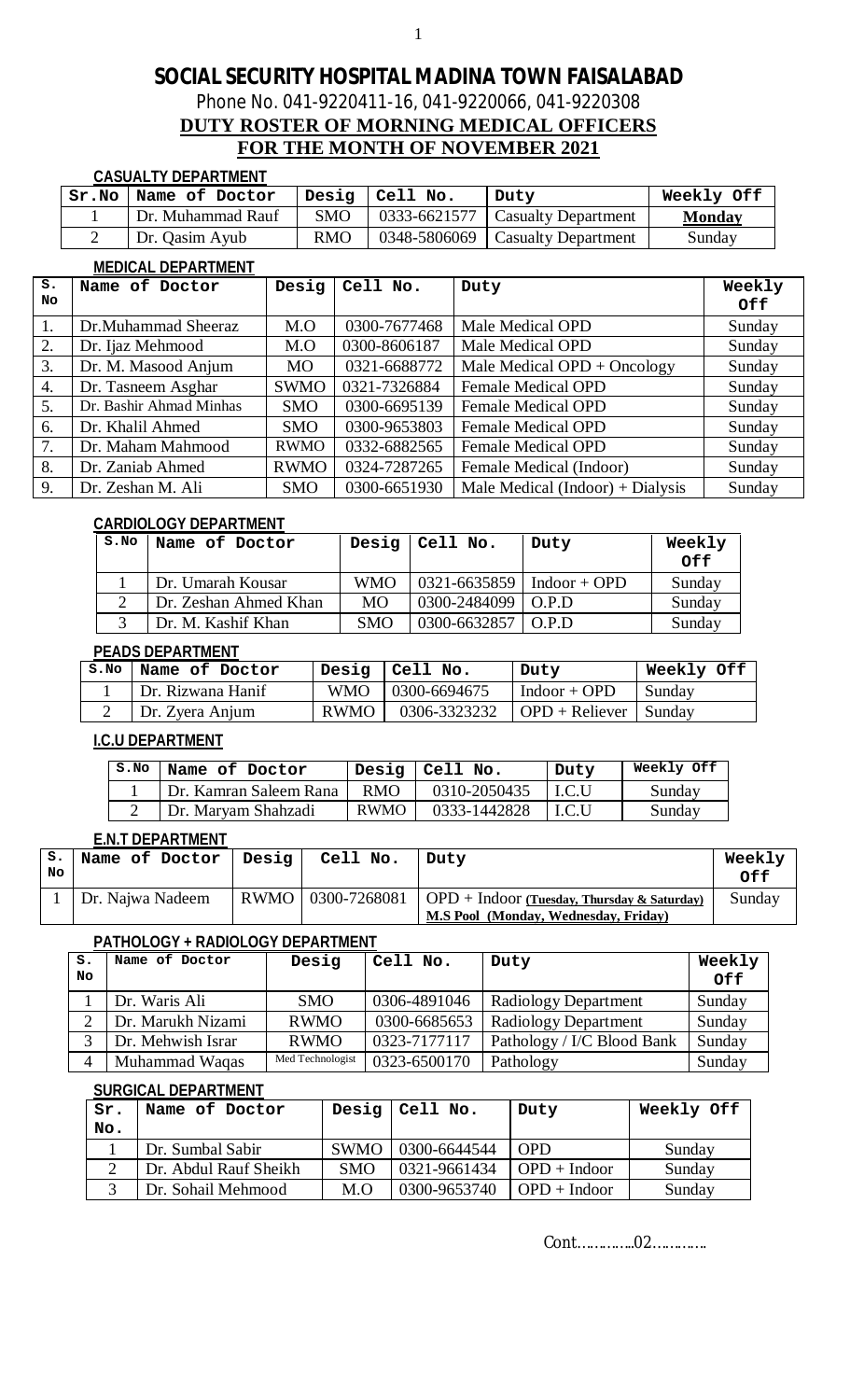### **ORTHOPEADIC DEPARTMENT**

| Sr. | Name of Doctor    | Desig       | Cell No.     | Duty           | Weekly |  |  |  |  |  |
|-----|-------------------|-------------|--------------|----------------|--------|--|--|--|--|--|
| No  |                   |             |              |                | Off    |  |  |  |  |  |
|     | Dr. Kaleem Ahmed  | <b>APMO</b> | 0333-6503407 | $Indoor + OPD$ | Sunday |  |  |  |  |  |
|     | Dr. Kashif Naveed | <b>MO</b>   | 0321-6682817 | <b>OPD</b>     | Sunday |  |  |  |  |  |
|     | Dr. Kiran Zafar   | <b>RWMO</b> | 0333-8411270 | $Indoor + OPD$ | Sunday |  |  |  |  |  |
|     | CHEST DEPARTMENT  |             |              |                |        |  |  |  |  |  |

| Sr.<br>No. | Name of Doctor   Desig   Cell No. |                                            | Duty | Weekly<br>Off |
|------------|-----------------------------------|--------------------------------------------|------|---------------|
|            | Dr. Abeera Haleem                 | $ $ SWMO $ $ 0322-6230009 $ $ Indoor + OPD |      | Sunday        |

#### **SKIN DEPARTMENT**

| Sr.No | Name of Doctor        | Desig       | Cell No.         | Duty                            | Weekly Off |
|-------|-----------------------|-------------|------------------|---------------------------------|------------|
|       | Dr. Samina Rasheed    | <b>SWMO</b> | $0333 - 6508970$ | <b>OPD</b>                      | Sunday     |
|       | Dr. Naima Rizwan      | <b>RWMO</b> | 0345-7714080 OPD |                                 | Sunday     |
|       | Dr. Hafiz Abdul Monim | S.M.O       |                  | 0321-6633484   OPD + Psychiatry | Sunday     |
|       |                       |             |                  |                                 |            |

### **ANESTHESIA DEPARTMENT**

| Sr.No | Name of Doctor     | Desig             | Cell No.     | Duty                     | Weekly Off |
|-------|--------------------|-------------------|--------------|--------------------------|------------|
|       | Dr. Ghulam Mustafa | Anesthetist       | 0300-6659269 | <b>Operation Theatre</b> | Sunday     |
|       | Dr. M. Zahid Javed | Anesthetist $(R)$ | 0304-5971064 | <b>Operation Theatre</b> | Sunday     |
|       | Dr. M. Hussain     | Anesthetist $(R)$ | 0345-7713829 | <b>Operation Theatre</b> | Sunday     |

### **UROLOGY DEPARTMENT**

| $Sr.No $ Name of Doctor   Desig.   Cell No. |                              | Duty                                        | Weekly Off |
|---------------------------------------------|------------------------------|---------------------------------------------|------------|
| Dr. Munir Ahmed                             | $\overline{\phantom{a}}$ SMO | $\vert$ 0301-8669922 $\vert$ Indoor + O.P.D | Sunday     |

### **OPTHALMOLOGY DEPARTMENT**

| Sr.No                                | Name of Doctor            | Desig.     | Duty                                   |                                      |        | Weekly Off    |
|--------------------------------------|---------------------------|------------|----------------------------------------|--------------------------------------|--------|---------------|
|                                      | Dr. Jumshaid Iqbal        | <b>SMO</b> | <b>OPD=Tuesday, Thursday, Saturday</b> |                                      | Sunday |               |
|                                      | 0336-6484154              |            |                                        | M.S Pool = Monday, Wednesday, Friday |        |               |
| <b>ISOLATION ROOMS + CORONA WARD</b> |                           |            |                                        |                                      |        |               |
|                                      | Sr.No   Name of Doctor    |            | Desig.                                 | Cell No.                             | Duty   | Weekly Off    |
|                                      | Dr. Muhammad Naeem Sheikh |            | <b>MO</b>                              | 0302-8846495                         | Indoor | <b>Monday</b> |

#### **RELIEVERS**

| S.NO | Name of Doctor       | Desig.      | Cell No.     | Duty                            | Weekly Off |
|------|----------------------|-------------|--------------|---------------------------------|------------|
|      | Dr. Arshad Saddiqui  | <b>SMO</b>  | 0300-6603694 | <b>Central Medicine Store</b>   | Sunday     |
| 2.   | Dr. Farah Naz Cheema | <b>WMO</b>  | 0331-3619629 | Administration                  | Sunday     |
| 3.   | Dr. Ayesha Khalid    | <b>RWMO</b> | 0336-7772369 | Paramedical School + Radiology  | Sunday     |
| 4.   | Dr. Rashid Azeem     | <b>MO</b>   | 0333-7858005 | <b>Vaccination Centre</b>       | Sunday     |
|      | Dr. Areeba Asghar    | <b>RWMO</b> | 0309-4221263 | <b>Psychiatry Department</b>    | Sunday     |
| 6.   | Dr. Nimra Shabbir    | <b>RWMO</b> | 0334-8807700 | Reliever                        | Sunday     |
| 7.   | Dr. Rizwan Rasool    | <b>SMO</b>  | 0343-8708870 | On earned leave till 04-12-2021 |            |

### **FRIDAY DUTIES FROM 12:00 NOON TO 03:00 P.M**

| Date             | Casualty       | Medical & Allied  | Surgical & Allied      |
|------------------|----------------|-------------------|------------------------|
|                  |                |                   | + ICU + Corona         |
| $07 - 11 - 2021$ | Dr. Qasim Ayub | Dr. Zeshan M. Ali | Dr. Kamran Saleem Rana |
|                  | 0348-5806069   | 0300-6651930      | 0310-2050435           |
| $14 - 11 - 2021$ | Dr. Qasim Ayub | Dr. Zeshan M. Ali | Dr. Kamran Saleem Rana |
| $21 - 11 - 2021$ | Dr. Qasim Ayub | Dr. Zeshan M. Ali | Dr. Kamran Saleem Rana |
| $28 - 11 - 2021$ | Dr. Qasim Ayub | Dr. Zeshan M. Ali | Dr. Kamran Saleem Rana |

 **No casual Leave / Day Off without prior arrangement will be allowed except in emergency.** 

### **DR. SAJID RASHEED INCHARGE DUTY ROSTER ADDL; MEDICAL SUPERINTENDENT**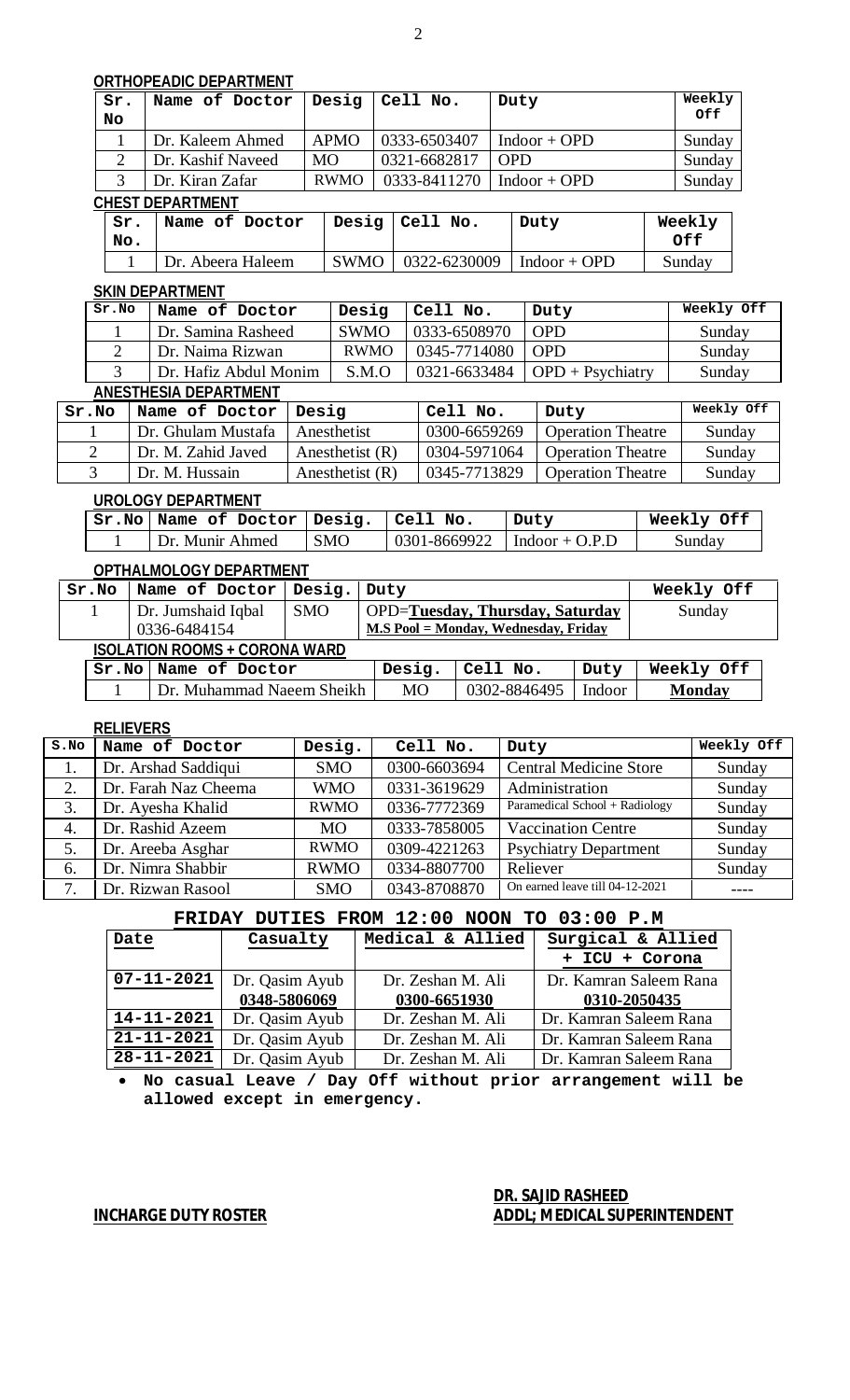Phone No. 041-9220411-16, 041-9220066, 041-9220308

# **DUTY ROSTER OF EVENING/NIGHT SHIFTS OF MEDICAL OFFICERS FOR THE MONTH OF NOVEMBER 2021**

### **EVENING SHIFT**

| Date                                                                       | $C.M.0 +$                                                                          | Medical & Allied                                        | Surgical & Allied $+$        |  |  |  |  |
|----------------------------------------------------------------------------|------------------------------------------------------------------------------------|---------------------------------------------------------|------------------------------|--|--|--|--|
|                                                                            | Incharge Blood Bank                                                                |                                                         | $ICU + CCU + Corona$         |  |  |  |  |
| From 01-11-2021                                                            | Dr. Saad ul Nabi                                                                   | Dr. Jibbran Jaffari                                     | Muddasar Ahmed Saleem<br>Dr. |  |  |  |  |
| to 10-11-2021                                                              | M. O                                                                               | A. P. M. O                                              | M. O                         |  |  |  |  |
|                                                                            | 0304-9149396                                                                       | 0300-6679397                                            | 0311-0175476)                |  |  |  |  |
|                                                                            | (WEEKLY OFF=FRIDAY)                                                                | (WEEKLY OFF=SUNDAY)                                     | (WEEKLY OFF=MONDAY)          |  |  |  |  |
| From 11-11-2021                                                            | Dr. Muddasar Ahmed Saleem                                                          | Dr. Saad ul Nabi                                        | Dr. Jibbran Jaffari          |  |  |  |  |
| to 20-11-2021                                                              | M. O                                                                               | $M_{\cdot}$ $O_{\cdot}$                                 | A. P. M. O                   |  |  |  |  |
| From 21-11-2021                                                            | Dr. Ji bbran Jaffari                                                               | Muddasar Ahmed Saleem<br>Dr.                            | Dr. Saad ul Nabi             |  |  |  |  |
| to 30-11-2021                                                              | A. P. M. O                                                                         | M.O                                                     | M. O                         |  |  |  |  |
|                                                                            |                                                                                    | Dr. Saad Naeem, Retainee Medical Officer (0324-6901807) |                              |  |  |  |  |
|                                                                            | will perform duty on every Sunday, Monday, Friday in concerned department and also |                                                         |                              |  |  |  |  |
| perform duty in emergency department on every Tuesday, Wednesday, Thursday |                                                                                    |                                                         |                              |  |  |  |  |
|                                                                            | as Reliever and avail weekly off on "SATURDAY".                                    |                                                         |                              |  |  |  |  |
|                                                                            |                                                                                    |                                                         |                              |  |  |  |  |

### **Dr. Saad Naeem, will also look after Corona Vaccination Centre.**

**NIGHT SHIFT**

| <b>Dated</b>     | Emergency $+$                        | $1.C.U + C.C.U$                         | Ground Floor                       | $1^{st}$ & $2^{nd}$ floor +            |
|------------------|--------------------------------------|-----------------------------------------|------------------------------------|----------------------------------------|
|                  | I/C BIood Bank                       |                                         |                                    | Isolation & Corona                     |
| $01 - 11 - 2021$ | Dr. Naveed Afzaal, SMO               | Dr. Feroz Tariq, MO                     | Dr. Jahanzeb Nadeem, MO            | Dr. Zain Aftab, MO                     |
|                  | 0346-7776677                         | 00324-7705484                           | 0322-8664004                       | 0320-6613248                           |
| $02 - 11 - 2021$ | Dr. Nazim Hayat, SMO<br>0300-6623310 | Dr. M. Shafay Sabir, MO<br>0336-7250221 | Dr. Zohaib Zia, MO<br>0345-7815949 | Dr. Hassan Sharif, SMO<br>0343-6175051 |
| $03 - 11 - 2021$ | Dr. Zain Aftab                       | Dr. Naveed Afzaal                       | Dr. Feroz Tariq                    | Dr. Jahanzeb Nadeem                    |
|                  |                                      |                                         |                                    |                                        |
| $04 - 11 - 2021$ | Dr. Hassan Sharif                    | Dr. Nazim Hayat                         | Dr. M. Shafay Sabir                | Dr. Zohaib Zia                         |
| $05 - 11 - 2021$ | Dr. Jahanzeb Nadeem                  | Dr. Zain Aftab                          | Dr. Naveed Afzaal                  | Dr. Feroz Tariq                        |
| $06 - 11 - 2021$ | Dr. Zohaib Zia                       | Dr. Hassan Sharif                       | Dr. Nazim Hayat                    | Dr. M. Shafay Sabir                    |
| $07 - 11 - 2021$ | Dr. Feroz Tariq                      | Dr. Jahanzeb Nadeem                     | Dr. Zain Aftab                     | Dr. Naveed Afzaal                      |
| $08 - 11 - 2021$ | Dr. M. Shafay Sabir                  | Dr. Zohaib Zia                          | Dr. Hassan Sharif                  | Dr. Nazim Hayat                        |
| $09 - 11 - 2021$ | Dr. Naveed Afzaal                    | Dr. Feroz Tariq                         | Dr. Jahanzeb Nadeem                | Dr. Zain Aftab                         |
| $10 - 11 - 2021$ | Dr. Nazim Hayat                      | Dr. M. Shafay Sabir                     | Dr. Zohaib Zia                     | Dr. Hassan Sharif                      |
| $11 - 11 - 2021$ | Dr. Zain Aftab                       | Dr. Naveed Afzaal                       | Dr. Feroz Tariq                    | Dr. Jahanzeb Nadeem                    |
| $12 - 11 - 2021$ | Dr. Hassan Sharif                    | Dr. Nazim Hayat                         | Dr. M. Shafay Sabir                | Dr. Zohaib Zia                         |
| $13 - 11 - 2021$ | Dr. Jahanzeb Nadeem                  | Dr. Zain Aftab                          | Dr. Naveed Afzaal                  | Dr. Feroz Tariq                        |
| $14 - 11 - 2021$ | Dr. Zohaib Zia                       | Dr. Hassan Sharif                       | Dr. Nazim Hayat                    | Dr. M. Shafay Sabir                    |
| $15 - 11 - 2021$ | Dr. Feroz Tariq                      | Dr. Jahanzeb Nadeem                     | Dr. Zain Aftab                     | Dr. Naveed Afzaal                      |
| $16 - 11 - 2021$ | Dr. M. Shafay Sabir                  | Dr. Zohaib Zia                          | Dr. Hassan Sharif                  | Dr. Nazim Hayat                        |
| $17 - 11 - 2021$ | Dr. Naveed Afzaal                    | Dr. Feroz Tariq                         | Dr. Jahanzeb Nadeem                | Dr. Zain Aftab                         |
| $18 - 11 - 2021$ | Dr. Nazim Hayat                      | Dr. M. Shafay Sabir                     | Dr. Zohaib Zia                     | Dr. Hassan Sharif                      |
| $19 - 11 - 2021$ | Dr. Zain Aftab                       | Dr. Naveed Afzaal                       | Dr. Feroz Tariq                    | Dr. Jahanzeb Nadeem                    |
| $20 - 11 - 2021$ | Dr. Hassan Sharif                    | Dr. Nazim Hayat                         | Dr. M. Shafay Sabir                | Dr. Zohaib Zia                         |
| $21 - 11 - 2021$ | Dr. Jahanzeb Nadeem                  | Dr. Zain Aftab                          | Dr. Naveed Afzaal                  | Dr. Feroz Tariq                        |
| $22 - 11 - 2021$ | Dr. Zohaib Zia                       | Dr. Hassan Sharif                       | Dr. Nazim Hayat                    | Dr. M. Shafay Sabir                    |
| $23 - 11 - 2021$ | Dr. Feroz Tariq                      | Dr. Jahanzeb Nadeem                     | Dr. Zain Aftab                     | Dr. Naveed Afzaal                      |
| $24 - 11 - 2021$ | Dr. M. Shafay Sabir                  | Dr. Zohaib Zia                          | Dr. Hassan Sharif                  | Dr. Nazim Hayat                        |

**Cont………..02………..**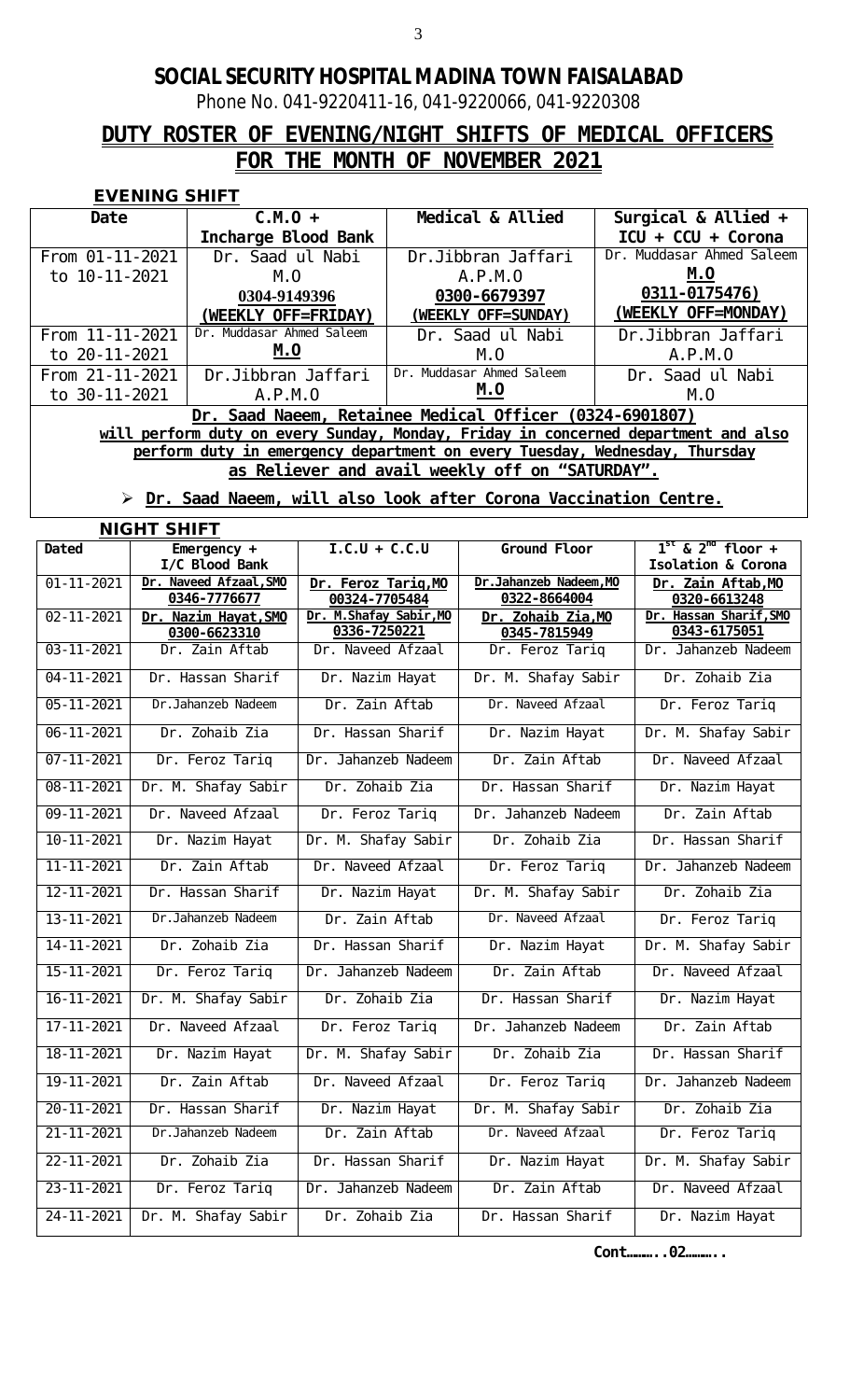|                  | SOCIAL SECURITY HOSPITAL MADINA TOWN FAISALABAD |                     |                     |                                             |  |  |  |
|------------------|-------------------------------------------------|---------------------|---------------------|---------------------------------------------|--|--|--|
| Dated            | Emergency $+$<br>I/C Blood Bank                 | $I.C.U + C.C.U$     | Ground Floor        | $1st$ & $2nd$ floor +<br>Isolation & Corona |  |  |  |
| $25 - 11 - 2021$ | Dr. Naveed Afzaal                               | Dr. Feroz Tariq     | Dr. Jahanzeb Nadeem | Dr. Zain Aftab                              |  |  |  |
| $26 - 11 - 2021$ | Dr. Nazim Hayat                                 | Dr. M. Shafay Sabir | Dr. Zohaib Zia      | Dr. Hassan Sharif                           |  |  |  |
| $27 - 11 - 2021$ | Dr. Zain Aftab                                  | Dr. Naveed Afzaal   | Dr. Feroz Tariq     | Dr. Jahanzeb Nadeem                         |  |  |  |
| 28-11-2021       | Dr. Hassan Sharif                               | Dr. Nazim Hayat     | Dr. M. Shafay Sabir | Dr. Zohaib Zia                              |  |  |  |
| 29-11-2021       | Dr. Jahanzeb Nadeem                             | Dr. Zain Aftab      | Dr. Naveed Afzaal   | Dr. Feroz Tariq                             |  |  |  |
| $30 - 11 - 2021$ | Dr. Zohaib Zia                                  | Dr. Hassan Sharif   | Dr. Nazim Hayat     | Dr. M. Shafay Sabir                         |  |  |  |
| $31 - 11 - 2021$ | Dr. Feroz Tariq                                 | Dr. Jahanzeb Nadeem | Dr. Zain Aftab      | Dr. Naveed Afzaal                           |  |  |  |

### **NOTE:-**

- **Dr. Syed Jibbran Jaffari, APMPO (Evening Shift) / Dr. Naveed Afzaal, MO (Night Shift) / Dr. Nazim Hayat, MO (Night Shift) will also perform administrative round / work, in addition to their own duties.**
- **In case of leave / change of duty, inform the officers in their respective shifts, well before time and submit their written applications to Admn Office / P.A Office.**
- **All the MOs of evening & night shifts are hereby directed to perform their duties according to duty roster. Nobody is allowed to leave the hospital without permission of their respective incharge / officer.**
- **All the Medical Officers of evening shift are hereby directed not to avail their Casual Leaves & Day off without prior written permission from the competent authority otherwise absent will be marked.**

| SUNDAY MORNINGS + HOLIDAYS |                            |                                        |  |  |  |  |
|----------------------------|----------------------------|----------------------------------------|--|--|--|--|
| <b>Dated</b>               | Emergency +                | Medical & Allied + Surgical & Allied + |  |  |  |  |
|                            | <b>Incharge Blood Bank</b> | I.C.U + Corona                         |  |  |  |  |
| 07-11-2021                 | Dr. Muhammad Rauf          | Dr. Muhammad Naeem Sheikh              |  |  |  |  |
|                            | $(Day$ Off = 08-11-2021)   | (Day Off = 08-11-2021)                 |  |  |  |  |
|                            | 0333-6621577               | 0302-8846495                           |  |  |  |  |
| 14-11-2021                 | Dr. Muhammad Rauf          | Dr. Muhammad Naeem Sheikh              |  |  |  |  |
|                            | $(Day$ Off = 15-11-2021)   | (Day Off = 15-11-2021)                 |  |  |  |  |
|                            | 0333-6621577               | 0302-8846495                           |  |  |  |  |
| 21-11-2021                 | Dr. Muhammad Rauf          | Dr. Muhammad Naeem Sheikh              |  |  |  |  |
|                            | $(Day$ Off = 22-11-2021)   | (Day Off = 22-11-2021)                 |  |  |  |  |
|                            | 0333-6621577               | 0302-8846495                           |  |  |  |  |
| 28-11-2021                 | Dr. Muhammad Rauf          | Dr. Muhammad Naeem Sheikh              |  |  |  |  |
|                            | $(Day$ Off = 29-11-2021)   | (Day Off = 29-11-2021)                 |  |  |  |  |
|                            | 0333-6621577               | 0302-8846495                           |  |  |  |  |

DEPUTY MEDICAL SUPERINTENDENT INCHARGE DUTY ROSTER

**DR. SAJID RASHEED**

ADDL; MEDICAL SUPERINTENDENT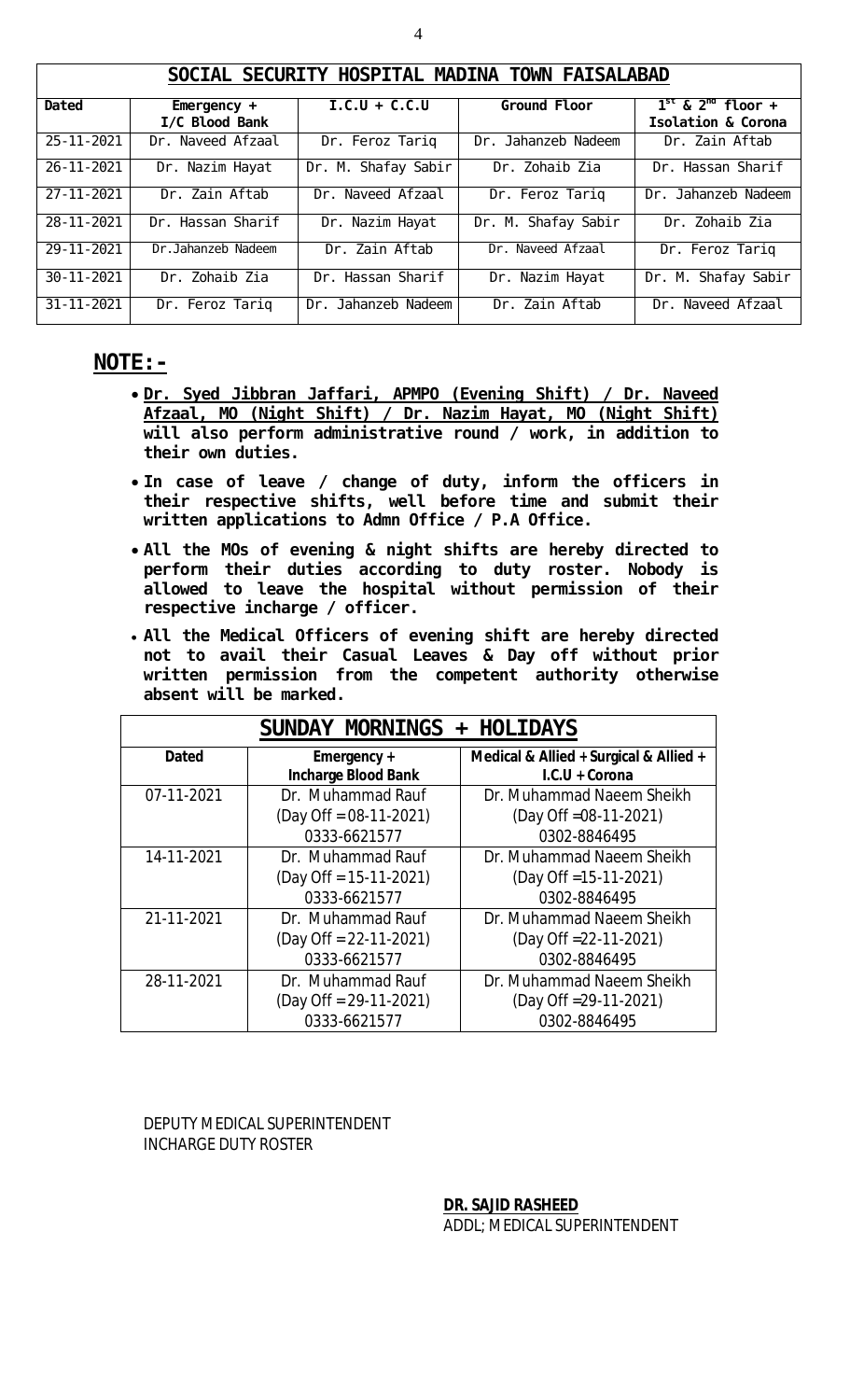Phone No. 041-9220411-16, 041-9220066, 041-9220308

# **DUTY ROSTER OF MEDICAL SPECIALISTS, FOR THE MONTH OF NOVEMBER 2021**

# **MORNING DUTY (From 08:00 A.M to 03:00 P.M)**

<sup>o</sup> **Dr. Muhammad Asif Janjua, Senior Consultant (Medicine) Male Medical Ward + OPD (0300-6626844)**

<sup>o</sup> **Dr. Madiha Qamar, Woman Medical Officer (Designated Medical Specialist Female Medical Ward + OPD (0331-7406423)**

# **ICU ROUND MORNING (FROM 08:00 am TO 03:00 pm) + ON CALL ROSTER (FROM 03:00 pm TO 08:00 am)**

<sup>o</sup> **Dr. Muhammad Asif Janjua, (0300-6626844)**

**Senior Consultant (Medicine) FROM 01-11-2021 TO 15-11-2021**

<sup>o</sup> **Dr. Madiha Qamar, Woman Medical Officer (0331-7406423)**

**(Designated Medical Specialist FROM 16-11-2021 TO 30-11-2021**

**Dr. Muhammad Asif Janjua Dr. Madiha Qamar, Senior Consultant (Medicine) Woman Medical Officer**

**Designated Medical Specialist**

**DR. SAJID RASHEED Addl; Medical Superintendent**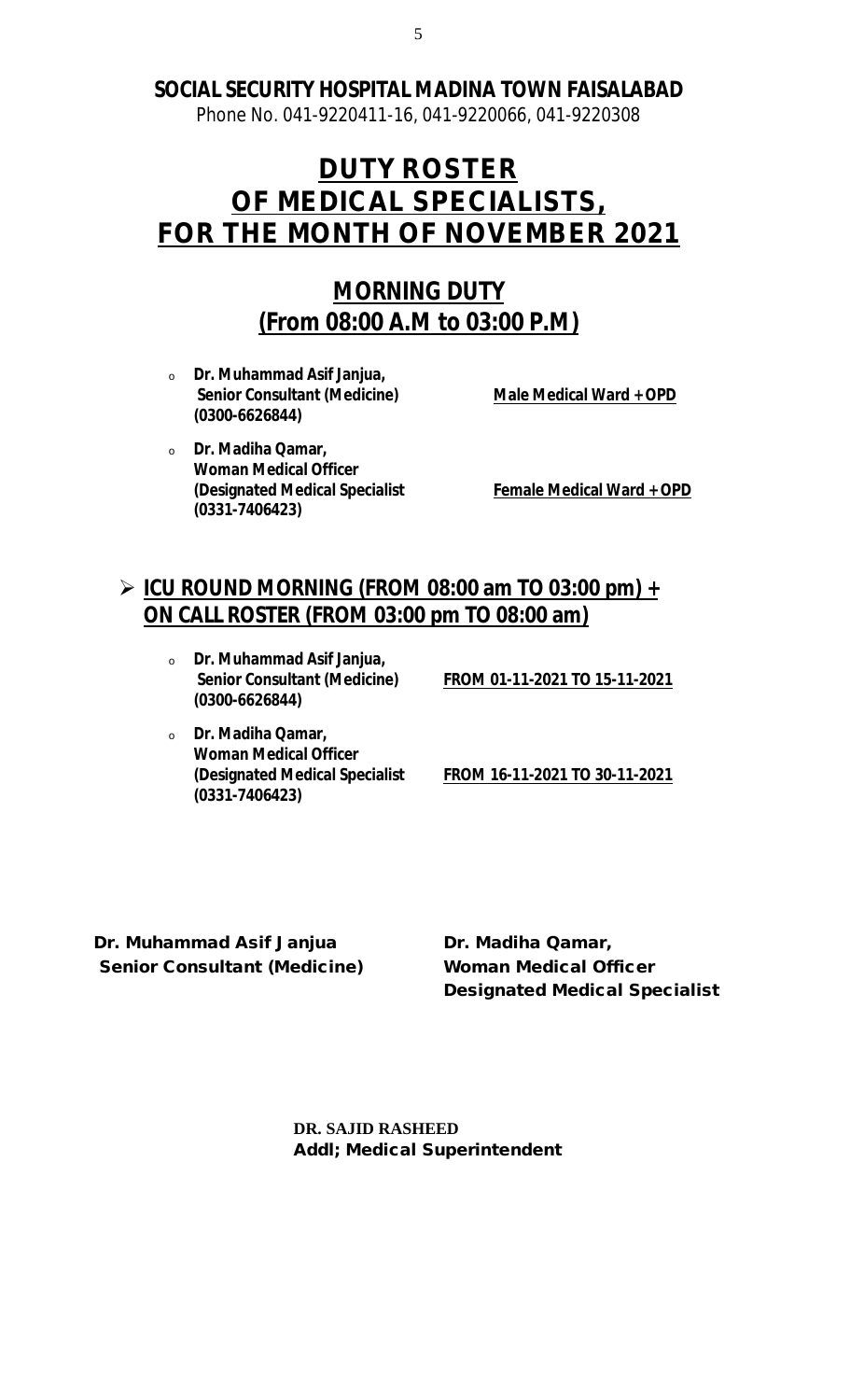Phone No. 041-9220411-16, 041-9220066, 041-9220308

# **ON CALL DUTY ROSTER**

# **OF SURGEONS**

**FOR THE MONTH OF NOVEMBER 2021**

| NAME OF OFFICER            | DATES OF                         |
|----------------------------|----------------------------------|
|                            | EMERGENCY ON CALL                |
| Dr. Javed Iqbal,           | 01-11-2021 to 06-11-2021         |
| Chief Consultant (Surgery) | $(sunday 07-11-2021 - 24 hours)$ |
| 0321-7812138               |                                  |
| Dr. Muhammad Awais Ashraf, | 08-11-2021 to 13-11-2021         |
| Chief Consultant (Surgery) | $(sunday 14-11-2021 - 24 hours)$ |
| 0300-9650605               |                                  |
| Dr. Javed Iqbal,           | 15-11-2021 to 20-11-2021         |
| Chief Consultant (Surgery) | $(sunday 21-11-2021 - 24 hours)$ |
| 0321-7812138               |                                  |
| Dr. Muhammad Awais Ashraf, | 22-11-2021 to 27-11-2021         |
| Chief Consultant (Surgery) | $(sunday 28-11-2021 - 24 hours)$ |
| 0300-9650605               |                                  |
| Dr. Javed Iqbal,           | 29-11-2021 to 04-12-2021         |
| Chief Consultant (Surgery) | $(sunday 05-12-2021 - 24 hours)$ |
| 0321-7812138               |                                  |

- $\triangleright$  In case of absence of on call surgeon,  $2^{nd}$  surgeon will be contacted.
- > On O.T days, call should be sent to Operation Theatre for consultation / opinion.

**DR. MUHAMMAD AWAIS ASHRAF DR. JAVED IQBAL, CHIEF CONSULTANT (SURGERY) CHIEF CONSULTANT (SURGERY) SOCAL SECURITY HOSPITAL, SOCAL SECURITY HOSPITAL, FAISALABAD. FAISALABAD.**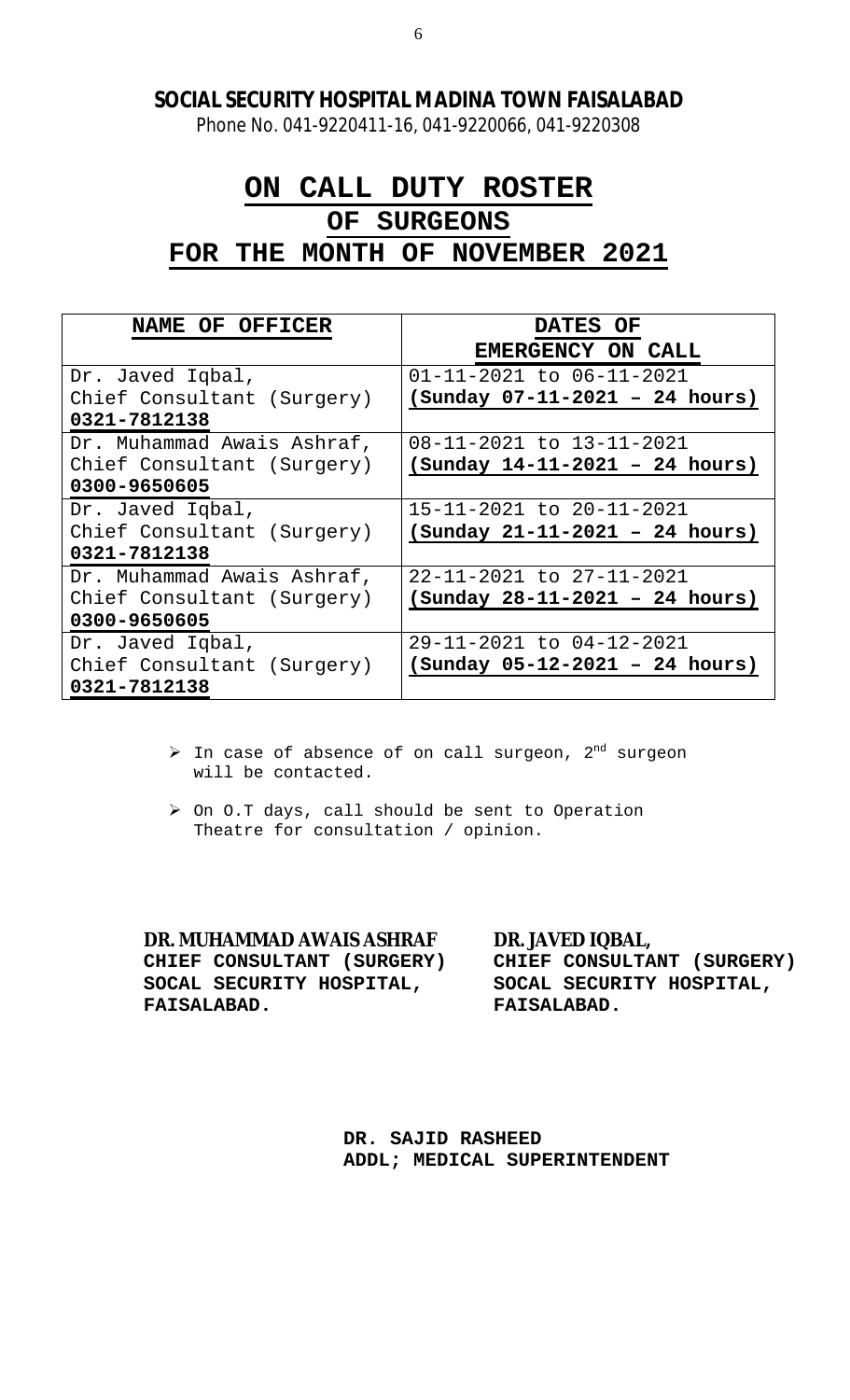Phone No. 041-9220411-16, 041-9220066, 041-9220308

# **DUTY ROSTER OF ANESTHESIA DEPARTMENT, FOR THE MONTH OF NOVEMBER 2021 MORNING DUTY**

# **(From 08:00 A.M to 03:00 P.M)**

# **MAIN OPERATION THEATRE (ALL DAYS EXCEPT SUNDAY)**

<sup>o</sup> **Dr. Ghulam Mustafa 0300-6659269** 

- <sup>o</sup> **Dr. Muhammad Zahid Javed 0304-5971064**
	- <sup>o</sup> **Dr. Muhammad Husain 0345-7713829**

# **PRE ANESTHESIA ASSESSMENT (IN ADDITION TO THEIR OWN DUTIES)**

- <sup>o</sup> **Dr. Ghulam Mustafa (Monday & Tuesday)**
- <sup>o</sup> **Dr. Muhammad Zahid javed (Wednesday & Thursday)**
- <sup>o</sup> **Dr. Muhammad Husain (Friday & Saturday)**

| <b>EMERGENCY ON CALL</b>                |                          |  |  |  |
|-----------------------------------------|--------------------------|--|--|--|
| (FROM 02:00 PM TO 08:00 AM)             |                          |  |  |  |
| <b>Monday, Tuesday</b>                  | Dr. Ghulam Mustafa       |  |  |  |
| <b>Wednesday, Thursday</b>              | Dr. Muhammad Zahid Javed |  |  |  |
| Dr. Muhammad Husain<br>Friday, Saturday |                          |  |  |  |
| <b>FMFRGFNCY ON CALL</b>                |                          |  |  |  |

# **EMERGENCY ON CALL SUNDAYS & GUZETTED HOLIDAYS (24 HOURS i.e. FROM 08:00 AM TO 08:00 AM)**

- 
- 
- 
- 
- $\geq$  07-11-2021 Dr. Ghulam Mustafa
- 14-11-2021 Dr. Muhammad Hussain
- 21-11-2021 Dr. Muhammad Zahid Javed
- 28-11-2021 Dr. Ghulam Mustafa
- **Casual / Sick leave will be allowed by the undersigned. The application for casual / sick leave must be noted by another Anesthetist.**
- **All the Anesthetists must remain present at place of their duty during Duty hours.**
- **The patient declared unfit by Anesthetist on operation day but the same patient was declared fit during pre Anesthesia Assessment, must be reported to the undersigned along with reasons on the same day.**

**INCHARGE (O.T) SSH FAISALABAD**

> **DR. SAJID RASHEED ADDL; MEDICAL SUPERINTENDENT**

7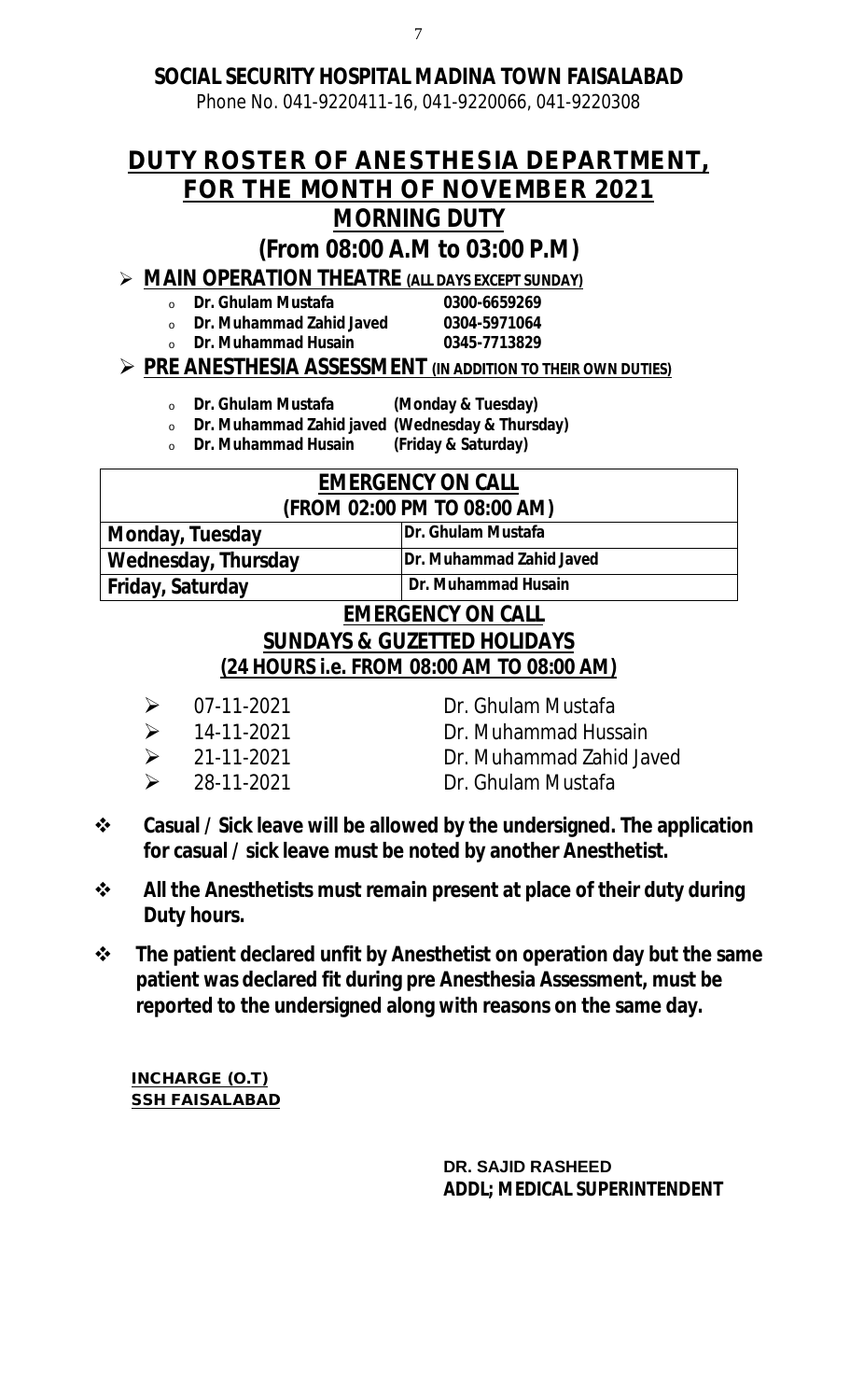Phone No. 041-9220411-16, 041-9220066, 041-9220308

# **ON CALL DUTY ROSTER OF PHYSIOTHERAPISTS FOR THE MONTH OF NOVEMBER 2021**

| Sr.   | NAME OF OFFICER         | DATES OF                   |
|-------|-------------------------|----------------------------|
| No.   |                         | EMERGENCY ON CALL          |
| $1$ . | Mr. Muhammad Saleem,    | 01-11-2021 to 15-11-2021   |
|       | Physiotherapist         | Evening, Night & Sundays   |
|       | 0300-4076726            |                            |
| $2$ . | Mst. Sairah Aslam,      | 16-11-2021 to 30-11-2021   |
|       | Physiotherapist         | Evening, Night & Sundays   |
|       | 0300-9650846            |                            |
| 3.    | Mr. Tahir Mahmood,      | He will assist No. 01 & 02 |
|       | Physiotherapy Assistant |                            |
|       | 0300-6674570            |                            |

**MUHAMMAD SALEEM SAIRAH ASLAM**

PHYSIOTHERAPIST PHYSIOTHERAPIST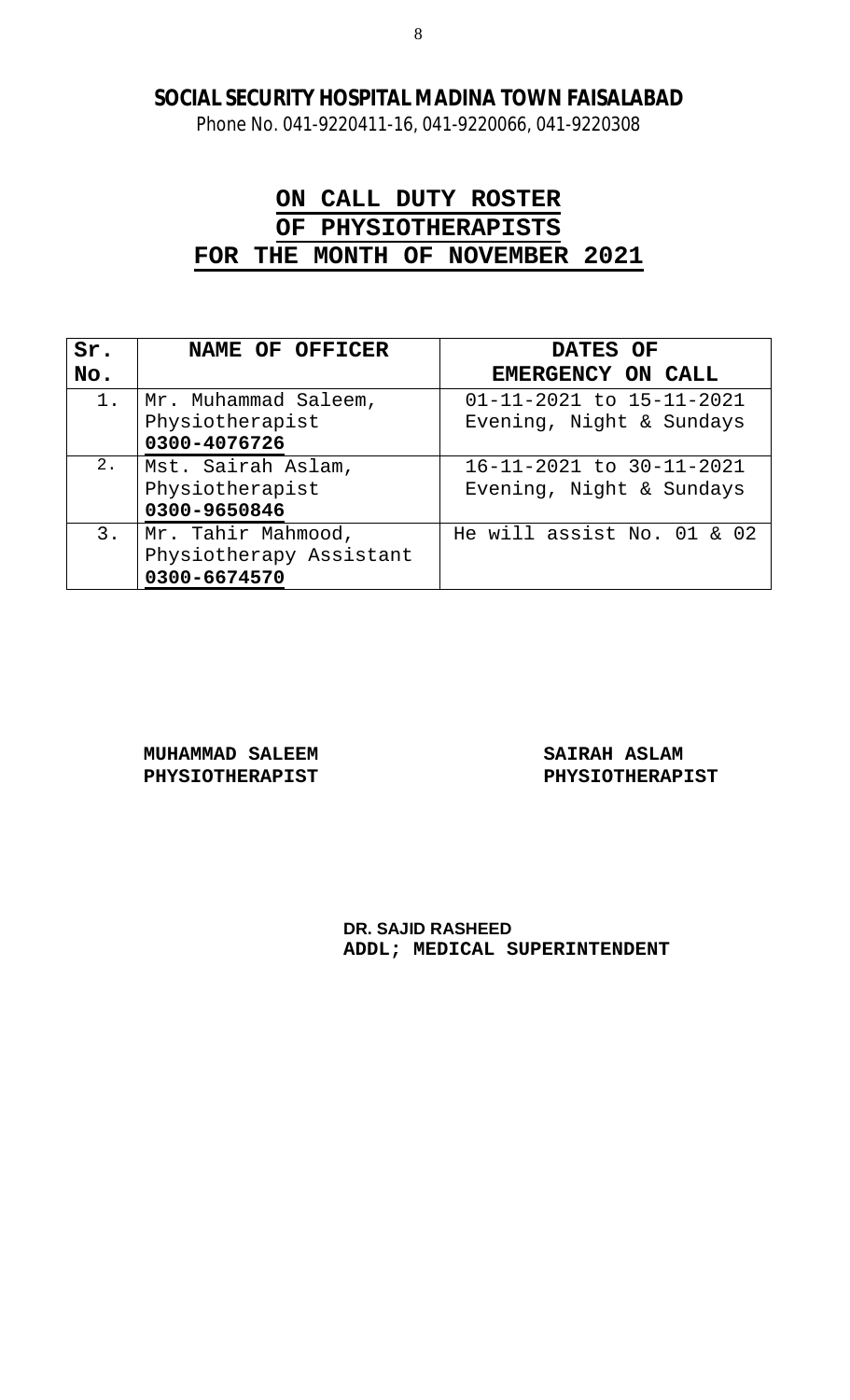Phone No. 041-9220411-16, 041-9220066, 041-9220308

# **ON CALL DUTY ROSTER OF DENTAL SURGEONS FOR THE MONTH OF NOVEMBER 2021**

| Sr.   | NAME OF OFFICERS             | DATES OF                   |
|-------|------------------------------|----------------------------|
| No.   | <b>OFFICIAL</b>              | EMERGENCY ON CALL          |
| $1$ . | Dr. Ahmed Naveed,            | 01-11-2021 to 15-11-2021   |
|       | Dental Surgeon               | Evening, Night & Sundays   |
|       | 0300-9650695                 |                            |
| 2.    | Dr. Samar Naeem,             | 16-11-2021 to 30-11-2021   |
|       | Dental Surgeon               | Evening, Night & Sundays   |
|       | 0307-6056835                 |                            |
| 3.    | Mr. Muzaffar Saeed,          | He will assist No. 01 & 02 |
|       | Jr. Tech. (Lab Asstt Dental) |                            |
|       | 0300-6631722                 |                            |

**DENTAL SURGEON DENTAL SURGEON**

**DR. SAMAR NAEEM DR. AHMED NAVEED**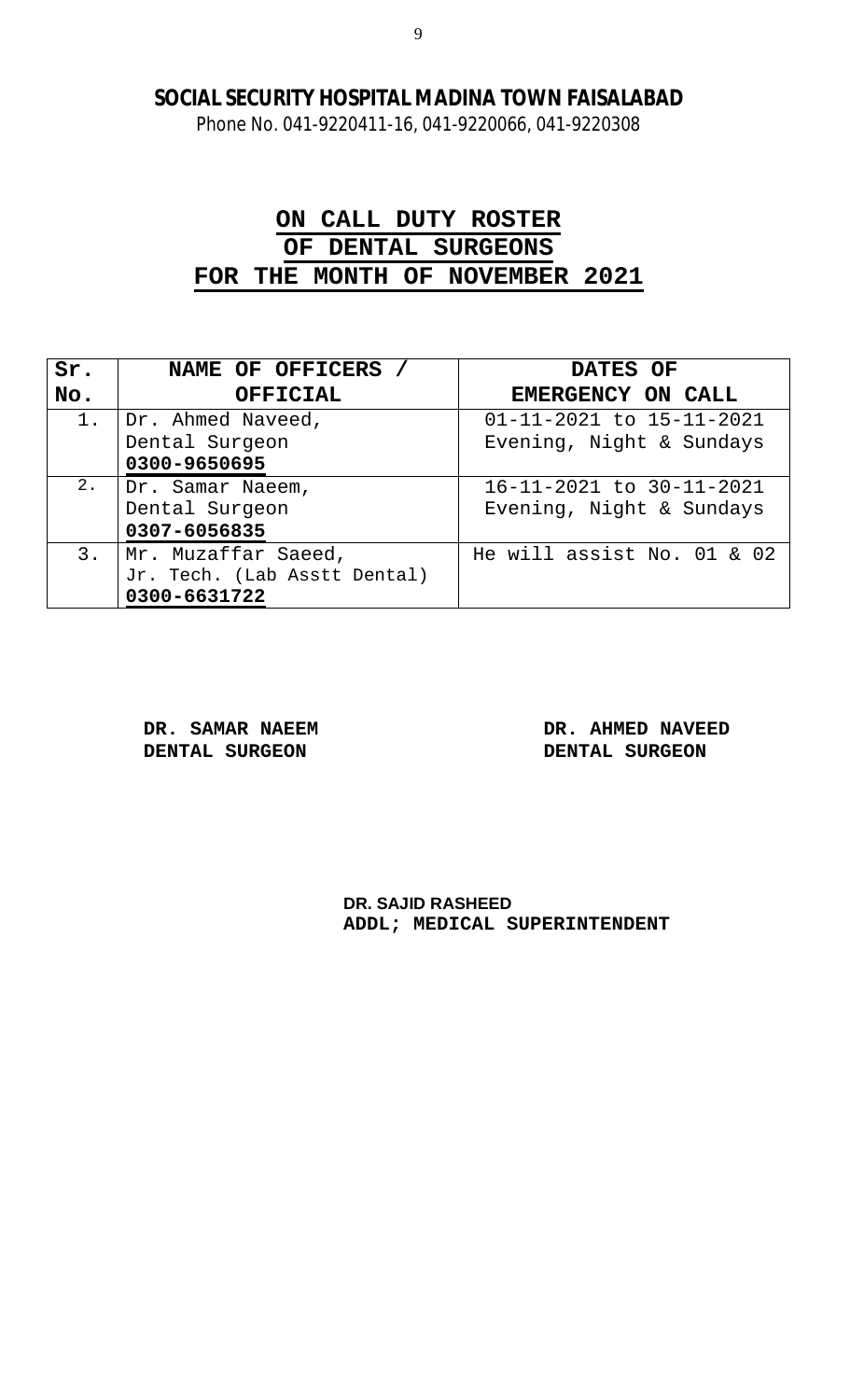Phone No. 041-9220411-16, 041-9220066, 041-9220308

# **ON CALL DUTY ROSTER OF EYE, E.N.T, ONCOLOGY, ORTHOPEDIC, UROLOGY, SKIN, CHILDREN SPECIALISTS FOR THE MONTH OF NOVEMBER 2021**

The Consultants of Eye, Oncology, Orthopedic, Urology and Children departments will remain on call on all days in all shifts. Their contact numbers are as below:-

| Department                   | Name of Consultant         | Cell No.     |
|------------------------------|----------------------------|--------------|
| Orthopedic                   | Dr. Muhammad Tahir Younis, | 0321-6605174 |
|                              | Chief Consultant (Ortho)   |              |
| Urology                      | Dr. M. Saif-ur-Rehman,     | 0300-9669575 |
|                              | Chief Consultant (Urology) |              |
| Oncology                     | Dr. Tanvir Ahmed Chatta,   | 0301-7266568 |
|                              | Oncologist                 |              |
| Eye                          | Dr. Rustum Ali,            | 0335-6365117 |
|                              | Eye Specialist             |              |
| Children<br>Dr. Zahid Iqbal, |                            | 0300-6661103 |
|                              | Children Specialist        |              |

 **DEPUTY MEDICAL SUPERINTENDENT (ADMN)**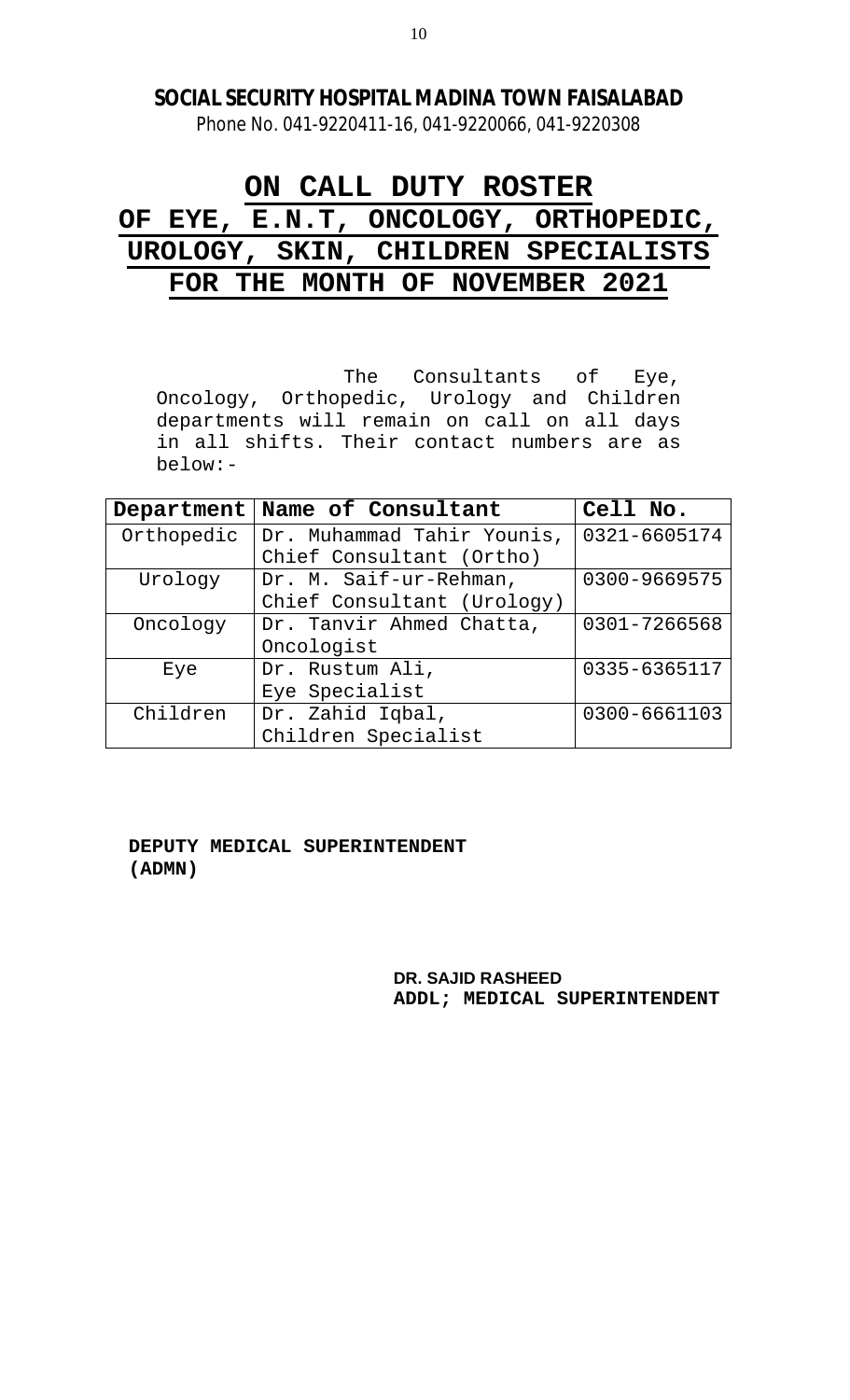Phone No. 041-9220411-16, 041-9220066, 041-9220308

# **DUTY ROSTER OF ADMN STAFF FOR THE MONTH OF NOVEMBER 2021**

| $s.+$            | <b>NAME</b>      | CELL NO.     | <b>DESIGNATION</b> | PLACE OF DUTY +<br><b>JOB</b>                         |
|------------------|------------------|--------------|--------------------|-------------------------------------------------------|
|                  |                  |              |                    | <b>DESCRIPTIONS</b>                                   |
| $1$ .            | Arshad Javed     | 0301-7090337 | Steno G-I          | P.A to Medical Superintendent<br>+ Additional duty as |
|                  |                  |              |                    | "Acting Office Superintendent"                        |
|                  |                  |              |                    | + typing of Admn Dak                                  |
| 2.               | Shamshad Akhtar  | 0300-5637458 | Assistant          | Attached with Care Taker                              |
|                  |                  |              |                    | Mr. Adnan Shahid                                      |
| 3.               | M. Tariq Javed   | 0300-6685529 | Assistant          | Care Taker                                            |
|                  |                  |              |                    |                                                       |
| 4.               | Muhammad Arshad  | 0321-7662320 | Senior Clerk       | Senior Clerk                                          |
|                  |                  |              |                    | Duties as Care Taker.                                 |
| 5.               | Rabia Mansoor    | 0306-0631466 | Senior Clerk       | Benefit Section                                       |
|                  |                  |              |                    |                                                       |
| $\overline{6}$ . | M. Awais Akmal   | 0322-7958159 | Junior Clerk       | Personal Files                                        |
|                  |                  |              |                    | $(PPG-11 to PPG-15) +$                                |
|                  |                  |              |                    | attached with Pay Clerk                               |
|                  |                  |              |                    | Clerk                                                 |
| 7.               | Boota Shehzad    | 0300-7676309 | Junior Clerk       | Accounts Section                                      |
|                  |                  |              |                    |                                                       |
| 8.               | Muhammad Nawaz   | 0300-6643358 | Senior Clerk       | Court Clerk +<br>Personal File (PPG-1 to PPG-10)      |
| 9.               | Khalid Mehmood   | 0300-7254168 | Senior Clerk       | Accounts Section                                      |
|                  |                  |              |                    |                                                       |
| 10.              | Adnan Mushtaq    | 0300-7913707 | Junior Clerk       | Dispatcher + casual leave                             |
|                  |                  |              |                    | registers                                             |
| 11.              | Mr. Talha        | 0304-3839240 | Junior Clerk       | Medicine Software +                                   |
|                  |                  |              |                    | Hepatitis-C Clinic                                    |
| 12.              | Mr. Muhammad     | 0300-6665392 | Retainee           | Preparation of patient's                              |
|                  | Abdullah         |              | Junior Clerk       | Referral form + Pension                               |
|                  |                  |              |                    | cases                                                 |
| 13.              | Adnan Khan Niazi | 0313-7897700 | Retainee           | Attached with Radiologist                             |
|                  |                  |              | Assistant          |                                                       |
| 14.              | Salman Tariq     | 0300-7216146 | Junior Clerk       | Pay Bill Clerk +                                      |
|                  |                  |              |                    | Dispenser Class +                                     |
|                  |                  |              |                    | Pension cases                                         |
|                  |                  |              |                    |                                                       |
| 15.              | Muhammad Yasin   | 0300-7685639 | Junior Clerk       | Reception Counter                                     |
| 16.              | Mr. Ashfaq Ahmed | 0300-7700092 | Junior Clerk       | Vaccination Centre                                    |
|                  |                  |              |                    |                                                       |

*OFFICE SUPERINTENDENT DY.MEDICAL SUPERINTENDENT(ADMN)*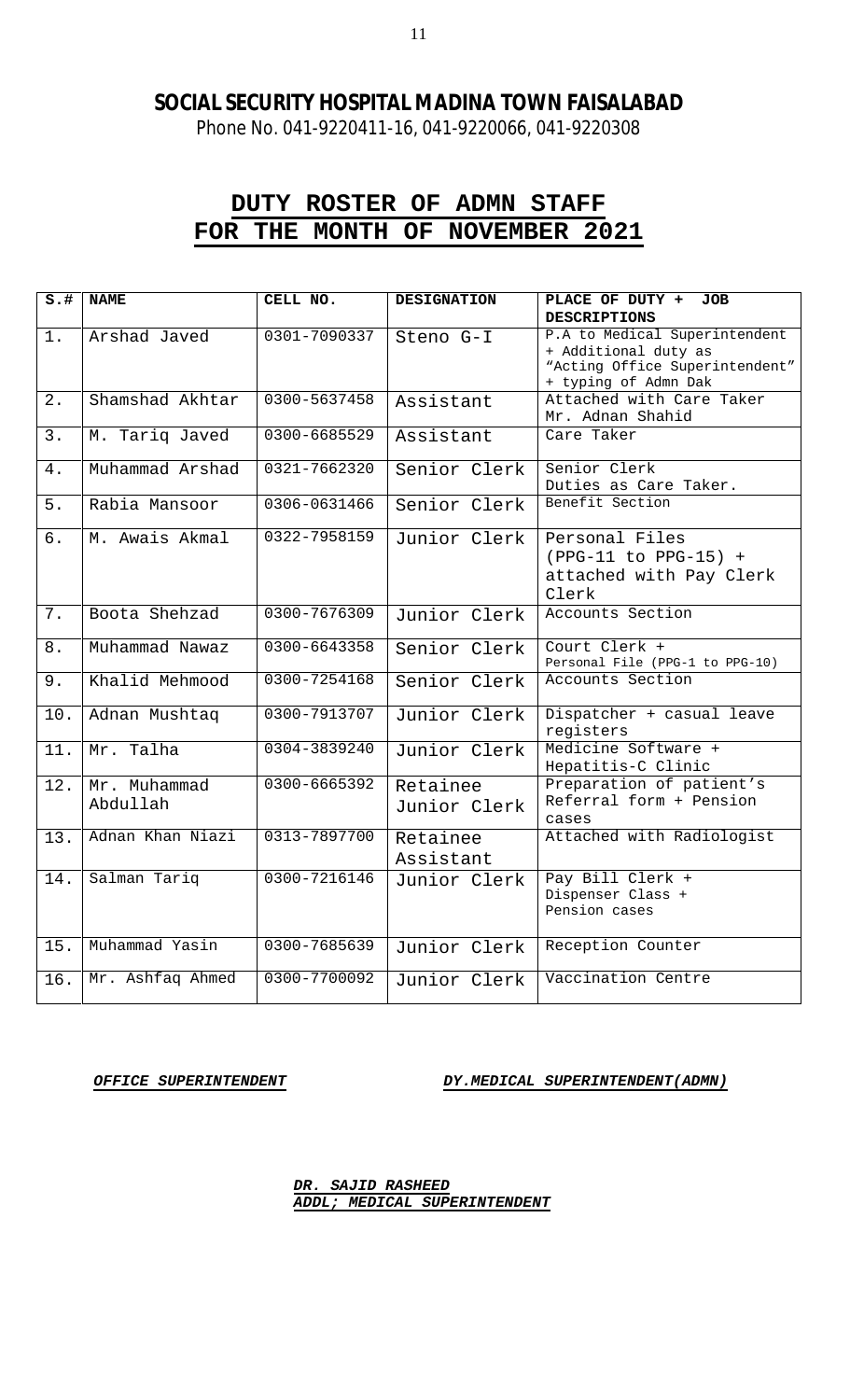Phone No. 041-9220411-16, 041-9220066, 041-9220308

### **DUTY ROSTER OF RADIOLOGY DEPARTMENT FOR THE MONTH OF NOVEMBER 2021**

### **MORNING DUTY**

| <b>Name of Official</b> | <b>Designation</b>                | Cell No.     | Day off  |
|-------------------------|-----------------------------------|--------------|----------|
| Mr.Zulfqar Ali          | Senior Technician (X-Ray)         | 0345-7790520 | Sunday   |
| Mr. Muhammad Imran      | Technician (X-Ray)                | 0346-7891791 | Sunday   |
| Mr.Muhammad Lateef      | Technician (Radiographer)         | 0322-6345037 | Sunday   |
| Mr.Abdul Ghaffar        | Technician (Dark Room Assistant)  | 0300-7944755 | Sunday   |
| Mr.Muhammad Zameer      | Jr.Technician Dark Room Assistant | 0302-6073074 | Sunday   |
| Mr.Sajjad Hussain       | Jr.Technician Dark Room Assistant | 0345-7743709 | Thursday |
| Mr. Abdul Ghafoor       | Dark Room Attendant               | 0302-6069615 | Sunday   |
| Mr. Matloob Ahmed       | Dark Room Attendant               | 0331-6018360 | Sunday   |

### **EVENING DUTY**

| <b>Name of Official</b> | <b>Designation</b>                                                           | Cell No.     | Day off |
|-------------------------|------------------------------------------------------------------------------|--------------|---------|
| Mr.Hamid Javed          | Technician (Radiographer)                                                    | 0305-6774137 | Tuesday |
|                         | Mr.Sajjad Hussain, Jr. Technician (DRA) will perform duty on every (Tuesday) |              |         |

### **NIGHT DUTY**

| <b>Name of Official</b> | <b>Designation</b>        | Duty                          |
|-------------------------|---------------------------|-------------------------------|
| Mr. Muhammad Imran      | Technician (X-Ray)        | From 01-11-2021 to 10-11-2021 |
| Mr.Zulfqar Ali          | Senior Technician (X-Ray) | From 11-11-2021 to 20-11-2021 |
| Mr.Muhammad Lateef      | Technician (Radiographer) | From 21-11-2021 to 30-11-2021 |

#### **The officials performing night duty will avail weekly off on "FIRDAY" and Mr. Sajjad Hussain, Jr. Tech (DRA)will perform night duty on every "FRIDAY".**

### **DUTY ON SUNDAYS & GAZETTED HOLIDAYS**

| <b>DATES</b> | <b>Morning</b>                    | Evening        | <b>Night</b>       |
|--------------|-----------------------------------|----------------|--------------------|
| 07-11-2021   | Mr.Sajjad Hussain                 | Mr.Hamid Javed | Mr. Muhammad Imran |
|              | 14-11-2021   Mr. Sajjad Hussain   | Mr.Hamid Javed | Mr.Zulfgar Ali     |
|              | $21-11-2021$   Mr. Sajjad Hussain | Mr.Hamid Javed | Mr.Muhammad Lateef |
|              | $28-11-2021$   Mr. Sajjad Hussain | Mr.Hamid Javed | Mr.Muhammad Lateef |

### **FRIDAY DUTY FROM 12:00 NOON TO 03:00 P.M**

| Date | Name of Official                | <b>Designation</b>        |
|------|---------------------------------|---------------------------|
|      | 05-11-2021   Mr. Zulfqar Ali    | Senior Technician (X-Ray) |
|      | 12-11-2021   Mr.Muhammad Lateef | Technician (Radiographer) |
|      | 19-11-2021 Mr.Muhammad Lateef   | Technician (Radiographer) |
|      | 26-11-2021   Mr. Muhammad Imran | Technician (X-Ray)        |

**MEDICAL OFFICER RADIOLOGY DEPARTMENT**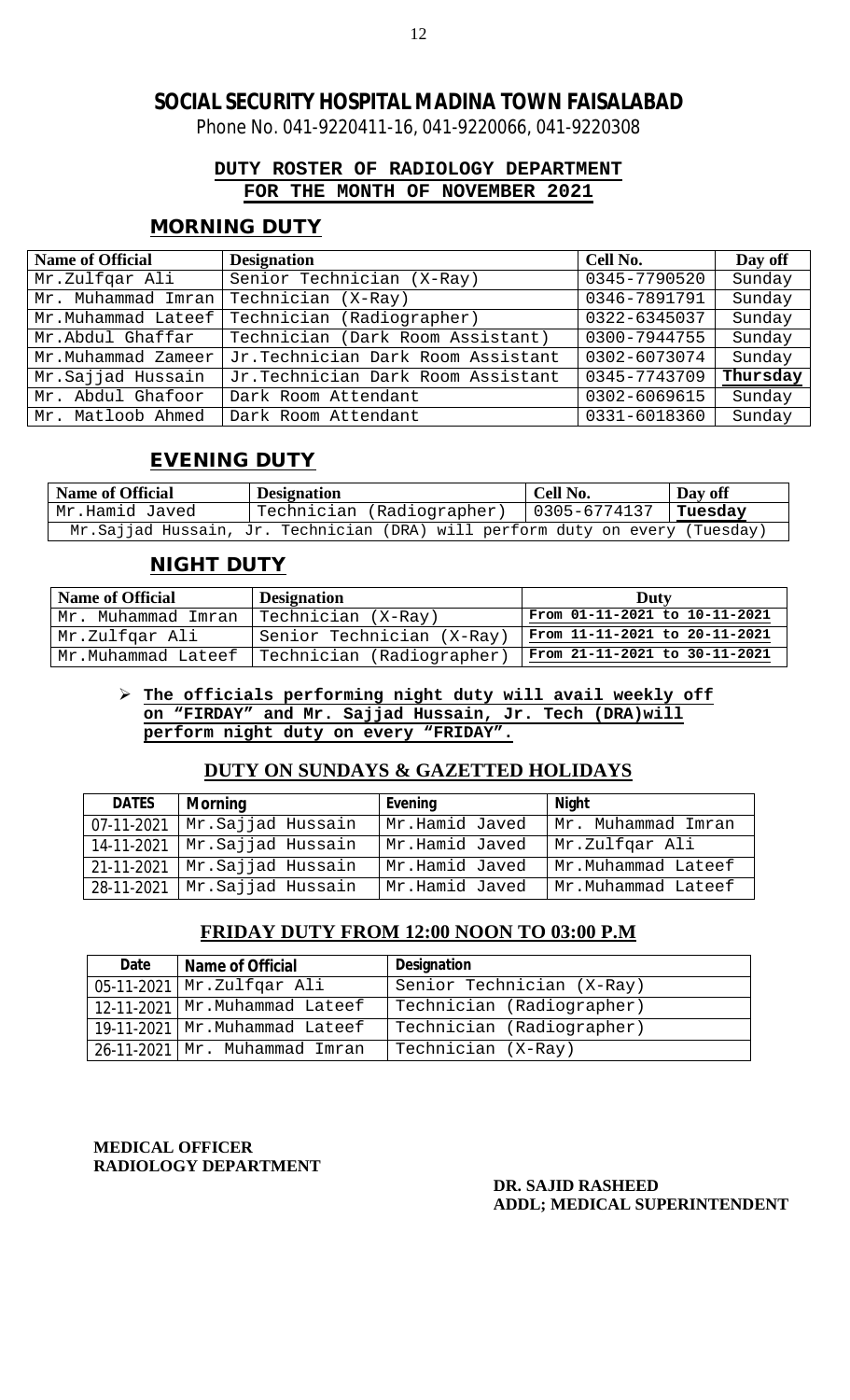Phone No. 041-9220411-16, 041-9220066, 041-9220308

### **DUTY ROSTER FOR LABORATORY FOR THE MONTH OF NOVEMBER 2021**

### **MORNING DUTY**

| Sr. No. | Name of officials                                                            | Duty                                                                                                                                                                                                                                                                   | Day Off |
|---------|------------------------------------------------------------------------------|------------------------------------------------------------------------------------------------------------------------------------------------------------------------------------------------------------------------------------------------------------------------|---------|
| 1.      | Mr. Ghulam Shabir Aqib,<br>Technician (Lab)<br>$(0321 - 7824166)$            | Incharge of the Lab Store.<br>Maintenance of Stock, Collection of<br><b>Statistical Data of Lab</b><br>Presentation of daily report to Incharge Lab.<br>&Medical Superintendent<br>Provide Assistance to the Medical<br>Technologist + Blood Banking                   | Sunday  |
| 2.      | Mr. Ali Hussain,<br>Jr. Technician (Lab Assistant)<br>$(0332 - 7733176)$     | Shift Incharge of Routine Biochemistry.<br>$\bullet$<br>Section (Testing, Reporting, Calibration<br>Quality Control of Bio Chemistry Section).<br>Maintenance of Registers of MSDS of<br>$\bullet$<br>Biochemistry                                                     | Sunday  |
| 3.      | Mr. Nasir Hussain Shah,<br>Lab. Attendant<br>$(0300 - 7698411)$              | Provide assistance to Mr. M. Rizwan in Bio<br>Chemistry Section & Mr. Nadeem Iqbal in<br>Hematology Section.<br>• Maintenance of Daily Test Summary of Bio<br>Chemistry.<br>Preservation of Special Chemistry &PCR<br>Samples.                                         | Sunday  |
| 4.      | Mr. Nadeem Iqbal,<br>Technician (Lab Assistant)<br>$(0302 - 7015397)$        | • Shift Incharge of Hematology Section<br>(Testing, Reporting, Calibration Quality<br>Control of Hematology Section).<br>Maintenance of Registers of MSDS of<br>Biochemistry<br>• Overall Incharge of TB Dots<br>• Maintenance of Daily Test Summary of<br>Hematology. | Sunday  |
| 5.      | Mr. Sohail Akbar,<br>Junior Technician (Lab Assistant)<br>$(0300 - 5628971)$ | Entry of all lab results in system<br>• Printing of all lab reports of morning shift                                                                                                                                                                                   | Monday  |
| 6.      | Mr. Muhammad Iftikhar Ali<br>Technician (Lab)<br>$(0302 - 8863225)$          | Shift Incharge of Blood Banking<br>Maintenance of Registers of MSDS of<br><b>Blood Banking</b>                                                                                                                                                                         | Sunday  |
| 7.      | Mr. Nawaz Ali,<br>Lab. Attendant<br>$(0301 - 7106607)$                       | Sample Collection<br>$\bullet$<br>Labeling & Dispatch<br>Maintenance of Record & Stock of<br><b>Collection Counter.</b><br>Urine, stool, semen & milk examination<br>$\bullet$<br>(preparation of slides).                                                             | Sunday  |
| 8.      | Mr. Abdul Munaf,<br>Ward Boy<br>$(0306 - 1951126)$                           | Sample Collection<br>Labeling & Dispatch<br>Maintenance of Record & Stock of<br><b>Collection Counter.</b><br>• Urine, stool, semen $&$ milk examination<br>(preparation of slides).                                                                                   | Sunday  |
| 9.      | Mr. Muhammad Shoaib<br>Retainee Naib Qasid<br>$(0346 - 7751532)$             | • Reception Counter<br>Delivery of OPD Reports<br>Maintenance of Outsourced Investigations<br>• Invoice generation of all patients                                                                                                                                     | Sunday  |

*Cont……..02……….*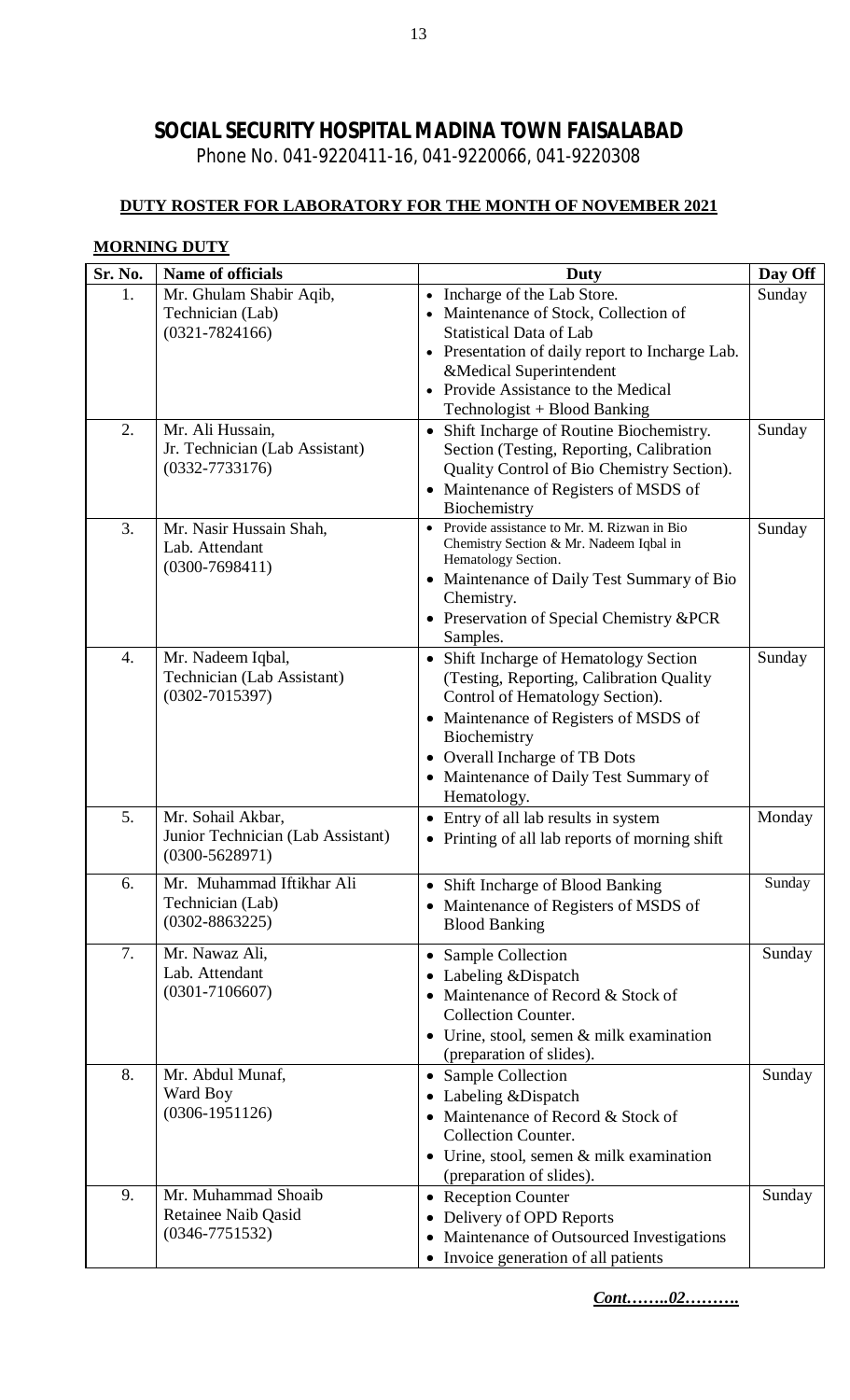# **EVENING DUTY**

| Mr. Nazar Hussain,<br>1.<br>Shift Incharge of Hematology and<br>$\bullet$<br>Technician (Lab. Assistant)<br><b>Blood Banking.</b><br>$(0304 - 6065596)$<br>Testing, Reporting, Calibration Quality<br>$\bullet$<br>Control of Hematology Section.<br>Maintenance of Registers of MSDS<br>Hematology and Blood Banking.<br>Maintenance of daily summary of<br>$\bullet$<br>Hematology and Blood Banking.<br>2.<br>Mr. Babar Rasheed,<br>Invoice generation<br>٠<br>Lab. Attendant<br>Result entry in system<br>$(0300 - 7754489)$<br>Printing of lab reports of evening shift<br>3.<br>Hafiz Ali Raza<br>Shift Incharge of Biochemistry Section<br>Technician (Lab)<br>(Testing, Reporting, Calibration Quality)<br>Control of Biochemistry Section).<br>$(0313 - 6605228)$<br>Maintenance of Registers of MSDS of<br>Biochemistry.<br>Microscopy of Urine Specimens<br>Mr. Nasir Maqbool,<br>$\overline{4}$ .<br>• Provide assistance in Hematology $&$<br>Lab. Attendant<br>Bio Chemistry Section.<br>$(0322 - 6007942)$<br>Urine (Physical, Chemical Examination<br>$\bullet$ | Sr. No. | <b>Name of officials</b> | Duty                    | Day Off  |
|---------------------------------------------------------------------------------------------------------------------------------------------------------------------------------------------------------------------------------------------------------------------------------------------------------------------------------------------------------------------------------------------------------------------------------------------------------------------------------------------------------------------------------------------------------------------------------------------------------------------------------------------------------------------------------------------------------------------------------------------------------------------------------------------------------------------------------------------------------------------------------------------------------------------------------------------------------------------------------------------------------------------------------------------------------------------------------|---------|--------------------------|-------------------------|----------|
|                                                                                                                                                                                                                                                                                                                                                                                                                                                                                                                                                                                                                                                                                                                                                                                                                                                                                                                                                                                                                                                                                 |         |                          |                         | Saturday |
|                                                                                                                                                                                                                                                                                                                                                                                                                                                                                                                                                                                                                                                                                                                                                                                                                                                                                                                                                                                                                                                                                 |         |                          |                         | Sunday   |
|                                                                                                                                                                                                                                                                                                                                                                                                                                                                                                                                                                                                                                                                                                                                                                                                                                                                                                                                                                                                                                                                                 |         |                          |                         | Sunday   |
| Entry of all evening shift reports in register.<br>$\bullet$<br>Maintenance of daily test summary of<br>Hematology<br>Provide assistance in Blood Banking<br><b>NIGHT DUTY</b>                                                                                                                                                                                                                                                                                                                                                                                                                                                                                                                                                                                                                                                                                                                                                                                                                                                                                                  |         |                          | and Slide Preparation). | Sunday   |

**Sr. No. Name of officials Duty Duty Day Off** 1. Mr. Muhammad Rizwan, Junior Technician (Lab Assistant) (0344-4037123) • Shift Incharge of Hematology Section (Testing, Reporting, Calibration Quality Control of Hematology Section). • Maintenance of Registers of MSDS of Biochemistry • Blood Banking & Printing of Reports Daily Test Summary of Hematology • Invoice entry and printing in system Sunday 2. Mr. Muhammad Naveed Elahi, Jr. Technician (Lab. Assistant) (0308-8680046) • Shift Incharge of Routine Biochemistry. Section (Testing, Reporting, Calibration Quality Control of Bio Chemistry Section). • Daily Test Summary of Biochemistry Section. • Invoice entry and printing in system Saturday

**MUHAMMAD WAQAS MEDICAL TECHNOLOGIST**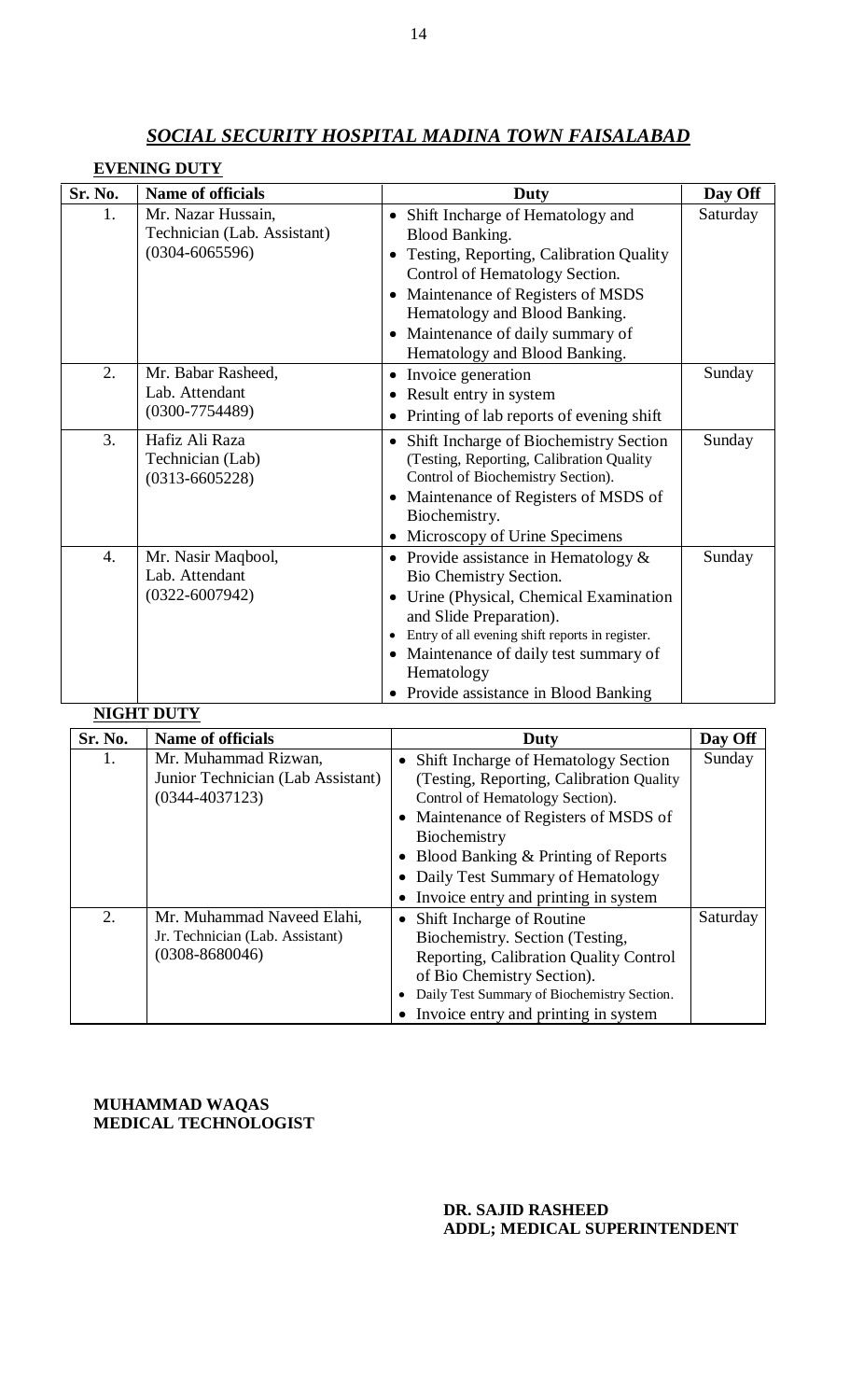Phone No. 041-9220411-16, 041-9220066, 041-9220308

# **DUTY ROSTER FOR OPERATION THEATRE FOR THE MONTH OF NOVEMBER 2021**

# **MORNING DUTY**

| <b>Name of Official</b> | <b>Designation</b>        | Cell No.     | Duty                                |
|-------------------------|---------------------------|--------------|-------------------------------------|
| Mr. Nasir Mahmood       | Senior Technician (O.T)   | 0300-6621726 | Endoscopy, Anesthesia -OT No. 3     |
|                         |                           |              | Laparoscopy OT No.1, I/C Store      |
| Mr. Latif               | Technician (O.T)          | 0321-7829389 | Anesthesia + OT No. 4               |
| Mr. Ali Hussain         | Retainee Technician (O.T) | 0300-3593384 | OT No.3+Eye $OT +$ Reliever         |
| Mr. Maqsood Ahmad       | Jr. Technician $(O.T)$    | 0333-6629881 | OT No.1&2,                          |
|                         |                           |              | Saturday – Reliever Autoclave       |
| Mr. Hamid Shahzad       | Jr. Technician $(O.T)$    | 0333-6522499 | OT No.2 + Saturday -Ortho Reliever) |
| Mr. Rizwan Ali          | Jr. Technician (O.T)      | 0300-7224024 | OT No.4 & (Tuesday & Thursday       |
|                         |                           |              | Gen Surgery -OT No.3+ Reliever)     |
| Mr. Khalid Ali          | Trolley Man(OT Asstt)     | 0302-5138070 | Autoclave + Reliever OT No.4        |
| Mr. M. Adnan Sajjad     | O.T Attendant             | 0308-7058362 | Main $O.T + OT$ No.1 & 4            |
| Mst. Nazia Majeed       | O.T Attendant             | 0349-9113483 | Main $O.T + OT$ No.2 & 3            |
| Mr. Nasir Ali           | O.T Attendant             | 0300-6640195 | <b>Working as Dresser</b>           |
| Mr. Abdul Rasheed       | O.T Attendant             | 0300-7615137 | Monday & Wednesday OT No.4 +        |
|                         |                           |              | Working as Dresser (Ward)           |

# **NIGHT DUTY**

(From 08:00 PM to 08:00 AM). (Sunday off) 1. Mr. Yasir Abbas, Jr. Tech (OT) **0303-7741315**

# **EVENING DUTY**

(From 02:00 PM to 08:00 PM). (Sunday off)

2. Mr. Fiaz Ahmed, Junior Technician (O.T) **0302-6039647**

NOTE

**Duty of OTAs can be changed at any time.** 

 $\checkmark$  Not more than two day off can be availed in a month.

 $\checkmark$  A person can not avail more than Two (02) Casual Leaves in a month.

**All OTAs are responsible for the maintenance of their O.Ts & Instruments.**

 $\checkmark$  The duty cannot be changed without the prior permission by H.O.D.

 **All staff will work according to their job description already handed over to them. 24 HOURS ON CALL DUTY ON SUNDAYS & GAZETTED HOLIDAYS**

| <b>DATES</b><br><b>NAME OF OFFICIAL</b> |                                         |
|-----------------------------------------|-----------------------------------------|
| 07-11-2021                              | Mr. Hamid Shahzad, Jr. Technician (O.T) |
| 14-11-2021                              | Mr. Magsood Ahmed, Jr. Tech (OT)        |
| 21-11-2021                              | Mr. Khalid Ali, Trolley Man             |
| 28-11-2021                              | Mr. Muhammad Latif, Technician (OT)     |

### **FRIDAY DUTY FROM 12:00 NOON TO 03:00 P.M**

| <b>DATE</b> | <b>NAME OF OFFICIAL</b>                     |
|-------------|---------------------------------------------|
| 05-11-2021  | Mr. Abdul Rasheed, O.T Attendant            |
| 12-11-2021  | Mr. Ali Hassnain, Retainee Technician (O.T) |
| 19-11-2021  | Mr. M. Adnan Sajjad, O.T Attendant          |
| 26-11-2021  | Mr. Rizwan Ali, Jr. Tech (O.T)              |

### **DEPUTY MEDICAL SUPERINTENDENT (O.T) INCHARGE DUTY ROSTER**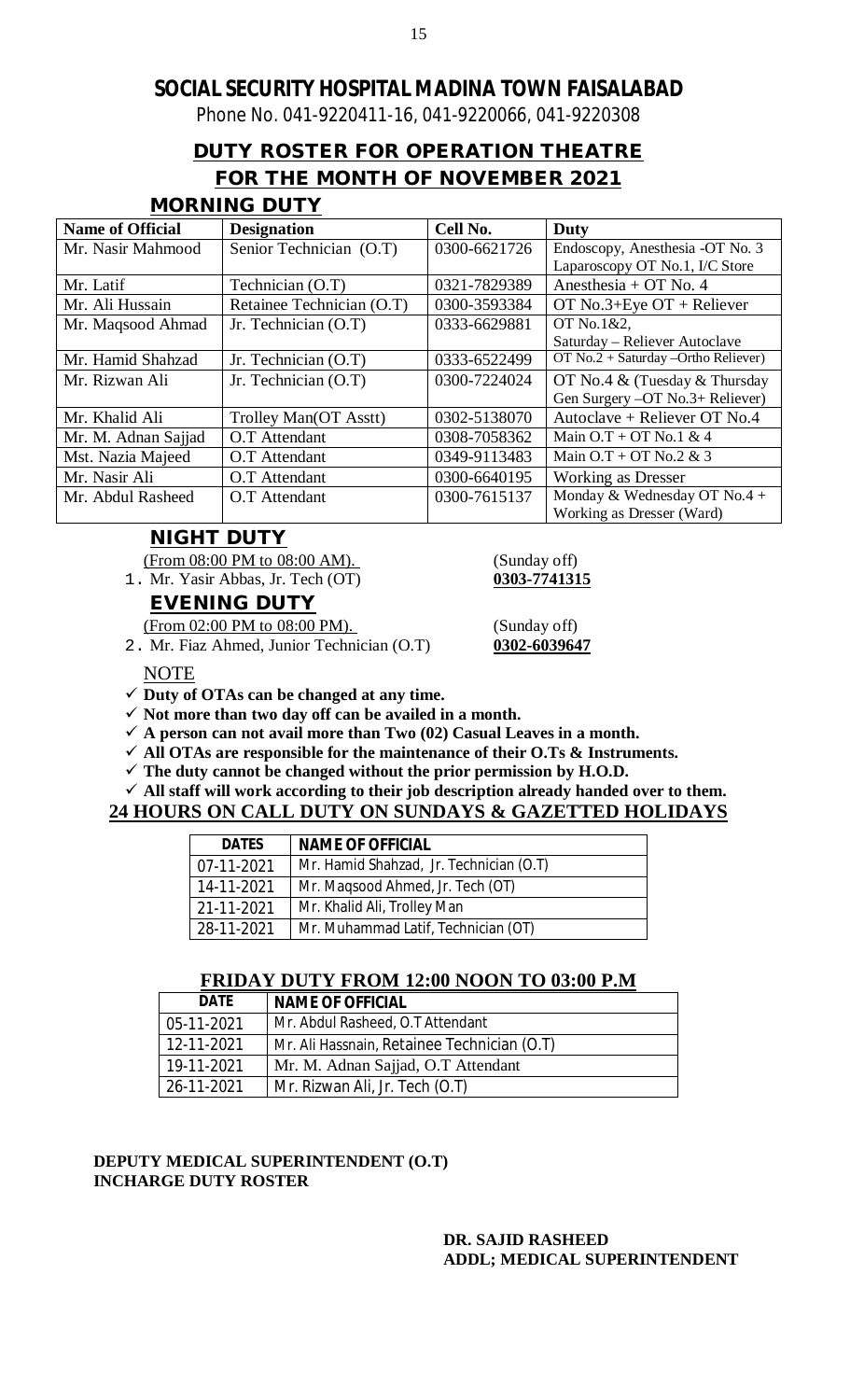Phone No. 041-9220411-16, 041-9220066, 041-9220308

# **DUTY ROSTER FOR ELECTRICIANS FOR THE MONTH OF NOVEMBER 2021**

|    | Sr. No.   Name of officials        | Duty                                           | Day Off |
|----|------------------------------------|------------------------------------------------|---------|
| 1. | Mr. Asif Rasheed<br>0345-7868096   | Morning                                        | Sunday  |
| 2. | Mr. Sajid Manzoor<br>0308-7116390  | Morning                                        | Sunday  |
| 3. | Mr. Muhammad Javed<br>0300-6685090 | Evening<br>On call Sunday<br>(Morning & Night) | Monday  |

### **NOTE:-**

- 1. As residing in the official residence, Mr. Sajid Manzoor will remain 24 hours on call in any emergency situation, if needed, in addition to his own duty.
- 2. Handing / taking over must be completed before leaving the hospital and report should be presented to the undersigned daily by SDO/S.E.
- 3. After completion of work/round, all the electricians must be present in L.T Room.
- 4. During leave / Day off of Mr. Sajid Manzoor, Electrician, Mr. Muhammad Javed & Mr.Asif Rasheed will remain on call.
- 5. All the Electricians are directed not to leave the station without prior permission of the authority.

**D.M.S (MAINTENANCE) SSH FAISALABAD**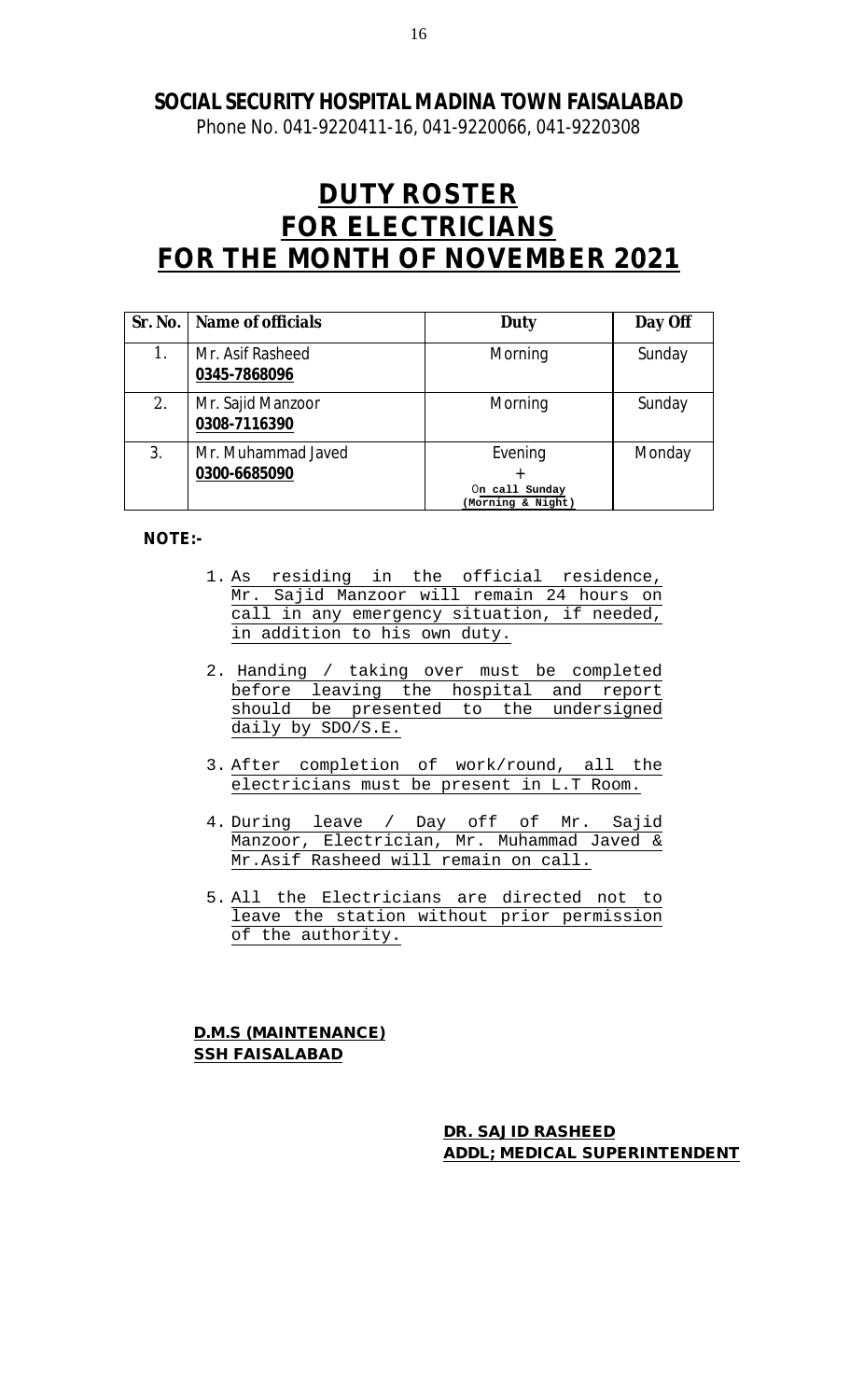Phone No. 041-9220411-16, 041-9220066, 041-9220308

# **DUTY ROSTER OF TELEPHONE OPERATORS FOR THE MONTH OF NOVEMBER 2021.**

| Sr. No. | Name                                                 | <b>Shift</b>      | Day Off   |
|---------|------------------------------------------------------|-------------------|-----------|
| 1.      | Mst. Humaira Chanda,<br>Telephone Operator           | Morning           | Sunday    |
|         | 0306-6012882                                         |                   |           |
| 2.      | Mr. Muhammad Abbas,                                  | Evening           | Monday    |
|         | Telephone Operator                                   |                   |           |
|         | 0334-6640135                                         | Morning Reliever  |           |
| 3.      | Mr. Majid Ali,<br>Telephone Operator<br>0300-7686514 | Night             | Tuesday   |
| 4.      | Mr. Qaiser Mehmood,                                  | Reliever          | Wednesday |
|         | Telephone Technician<br>0300-7609470                 | (Evening & Night) |           |

# **Note:-**

- 1. Casual leaves will be availed after prior approval of the competent authority and noted from Mr. Qaiser Mehmood, Telephone Technician, (Reliever).
- 2. Mr. Qaiser Mehmood, Telephone Technician, (Reliever) will be present in Morning on **Thursday, Friday & Saturday.**

**D.M.S (MAINTENANCE) SSH FAISALABAD**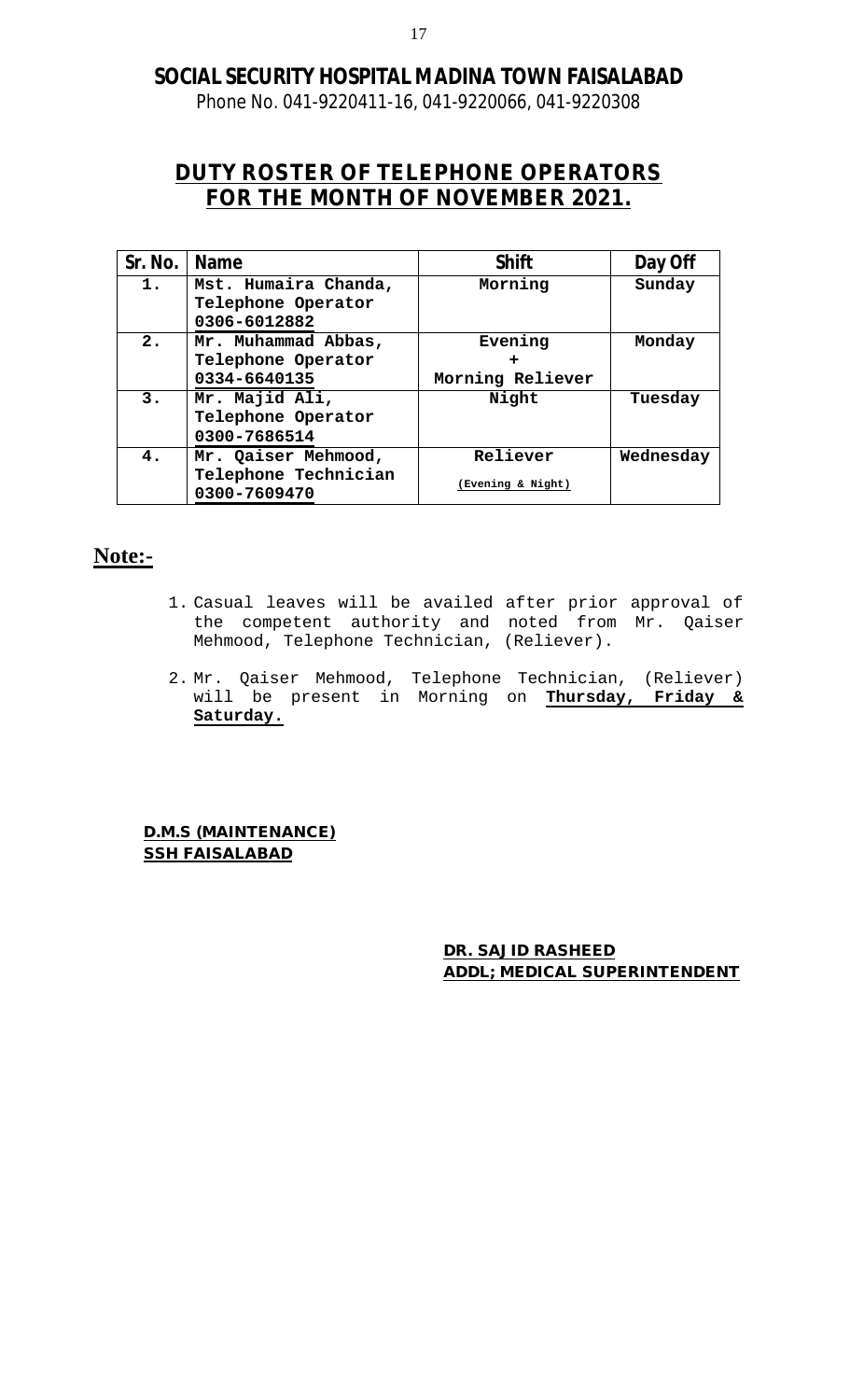Phone No. 041-9220411-16, 041-9220066, 041-9220308

### **DUTY ROSTER OF DIALYSIS TECHNICIAN, DAI & FE-MALE ATTENDANTS FOR THE MONTH OF NOVEMBER 2021.**

| SR.NO | <b>NAME</b>    | <b>DESIGNATION</b> | <b>TAIRS</b> | <b>GEE</b><br>WEEKLY | Đ<br><b>ZLLO</b><br><b>PLAE</b> |
|-------|----------------|--------------------|--------------|----------------------|---------------------------------|
| 1.    | Azeem Saqib    | Retainee           | Morning      | Sunday               | Dialysis Unit                   |
|       | 0332-6768795   | Dialysis           |              |                      |                                 |
|       |                | Technician         | Reliever     |                      |                                 |
| 2.    | Rimsha Razzaq  | Dialysis           | Evening      | Sunday               | Dialysis Unit                   |
|       | 0301-6032861   | Technician         |              |                      |                                 |
| 3.    | Amina Bano     | Dai                | Night        | Sunday               | Dialysis Unit                   |
|       | 0305-7985484   |                    |              |                      |                                 |
| 4.    | Musarat Nazir  | Retainee           | Morning      | Sunday               | <b>CCU</b>                      |
|       | 0306-7273541   | Dai                |              |                      |                                 |
|       |                |                    |              |                      | Echocardiography                |
| 5.    | Fozia Akbar    | Dai                | Morning      | Sunday               | Reception Counter               |
|       | 0301-6068657   |                    |              |                      | + Polio Duty +                  |
|       |                |                    |              |                      | Vaccination                     |
| 6.    | Ayesha Kanwal  | Retainee           | Morning      | Sunday               | Maternity                       |
|       | 0321-7674245   | Female             |              |                      | leave                           |
|       |                | Attendant          |              |                      |                                 |
| 7.    | Farzana Arshad | Female             | Morning      | Sunday               | Telephone                       |
|       | 0300-6537521   | Attendant          |              |                      | Exchange                        |

**SHABNAM JAVED NURSING SISTER**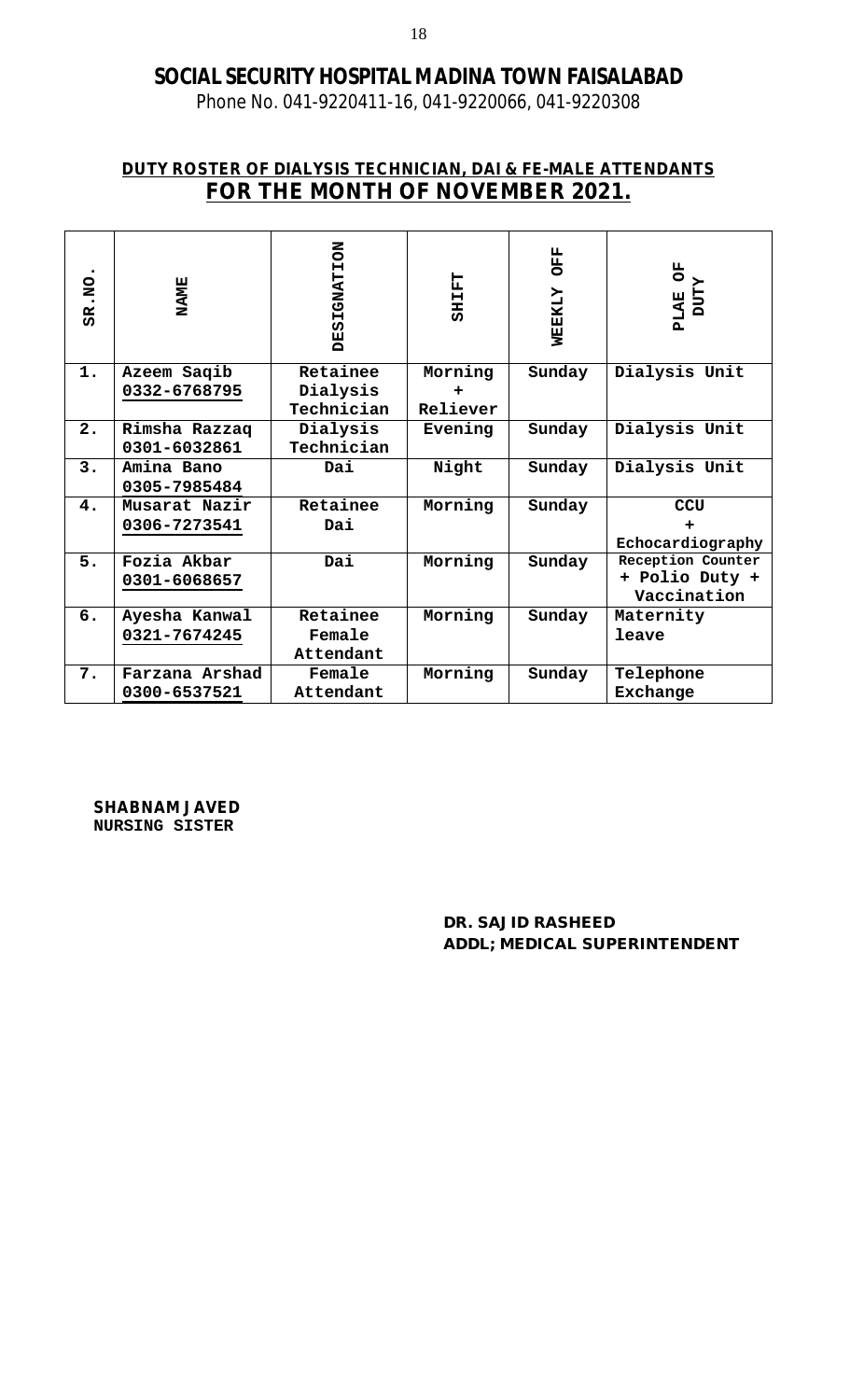Phone No. 041-9220411-16, 041-9220066, 041-9220308

# **DUTY ROSTER OF DRIVERS FOR THE MONTH OF NOVEMBER 2021**

# **MORNING (FROM 08:00 AM TO 08:00 PM)**

|    | Sr. No.   Name of Official                          | <b>Designation</b>         | Duty    | Day off  |
|----|-----------------------------------------------------|----------------------------|---------|----------|
| 1. | Mr. Sajid Saddique<br>0305-3255213                  | Driver<br><b>FDJ-1068)</b> | Morning | Saturday |
| 2. | Mr. Muhammad Arshad<br>0332-6818464<br>0311-7237617 | Driver<br><b>FDJ-1069)</b> | Morning | Sunday   |
| 3. | Mr. M. Qasir Saleem<br>0321-7858176                 | Driver<br>Staff Car)       | Morning | Sunday   |

# **NIGHT (FROM 08:00 PM TO 08:00 AM)**

| Sr. No. | Name of Official | <b>Designation</b> | Duty  | Day off |
|---------|------------------|--------------------|-------|---------|
|         | Mr. Hasan Ahmed, | Driver             | Night | Sunday  |
|         | 0322-6059003     | <b>FDJ-1068)</b>   |       |         |
|         | Mr. Ijaz Ahmed,  | Driver             | Night | Friday  |
|         | 0300-7656865     | (FDJ-23)           |       |         |

# **Note:-**

- 1. **Mr. Sajid Saddique, Driver** will transport the patients to Social Security Hospital Multan Road Lahore. In case of leave, **Mr. Muhammad Arshad, Driver** will perform the same duties.
- 2. During duty hours, all drivers will sit in driver's room.
- 3. All drivers will write handing/taking over report on the register.
- 4. Before leaving the hospital, all drivers will write on movement register and will maintain the movements register on daily basis.
- 5. All the drivers are instructed to keep their mobile on & charged otherwise a strict disciplinary action will be taken against the defaulter.

**INCHARGE DUTY ROSTER**

**DR. SAJID RASHEED ADDL; MEDICAL SUPERINTENDENT**

19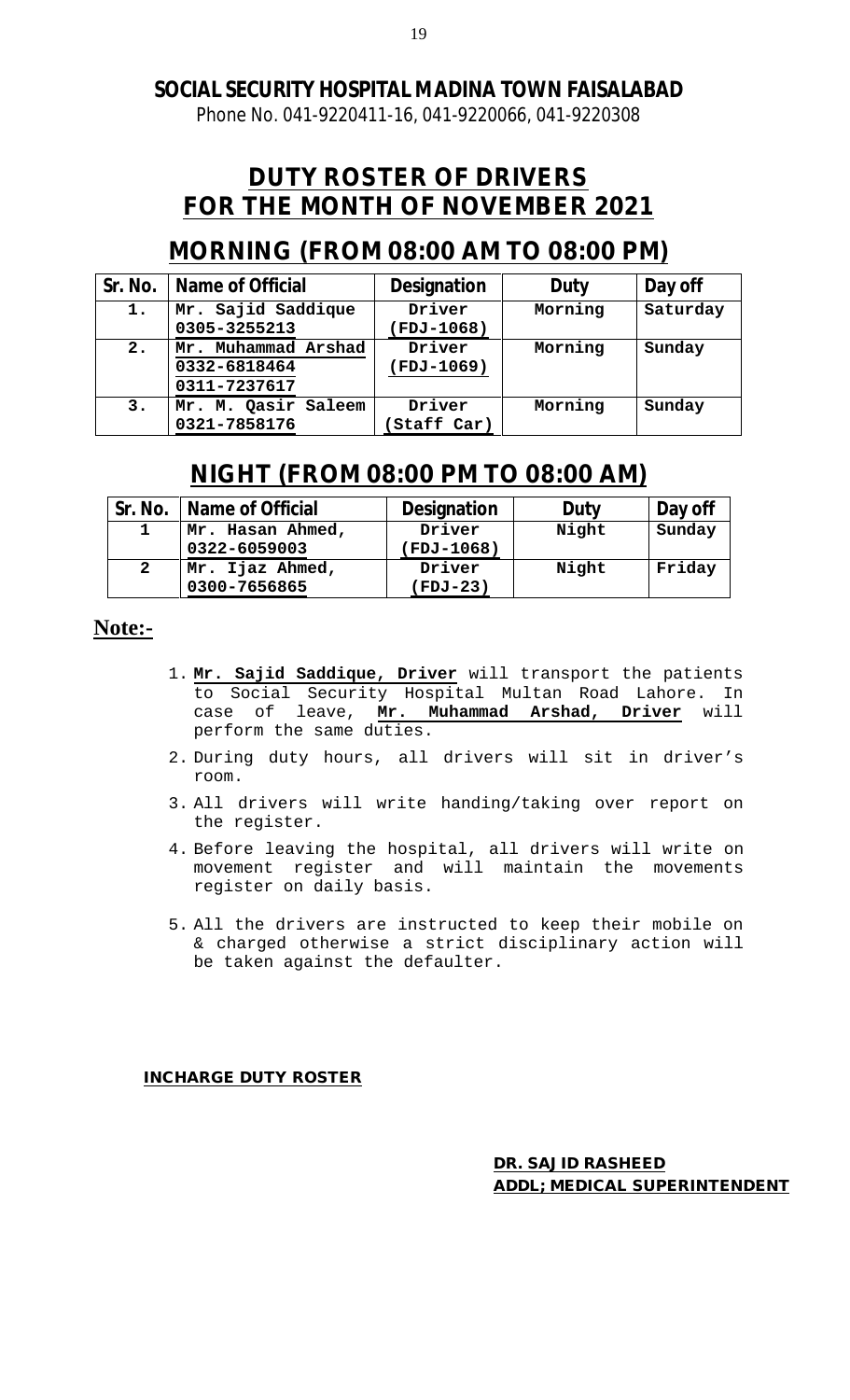Phone No. 041-9220411-16, 041-9220066, 041-9220308

### **DUTY ROSTER OF NAIB QASID/O.T Attendant/HELPER FOR THE MONTH OF NOVEMBER 2021**

| $S$ .# | <b>NAME</b>          | Cell No.     | <b>DESIG</b>       | <b>PLACE OF DUTY</b>                           | <b>WEEKLY</b><br><b>OFF</b> |
|--------|----------------------|--------------|--------------------|------------------------------------------------|-----------------------------|
| $1$ .  | Muhammad Haroon      | 0303-6735554 | Naib Qasid         | M.S Office                                     | Sunday                      |
| 2.     | Muhammad Rashid      | 0342-7796667 | (R) Naib Qasid     | <b>Protocol to Patients</b>                    | Sunday                      |
| 3.     | Muhammad Akram       | 0302-7050971 | Naib Qasid         | Addl; Director (F&A)                           | Sunday                      |
| 4.     | Muhammad Adeel       | 0313-6031197 | (R) Naib Qasid     | Audit / Accounts Officers                      | Sunday                      |
| 5.     | Amin Masih           | 0308-7878605 | Naib Qasid         | <b>Admn Section</b>                            | Sunday                      |
| б.     | Muhammad Sharif      | 0306-4893102 | Naib Qasid         | <b>Medical Specialist OPD-I</b>                | Sunday                      |
| 7.     | Abdul Khaliq Shah    | 0300-9465696 | Naib Qasid         | Medical Specialist OPD-II                      | Sunday                      |
| $8$ .  | Riaz Ali             | 0301-6025843 | Naib Qasid         | Male Medical OPD                               | Sunday                      |
| 9.     | <b>Waseem Altaf</b>  | 0301-7049600 | (R) Ward Boy       | Female Medical OPD                             | Sunday                      |
| 10.    | Imran Subhani        | 0302-7461495 | (R) O.T Attendant  | <b>Female Medical OPD</b>                      | Sunday                      |
| 11.    | Sardar Ali Butt      | 0334-6612482 | Naib Qasid         | Psychiatry OPD                                 | Sunday                      |
| 12.    | Muhammad Akhtar      | 0300-8579887 | Helper             | Cardiology OPD                                 | Sunday                      |
| 13.    | Tahir Javed          | 0300-7247536 | Naib Qasid         | Chest OPD                                      | Sunday                      |
| 14.    | Azhar Abbas          | 0307-8614354 | Naib Qasid         | Orthopedic Surgeon                             | Sunday                      |
| 15.    | Muhammad Tanveer     | 0306-7119217 | Helper             | Ortho OPD                                      | Sunday                      |
| 16.    | M. Babar Hussain     | 0301-6073724 | Naib Qasid         | <b>Surgical Specialist OPD-I</b>               | Sunday                      |
| 17.    | <b>Allah Ditta</b>   | 0345-1717457 | Naib Qasid         | <b>Surgical Specialist OPD-II</b>              | Sunday                      |
| 18.    | Tariq Javed          | 0300-7910077 | Naib Qasid         | Urologist OPD                                  | Sunday                      |
| 19.    | Arif Javed           | 0300-7241299 | Naib Qasid         | Eye Specialist OPD                             | Sunday                      |
| 20.    | Abid Hussain         | 0346-4445258 | Naib Qasid         | Skin Specialist OPD                            | Sunday                      |
| 21.    | <b>Babar Hafeez</b>  | 0340-0698311 | <b>Trolley Man</b> | Child Specialist OPD                           | Sunday                      |
| 22.    | Naveed Iqbal         | 0301-6034687 | Naib Qasid         | Cardiologist OPD                               | Sunday                      |
| 23.    | Muhammad Afzal       | 0303-4842437 | Helper             | A.M.S office                                   | Sunday                      |
| 24.    | Nasir Farooq         | 0302-3326107 | Naib Qasid         | Radiology Department +<br>Laboratory (Dusting) | Sunday                      |
| 25.    | Mian Muhammad Shoaib | 0331-9789318 | (R) Naib Qasid     | Laboratory (Reception)                         | Sunday                      |
| 26.    | Asad Abbas           | 0308-7016615 | Naib Qasid         | <b>Protocol to Patients</b>                    | Sunday                      |
| 27.    | Ahsan Ali            | 0333-6500571 | Mali               | Dental                                         | Sunday                      |
| 28.    | Muhammad Saeed       | 0322-6531500 | (R) Naib Qasid     | Laboratory                                     | Sunday                      |
| 29.    | Adnan Parvaiz        | 0305-5049514 | (R) Naib Qasid     | <b>Benefit Section</b>                         | Sunday                      |

**NOTE:**

- One peon from Orthopedic, Surgical, Eye & ENT Department shall report to the Medical Superintendent office on O.T. days.
- No official shall be permitted Casual Leave on O.T days.
- To be observed strictly.

*OFFICE SUPERINTENDENT SSH FAISALABAD*

*DEPUTY MEDICAL SUPERINTENDENT (ADMN)*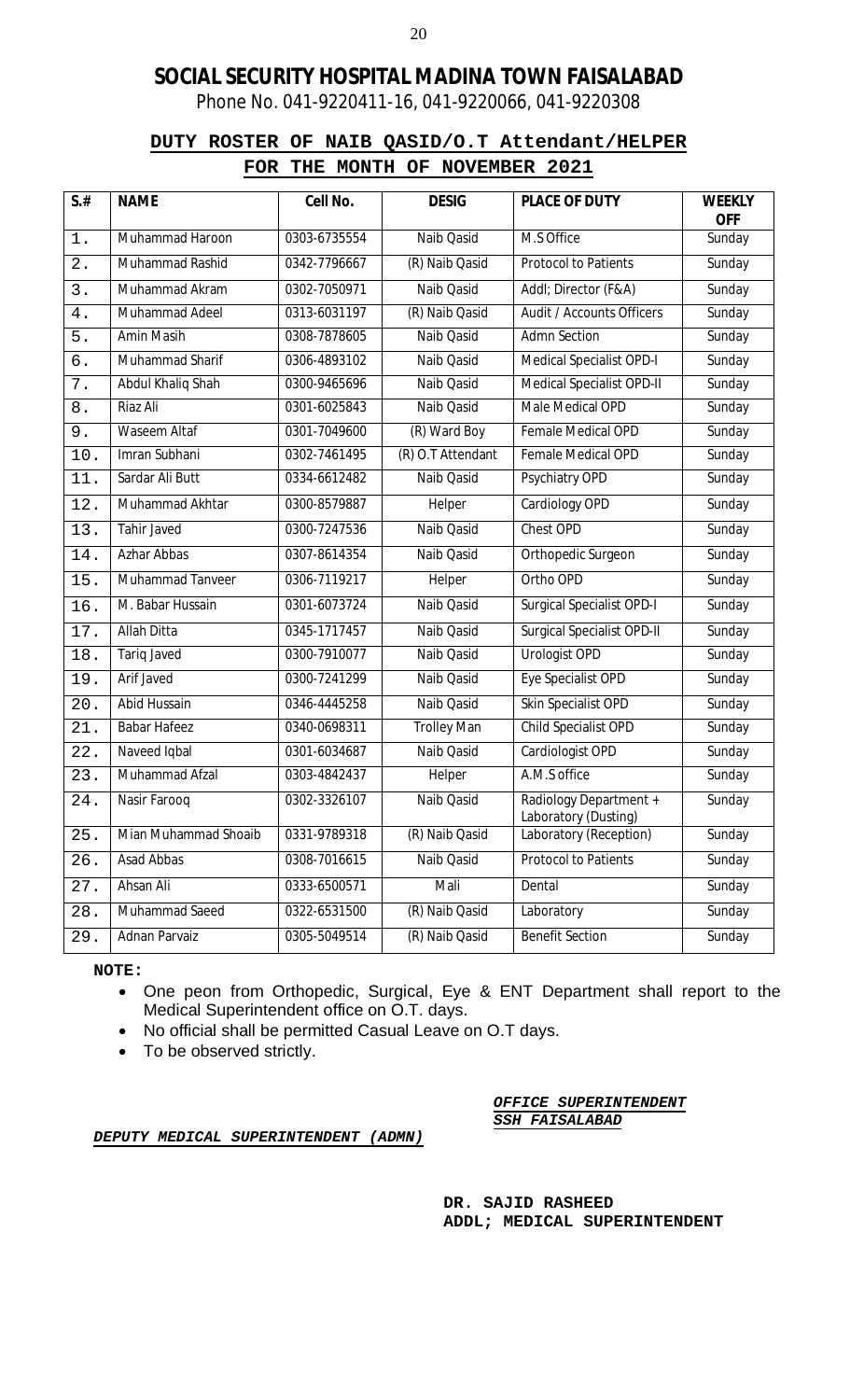Phone No. 041-9220411-16, 041-9220066, 041-9220308

# **DUTY ROSTER OF CHOWKIDAR FOR THE MONTH OF NOVEMBER 2021**

#### **DAY SHIFT**

| Sr. No. | Duty                                         | <b>Name</b>                         | <b>Weekly Off</b> | <b>Timing</b>               |
|---------|----------------------------------------------|-------------------------------------|-------------------|-----------------------------|
| 1.      | Staff Parking + Corona<br>Vaccination Centre | Mr. Falak Shair<br>0301-6077995     | Thursday          | $06:00$ AM to<br>$06:00$ PM |
| 2.      | Indoor area + Ground<br>Floor + Reliever     | Mr. Muhammad Naveed<br>0300-2843020 | Sunday            | $06:00$ AM to<br>$06:00$ PM |

#### **NIGHT SHIFT**

| Sr. No. | Duty                     | <b>Name</b>        | <b>Weekly Off</b> | <b>Timing</b> |
|---------|--------------------------|--------------------|-------------------|---------------|
| 1.      | Indoor Area              | Mr. Muhammad Saeed | Sunday            | $06:00$ PM to |
|         | (Ground Floor Main Gate) | 0302-6019947       |                   | $06:00$ AM    |
| 2.      | Staff Cycle Stand +      | Mr. Qadeer Yousaf  | Tuesday           | 06:00 PM to   |
|         | Emergency Gate + Indoor  | 0344-8547217       |                   | $06:00$ AM    |
|         | Round + Reliever         |                    |                   |               |

#### **SUNDAY MORNING**

- 1. Mr. Falak Shair Cycle Stand
- 2. Security Guard **Indoor Area Main Gate**

#### **NOTE:-**

- 1. Shortage will be replaced by one of the Pvt. Security Guard & on Sunday one Private Security Guard will perform his duty in Indoor Area.
- 2. The cycle stand will be closed at 09:00 P.M daily. After that he will perform his duty at Emergency Gate from 09:00 P.M to 06:00 A.M and after 06:00 A.M he opened the Cycle Stand.

#### **SHAFIQ-UR-REHMAN,**

SANITARY INSPECTOR

D.M.S (CLEANLINESS)

**DR. SAJID RASHEED ADDL; MEDICAL SUPERINTENDENT**

21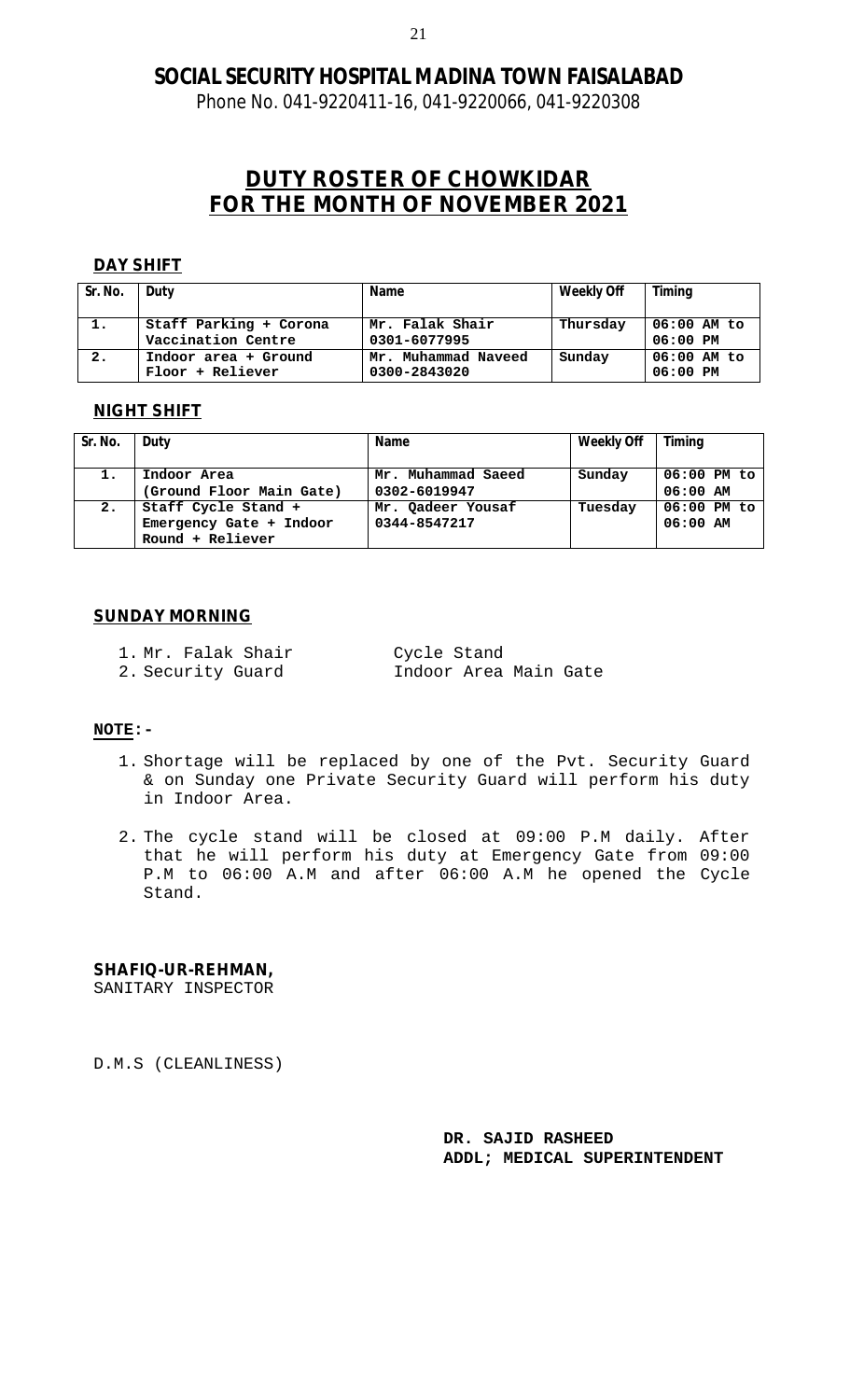Phone No. 041-9220411-16, 041-9220066, 041-9220308

# **DUTY ROSTER OF TUBE WELL OPERATORS & MALIS FOR THE MONTH OF NOVEMBER 2021**

| Sr. No.      | <b>Name of Official</b>             | <b>Designation</b>                       | Duty                    | Day off |
|--------------|-------------------------------------|------------------------------------------|-------------------------|---------|
|              |                                     |                                          |                         |         |
| 1            | Mr. Muhammad Ahmad,<br>0302-6006185 | Mali                                     | Morning                 | Sunday  |
| $\mathbf{z}$ | Mr. Ghulam Shabbir,<br>0342-8752748 | Mali                                     | Morning                 | Sunday  |
| 3            | Mr. Ahsan Ali,<br>0333-6500571      | Mali                                     | Morning<br>(Dental OPD) | Sunday  |
|              | Mr. Ansar Ali,<br>0306-6062067      | Tube well<br>Operator                    | Morning<br>+            | Sunday  |
|              |                                     |                                          | On call<br>night duty   |         |
| 4            | Muhammad Javed<br>Mr.               | Electrician                              | Evening                 | Monday  |
|              | 0300-6685090                        | Additional duty as<br>Tube Well Operator | On call night<br>duty   |         |

# **Note:-**

- 1. Mr. Ansar Ali, Tube Well Operator will perform duty on every Monday (Morning & Evening i.e. from 08:00 AM to 08:00 PM).
- 2. Mr. Muhammad Javed, Electrician will perform duty as Tube Well Operator on every Sunday (Morning & Evening i.e. from 08:00 AM to 08:00 PM).
- 3. The Tube well operators must make it sure, before leaving their duty (Morning & Evening), that the water tank is full for usage.

**D.M.S (MAINTENANCE) SSH FAISALABAD**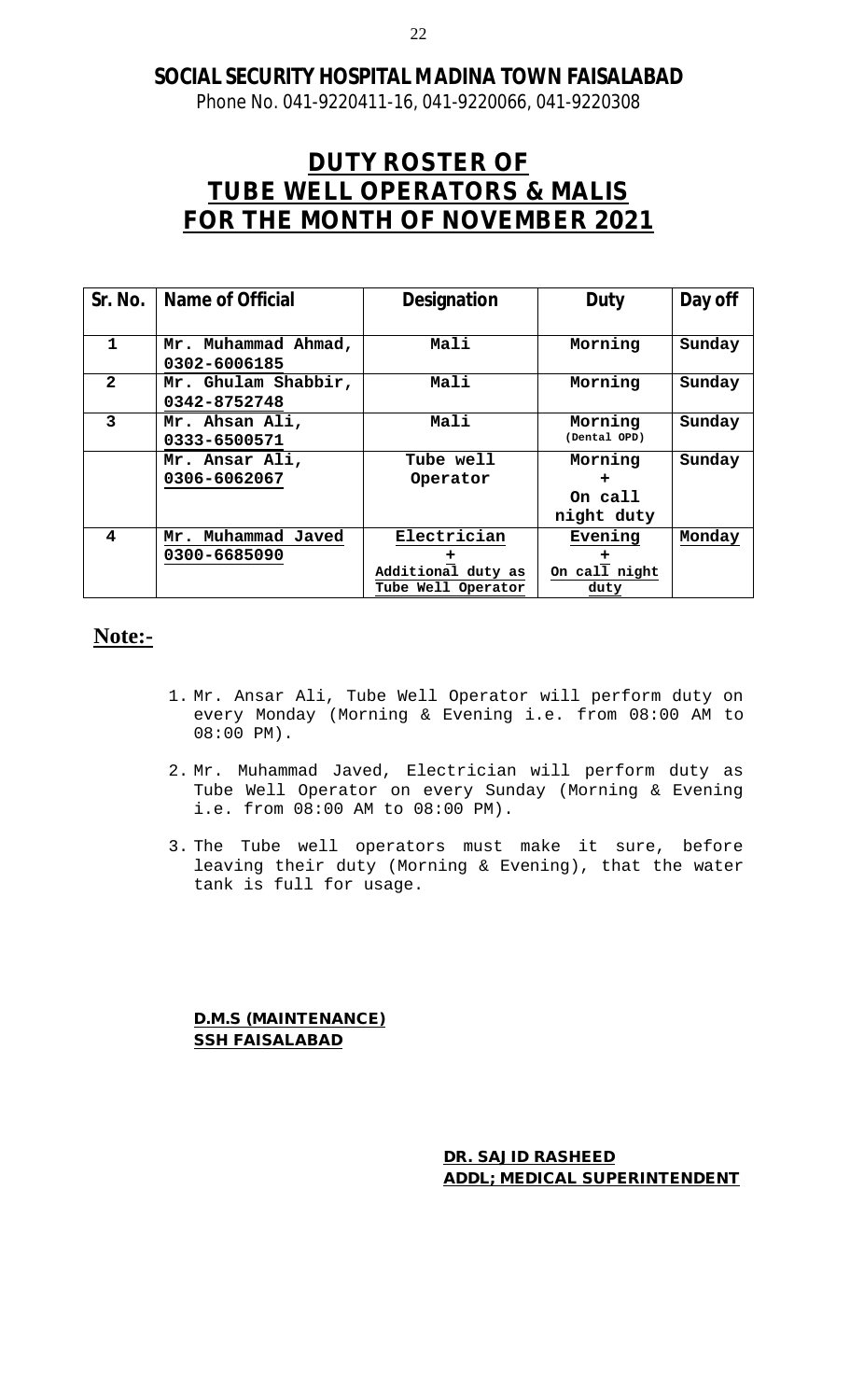Phone No. 041-9220411-16, 041-9220066, 041-9220308

### **DUTY ROSTER WARD BOYS / TROLLYMAN FOR THE MONTH OF NOVEMBER 2021**

### **(MORNING SHIFT)**

| S.No. | <b>Name</b>      | <b>Mobile No.</b>          | Desig.  | Place of Duty                 | <b>Weekly Off</b> |
|-------|------------------|----------------------------|---------|-------------------------------|-------------------|
| 1.    | Muhammad Naeem   | 0302-7124174               | Ward    | Incharge + Medical            | Friday            |
|       |                  |                            | Boy     | Gases + Reception OPD         |                   |
| 2.    | Abel Masih       | 0304-9476503               | -do-    | Emergency Ward                | Sunday            |
| 3.    | Ghulam Sabir     | $\overline{03}$ 43-7713217 | -do-    | Reliever                      | Sunday            |
| $4$ . | Muhammad Hanif   | 0300-7906589               | -do-    | Physiotherapy                 | Sunday            |
| $5.$  | Muhammad Shabbir | $0304 - 9315615$           | $-do-$  | Children Ward                 | Friday            |
| б.    | M. Azeem Qaiser  | 0324-7879143               | $-do-$  | Reliever + Corona             | Sunday            |
| 7.    | Sarfraz Masih    | 0302-3421949               | -do-    | Reliever                      | Thursday          |
| 8.    | Pervaiz Akhter   | 0308-7114389               | -do-    | Surgical ward                 | Sunday            |
| 9.    | Shahzad Ali      | 0312-7672769               | $-do-$  | Sub Store-I                   | Sunday            |
| 10.   | Zafar Iqbal      | 0302-7067291               | -do-    | Protocol to Patient           | Sunday            |
| 11.   | Munir Ahmad      | 0345-7039345               | $-do-$  | M.S Office                    | Sunday            |
| 12.   | Muhammad Usman   | 0300-7657646               | $-do-$  | Reception Counter             | Sunday            |
| 13.   | Nabeel-ur-Rehman | 0300-7688625               | $-do-$  | Reception Counter             | Sunday            |
| 14.   | Muhammad Touseef | 0300-7674245               | -do-    | Reception Counter             | Sunday            |
| 15.   | Faqeer Hussain   | 0306-7133372               | $-do-$  | Insulin + HCV Clinic          | Sunday            |
| 16.   | Muhammad Afzal   | 0303-8997783               | -do-    | Chest OPD                     | Sunday            |
| 17.   | Muhammad Zafar   | 0308-2331819               | $-do-$  | E.N.T OPD                     | Sunday            |
| 18.   | Abdul Munaf      | 0306-1951126               | -do-    | Collection Centre (Lab)       | Sunday            |
| 19.   | Amjid Hussain    | 0345-7704674               | -do-    | ICU                           | Sunday            |
| 20.   | Afzal Ali Akhter | 0342-7865072               | -do-    | Reliever + Welder Duty        | Tuesday           |
| 21.   | Liagat Ali Loona | 0300-7243787               | $-do-$  | Nursing Sister office         | Sunday            |
| 22.   | Waseem Altaf     | 0301-7049600               | $-do-$  | Duty as Naib Qasid            | Sunday            |
| 23.   | Qasir Mehmood    | 0302-6711284               | -do-    | Oncology + Ortho              | Sunday            |
| 24.   | Fraz Ehtsham     | 0323-7901101               | -do-    | Female Medical Ward           | Sunday            |
| 25.   | Khalid Ali       | 0303-6285022               | Trolley | Main OT                       | Sunday            |
|       |                  |                            | Man     |                               |                   |
| 26.   | Babar Hafeez     | 0340-0698311               | -do-    | Children + Dental OPD         | Sunday            |
| 27.   | Muhammad Aslam   | 0300-5106462               | -do-    | Chest + Urology +<br>Dialysis | Sunday            |
| 28.   | Niamat Ali       | 0306-8439267               | $S$ . B | Main O.T                      | Sunday            |

**Cont…….02………..**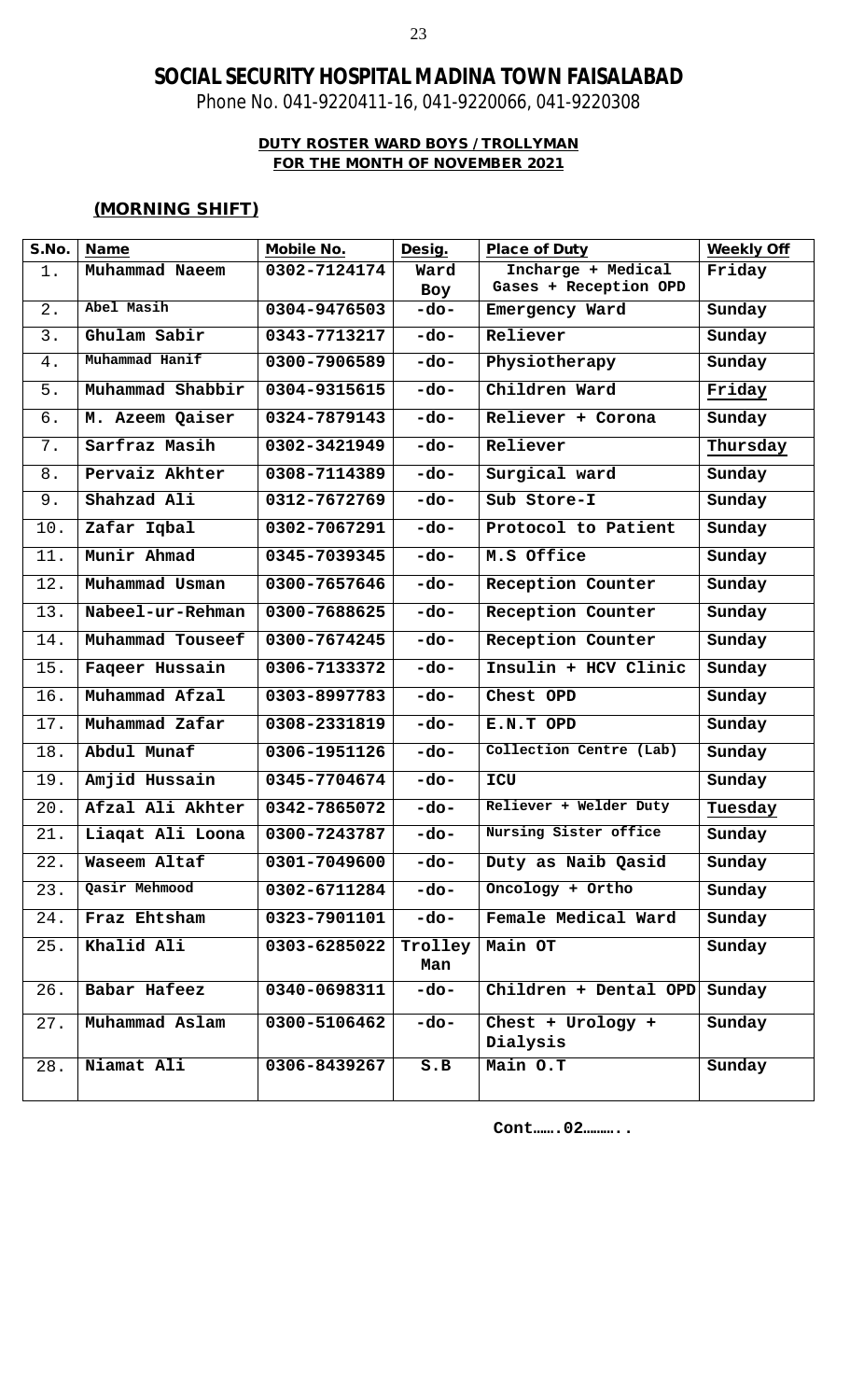**2**

# **(EVENING SHIFT)**

| S.No.          | <b>Name</b>       | <b>Mobile No.</b> | Desig.   | <b>Place of Duty</b>                   | <b>Weekly Off</b> |
|----------------|-------------------|-------------------|----------|----------------------------------------|-------------------|
| 1.             | Usman Habib       | 0300-0251090      | Ward Boy | Indoor Wards                           | Sunday            |
| -2.            | Qurban Ali        | 0300-4352696      | $-do-$   | Reliever                               | Wednesday         |
| $\mathbf{3}$ . | Muhammad Yousaf   | 0302-7098712      | -do-     | $ICU + CCU$<br>Medical<br>$+$<br>Gases | Tuesday           |
| 4.             | Abdul Subhan Shah | 0306-6024823      | -do-     | Medical<br>Emergency<br>÷<br>Gases     | Friday            |

# **(NIGHT SHIFT)**

| S.No.          | <b>Name</b>  | <b>Mobile No.</b> | Desig.   | <b>Place of Duty</b>           | <b>Weekly Off</b> |
|----------------|--------------|-------------------|----------|--------------------------------|-------------------|
| 1.             | Abdul Sattar | 0307-8879793      | Ward Boy | ICU + CCU                      | Thursday          |
|                |              |                   |          | (Addl; Duty for Medical Gases) |                   |
|                | Abid Anwaar  | 0308-8664725      | Ward Boy | Ground Floor                   | Tuesday           |
| $\mathbf{3}$ . | Riaz Shahid  | 0300-7688362      | W/C      | Reliever                       | Saturday          |
| 4.             | Muhd Asif    | 0313-9354848      | Ward Boy | $1st$ Floor                    | Wednesday         |
|                |              |                   |          | (Addl; Duty for Medical Gases) |                   |
| 5.             | Muhd Mohsin  | 0305-8559251      | Ward Boy | Emergency Ward                 | Sunday            |

# **SUNDAY MORNING**

| Sr.No. | <b>Name</b>      | <b>Mobile No.</b> | <b>Designation</b> | <b>Duty</b>    |
|--------|------------------|-------------------|--------------------|----------------|
|        | Muhammad Shabbir | 0304-9315615      | Ward Boy           | Emergency Ward |
| 2.     | Afzal Ali Akhter | 0342-7865072      | -do-               | Wards          |
|        | Sarfraz Masih    | 0302-3421949      | -do-               | I.C.U          |

**MR. SHAFIQ-UR-REHMAN, SANITARY INSPECTOR**

**DEPUTY MEDICAL SUPERINTENDENT**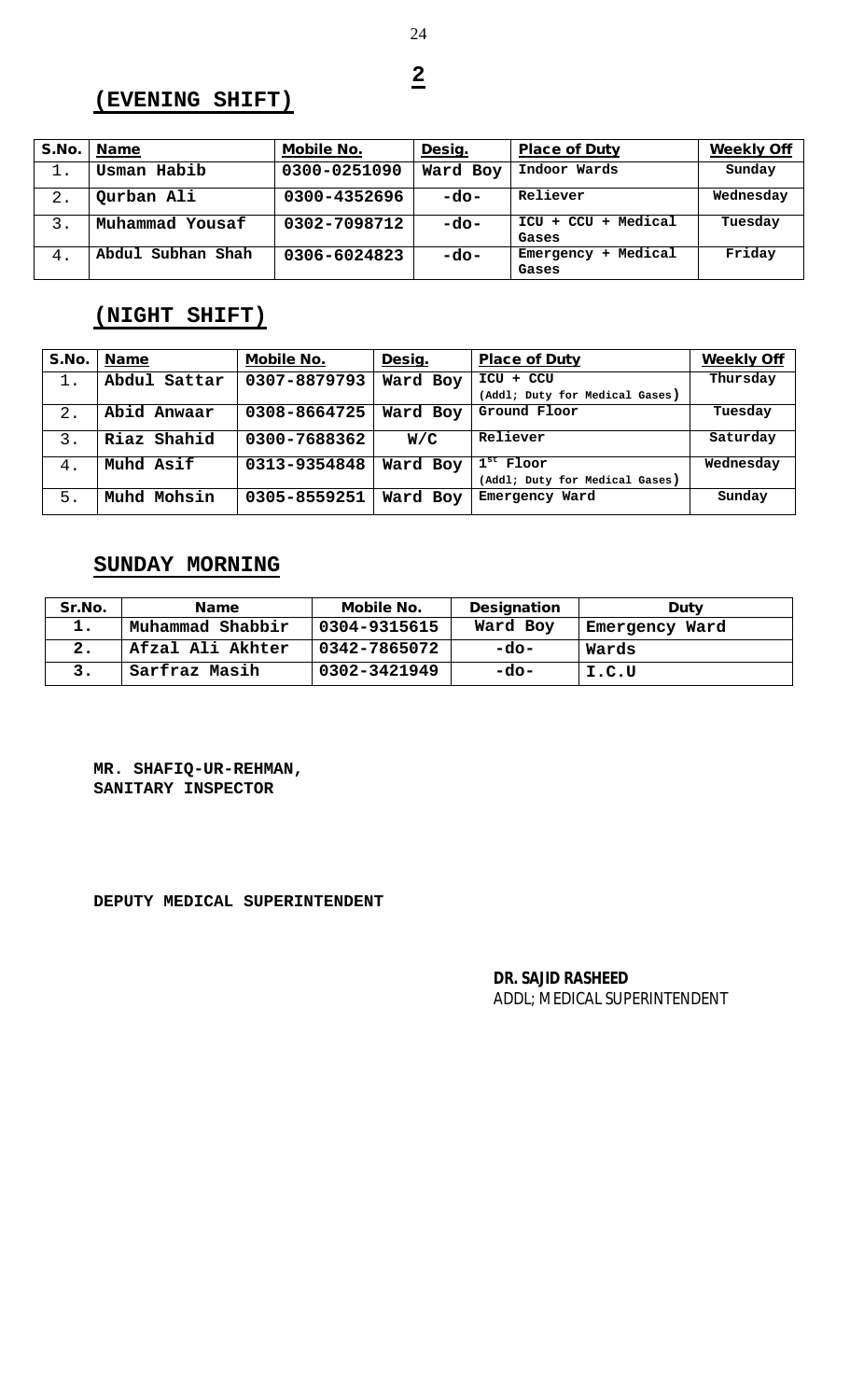Phone No. 041-9220411-16, 041-9220066, 041-9220308

# **DUTY ROSTER OF WARD CLEANERS FOR THE MONTH OF NOVEMBER 2021 / SANITATION PLAN**

# **MORNING SHIFT**

| Sr. No. | Area of work                      | <b>Name</b>            | Day Off   | <b>Cell No.</b> |
|---------|-----------------------------------|------------------------|-----------|-----------------|
| 1.      | Emergency Ward                    | Nadeem                 | Friday    | 0303-6294266    |
| 2.      | Reception, Chiller area           | Alesha Masih           | Sunday    | 0308-7130717    |
| 3.      | Reliever                          | Imran Masih            | Sunday    | 0304-2627475    |
| 4.      | Lab & X-Ray                       | Khurram Masih          | Sunday    | 0303-4095079    |
| 5.      | OPD Ground Floor                  | Adeeb Akhtar           | Sunday    | 0305-6957034    |
| 6.      | Female Medical Ward +             | Adeel Masih            | Thursday  | 0345-7826589    |
|         | Corridor                          |                        |           |                 |
| 7.      | Male Medical Ward +               | Shahid Mohsin          | Tuesday   | 0314-3411514    |
|         | corridor                          |                        |           |                 |
| 8.      | Cardiology Ward +                 | Majid Showkat          | Sunday    | 0300-7976255    |
|         | Corridor                          |                        |           |                 |
| 9.      | Children Ward                     | Shakeel Masih          | Sunday    | 0302-7079531    |
| 10.     | Surgical + Corridor               | Saghar Raza            | Sunday    | 0303-0160981    |
| 11.     | Ortho Ward + ENT Ward             | Boota Masih            | Sunday    | 0300-7931067    |
| 12.     | Main O.T                          | Nithanial Masil Sunday |           | 0301-6094304    |
| 13.     | Main O.T + Reliever               | Javed Masih            | Sunday    | 0301-7188355    |
| 14.     | Admn Block (Basement)+            | Iqbal Masih            | Sunday    | 0308-7050072    |
|         | Statistician Room +               |                        |           |                 |
| 15.     | Washrooms<br>CMS / Library / Hall | Joseph Masih           | Sunday    | 0300-7223994    |
|         | / Physiotherapy                   |                        |           |                 |
| 16.     | ICU + Corridor                    | Jameel Masih           | Sunday    | 0343-7655302    |
| 17.     | Dialysis Unit +                   | Anwar Masih            | Sunday    | 0301-6082746    |
|         | Urology                           |                        |           |                 |
| 18.     | Reliever as ward boy              | Mushtaq Masih          | Sunday    | 0301-7189301    |
| 19.     | Reliever                          | Talib Masih            | Thursday  | 0305-7181905    |
| 20.     | As Receptionist                   | Rehman Younis          | Sunday    | 0305-7104479    |
| 21.     | Attached with Plumber             | Basharat Masih         | Sunday    | 0314-7218131    |
|         | + Basement Area                   |                        |           |                 |
| 22.     | Dispensaries                      | Safdar Ali             | Sunday    | 0347-0313210    |
| 23.     | Male Medical Ward as              | Nabeel Sharif          | Sunday    | 0306-6001313    |
|         | Ward Boy                          |                        |           |                 |
| 24.     | Female Medical OPD                | Danial Masih           | Sunday    | 0306-8772403    |
| 25.     | Ground Area                       | Majid Younis           | Monday    | 0307-1417986    |
| 26.     | $1st$ floor OPD                   | Afzaal Masih           | Sunday    | 0312-7040509    |
| 27.     | V.I.P Rooms+ Corona               | Sawan Masih            | Saturday  | 0314-7209796    |
| 28.     | Ground Floor Corridor             | Nader Masih            | Sunday    | 0300-7976255    |
|         | + Reliever                        |                        |           |                 |
| 29.     | Male Insulin Counter              | M.Ilmas Tabsum         | Sunday    | 0300-6672707    |
|         | + oncologist as N/Q               |                        |           |                 |
| 30.     | Ground Area                       | Georaj Masih           | Wednesday | 0306-6018033    |
| 31.     | As Naib Qasid with                | Waheed Ahmed           | Sunday    | 0300-7822327    |
|         | Dr. G.M + Reliever                |                        |           |                 |
|         | for Reception Counter             |                        |           |                 |
| 32.     | Corona Vaccination                | Akram Masih            | Sunday    | 0300-7275985    |
|         | Centre                            |                        |           |                 |

**Cont……02………**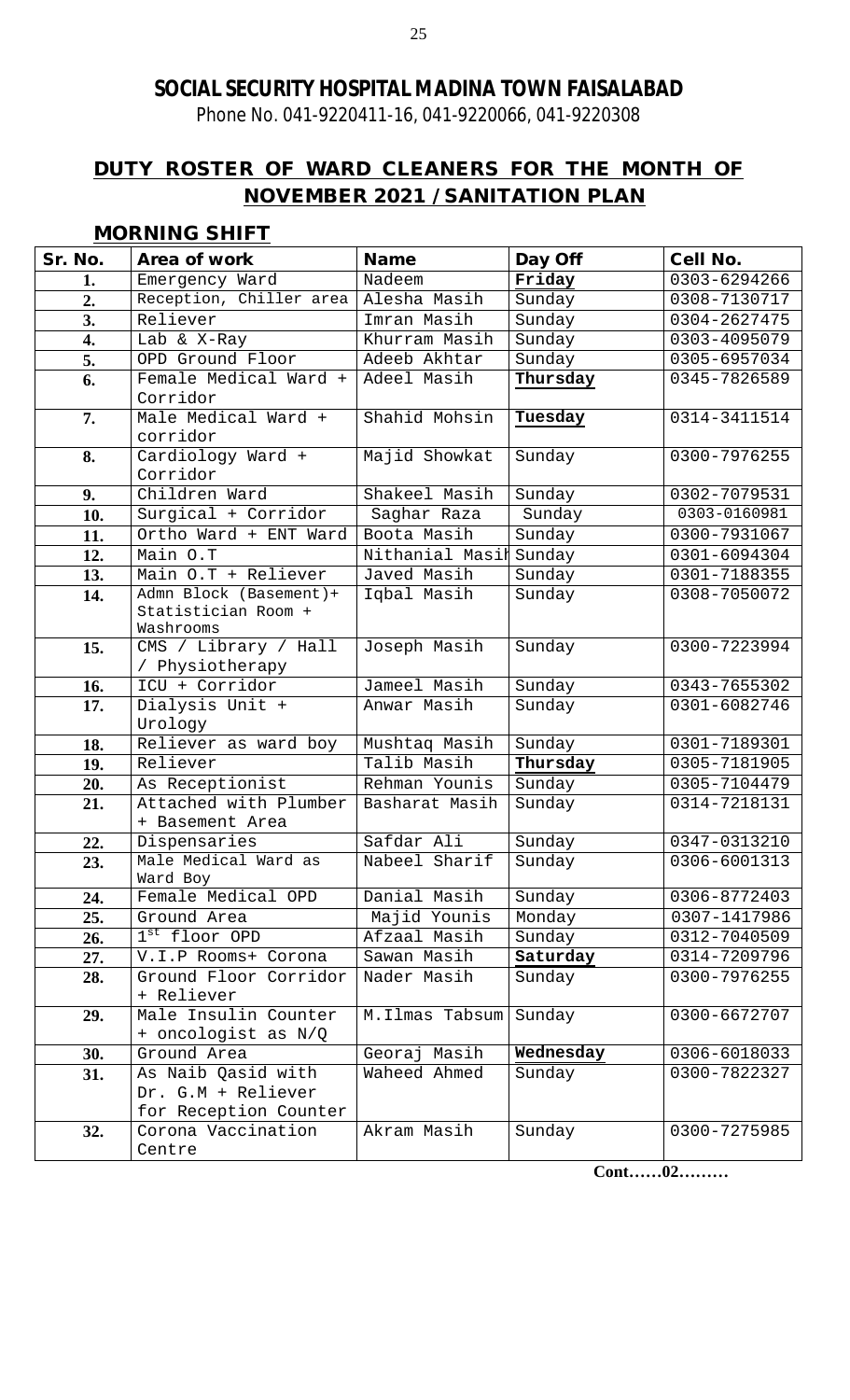| Sr.No. | Area of work                 | Name          | Day Off  | Cell No.     |
|--------|------------------------------|---------------|----------|--------------|
| 33.    | Emergency + Ground           | Lalazar Masih | Monday   | 0306-7232721 |
|        | Area + Reception +           |               |          |              |
|        | Lab $+$ X-Ray                |               |          |              |
| 34.    | Ground Floor indoor          | Rakhal Bibi   | Saturday | 0306-1663548 |
|        | area                         |               |          |              |
| 35.    | 1 <sup>st</sup> floor indoor | Waqar Masih   | Tuesday  | 0302-6002039 |
|        | area                         |               |          |              |
| 36.    | Corona ward +                | Zahid Masih   | Thursday | 0304-4582042 |
|        | Reliever                     |               |          |              |
| 37.    | Vaccination Centre as        | Basharat      | Friday   | 0313-6368021 |
|        | Ward Boy & Ward Cleaner      | Nazir         |          |              |
| 38.    | Ground floor Male            | Zain Masih    | Sunday   | 0310-7071724 |
|        | Medical Ward +               |               |          |              |
|        | Dialysis Centre              |               |          |              |

### **<sup>4</sup>NIGHT SHIFT**

| Sr.No.     | Area of work                                              | Name              | Day Off   | Cell No.     |
|------------|-----------------------------------------------------------|-------------------|-----------|--------------|
| <b>39.</b> | As Ward Boy & Ward<br>Cleaner in corona ward              | Shahid Masih      | Sunday    | 0305-7181905 |
| 40.        | Corridor + ICU + CCU                                      | Boota Rehmat      | Friday    | 0306-6389984 |
| 41.        | Emergency + Ground<br>Area + Reception +<br>Lab $+$ X-Ray | Nasir Masih       | Monday    | 0321-6609312 |
| 42.        | Female Medical Ward<br>+ Children Ward +<br>Corridor      | Mussarat          | Saturday  | 0310-7528211 |
| 43.        | Reliever                                                  | Riaz Masih        | Thursday  | 0301-5061857 |
| 44.        | Male Medical Ward +<br>Dialysis + Urology +<br>Corridor   | Barnabas<br>Masih | Wednesday | 0301-6094304 |
| 45.        | 1 <sup>st</sup> floor Indoor Area                         | John Pal          | Tuesday   | 0306-8431793 |
| 46.        | As Ward Boy Reliever                                      | Riaz Shahid       | Sunday    | 0300-7688362 |

### **SUNDAY MORNING**

| Sr. | Area of work                             | Name          |
|-----|------------------------------------------|---------------|
| No. |                                          |               |
| 1.  | $Emergency + Lab + X-Rays + Ground area$ | Nadeem        |
|     |                                          | 0303-6294266  |
| 2.  | ICU + CCU + Ortho + VIP Wards            | Jorge Masih   |
|     |                                          | 0306-6018033  |
| 3.  | Corona ward                              | Sawan Masih   |
|     |                                          | 0314-7209796  |
| 4.  | Ground floor area                        | Adeel Masih   |
|     |                                          | 0345-7826589  |
| 5.  | Children + Surgical ward + Corridor      | Shahid Mohsin |
|     |                                          | 0314-3411514  |
| 6.  | Supervisor                               | Talib Masih   |
|     |                                          | 0305-7181905  |

#### **NOTE**

The Ward Cleaners of OPDs, Operation Theatres, Laboratory, X-Ray and reception areas will report to Deputy Medical Superintendent on every Friday at 12:00 Noon for further special assignment (From 12:00 Noon to 03:00 PM).

# **SHAFIQ-UR-REHMAN,**

### **SANITARY INSPECTOR DMS (MAINTENANCE & CLEANLINESS)**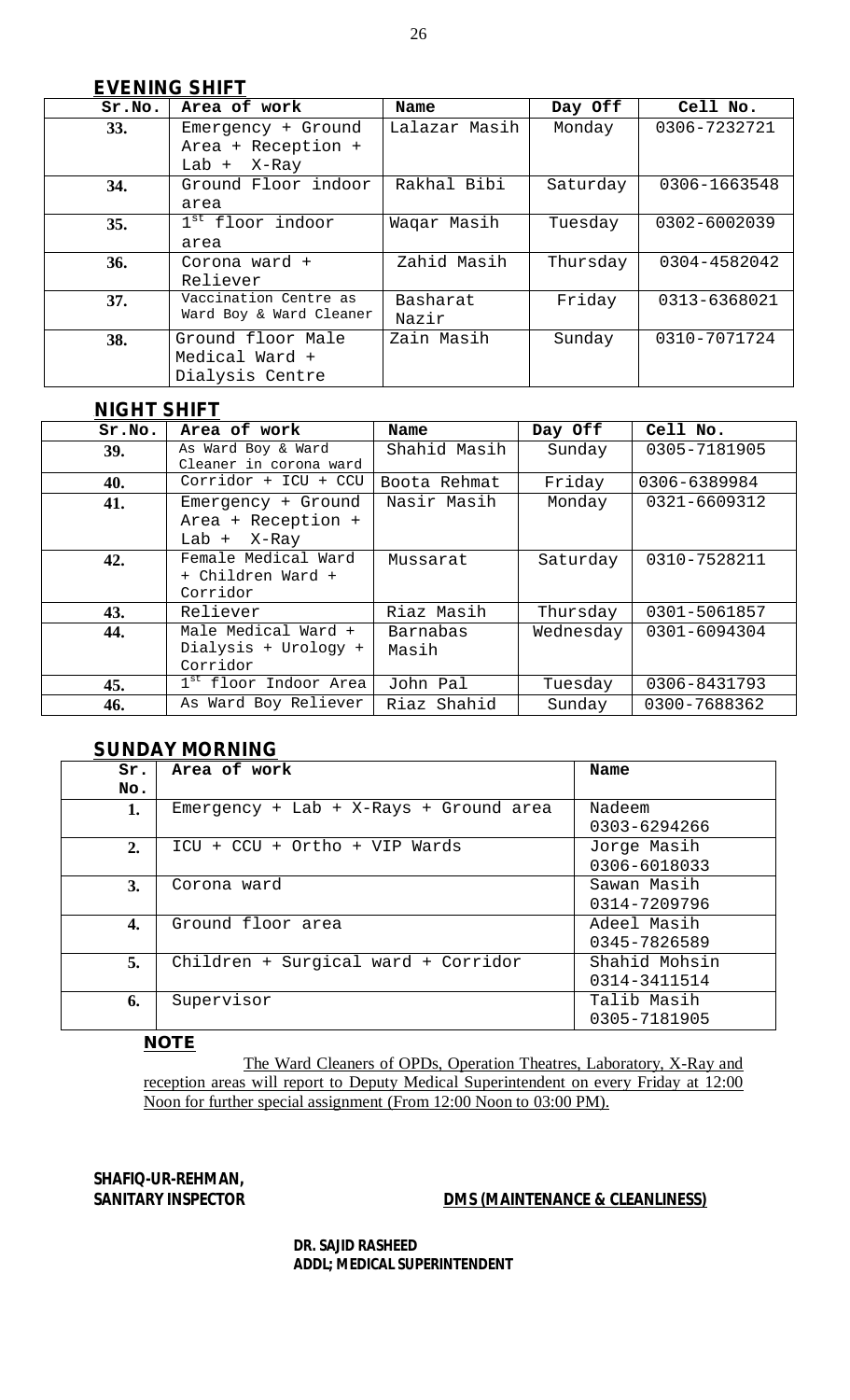Phone No. 041-9220411-16, 041-9220066, 041-9220308

# **DUTY ROSTER FOR DENGUE COUNTER FOR THE MONTH OF NOVEMBER 2021.**

| <b>Morning</b> | <b>Evening</b>        | <b>Night</b>        |
|----------------|-----------------------|---------------------|
| Mr. Abel Masih | Mr. Abdul Subhan Shah | Mr. Muhammad Mohsin |
| Trolley Man    | Ward Boy              | Ward Boy            |
| 0304-9476503   | 0306-6024823          | 0305-8559251        |

**SHAFIQ-UR-REHMAN,** 

**SANITARY INSPECTOR DMS (MAINTENANCE & CLEANLINESS)**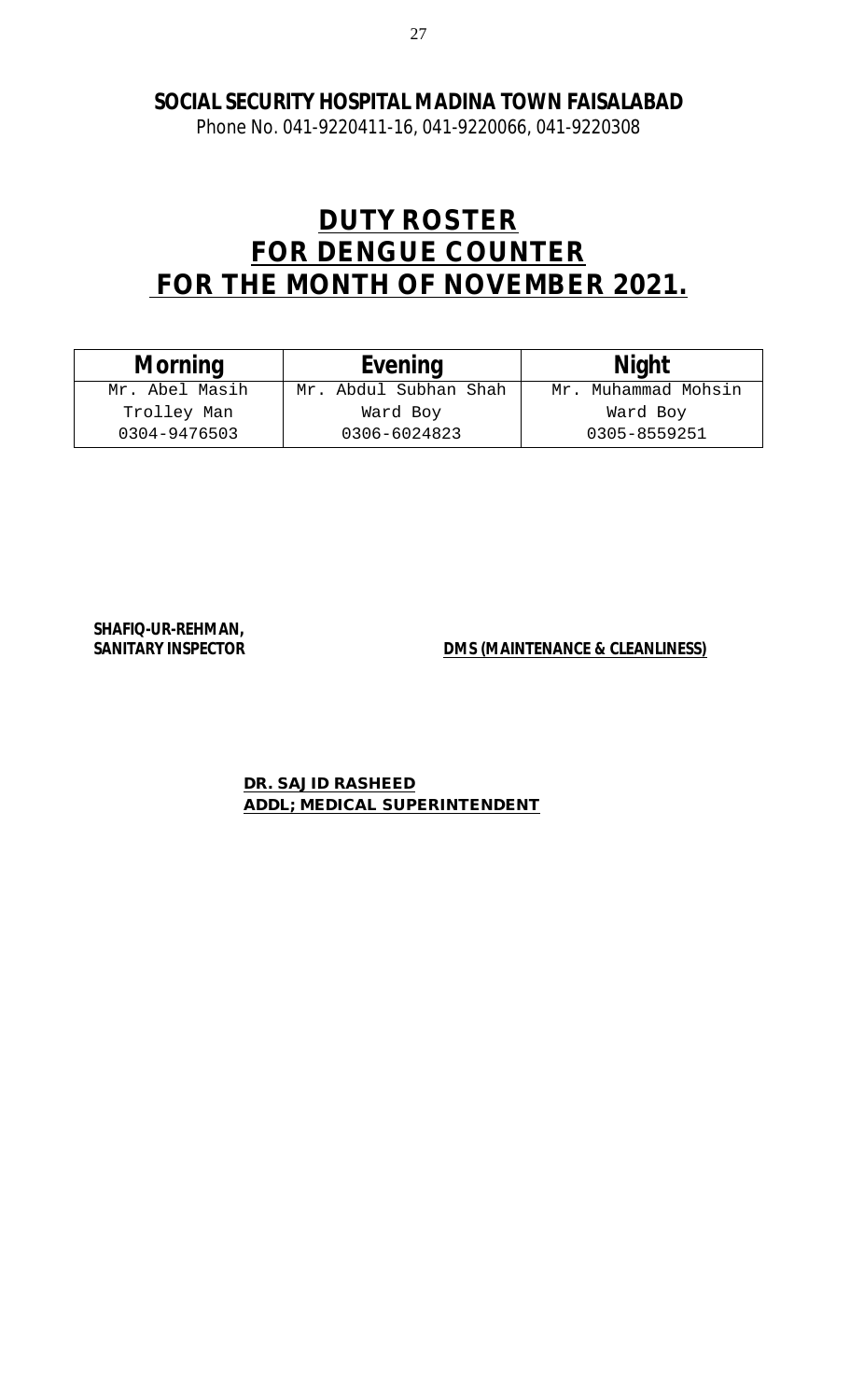Phone No. 041-9220411-16, 041-9220066, 041-9220308

# **DUTY ROSTER FOR MEDICAL GASES**  FOR THE MONTH OF NOVEMBER 2021

| <b>Morning</b>      | <b>Evening</b>      | <b>Night</b>      |
|---------------------|---------------------|-------------------|
| Mr. Muhammad Naeem, | Mr. Muhammad Yousaf | Mr. Muhammad Asif |
| Ward Boy            | Ward Boy            | Ward Boy          |
| 0302-7124174        | 0302-7098712        | 0313-9354848      |

# **On Leave / Day Off**

| <b>Morning</b>   | Evening               | <b>Night</b>    |
|------------------|-----------------------|-----------------|
| Mr. Zafar Iqbal, | Mr. Abdul Subhan Shah | Mr. Abid Anwar, |
| Ward Boy         | Ward Boy              | Ward Boy        |
| 0302-7067291     | 0306-6024823          | 0308-8664725    |

**Mr. Muhammad Naeem, Ward Boy shall remain on call in case of any emergency.** 

**DR. ARSHAD SADDIQUI**  SENIOR MEDICAL OFFICER INCHARGE MEDICAL GASES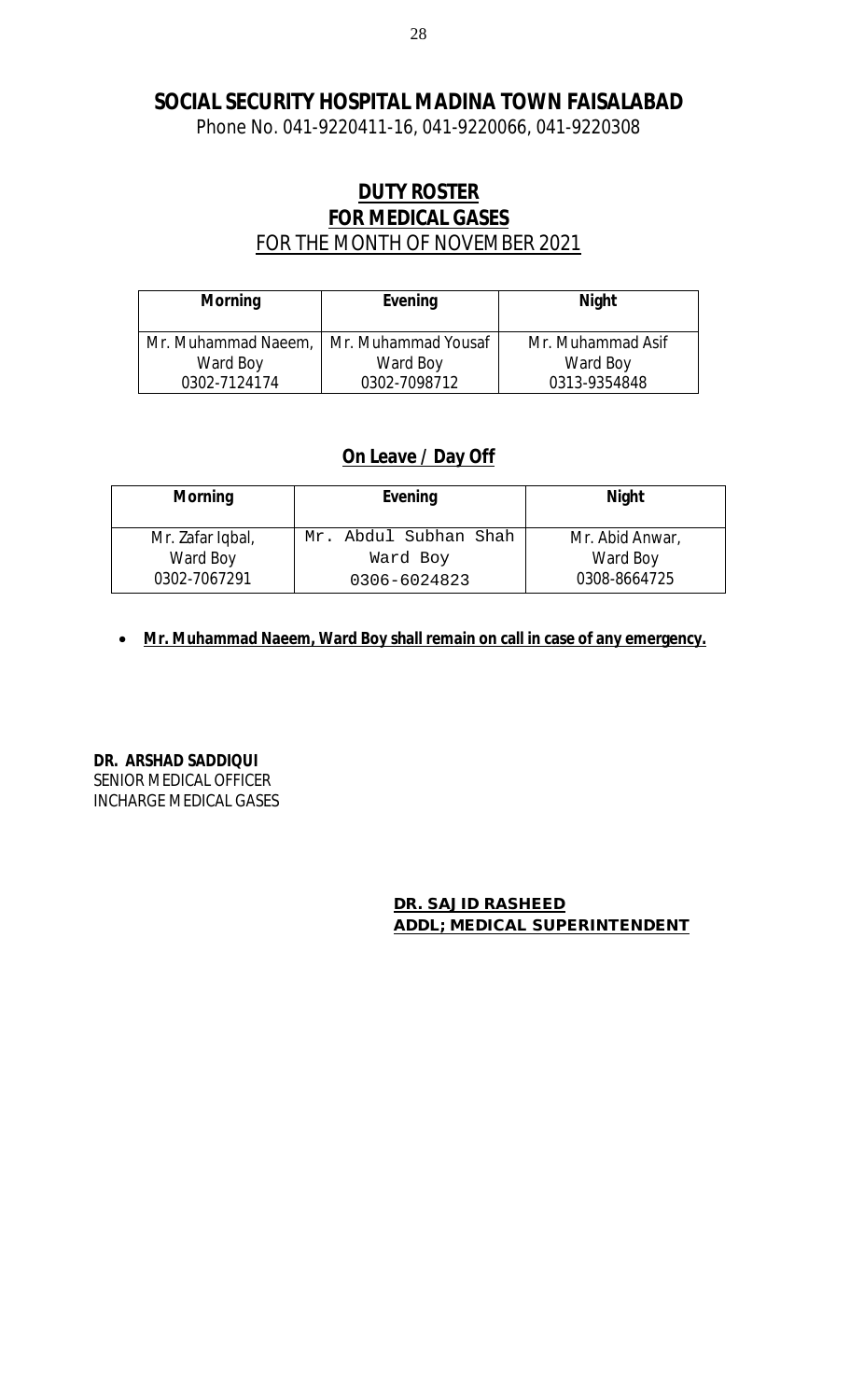Phone No. 041-9220411-16, 041-9220066, 041-9220308

# **DUTY ROSTER OF PRIVATE SECURITY GUARDS FOR THE MONTH OF NOVEMBER 2021.**

# **DAY SHIFT**

| Sr. | <b>Place of posting</b>       | Name of Guard   | <b>Timing</b>        |
|-----|-------------------------------|-----------------|----------------------|
| No. |                               |                 |                      |
| 3.  | Mosque Gate                   | Malik Arshad    | 06:00 AM to 06:00 PM |
| 4.  | College Gate                  | Muhammad Noman  | 06:00 AM to 06:00 PM |
|     | (from 07:30 AM to 08:30 AM)   |                 |                      |
|     | Indoor Ground Floor Main Gate |                 |                      |
|     | (from 08:30 AM to 06:00 PM)   |                 |                      |
| 5.  | College Road Gate + Masjid    | Muhammad Sajjad | 06:00 AM to 08:30 PM |
|     | Main Gate                     |                 | 08:30 AM to 06:00 PM |
| б.  | M.S residence                 | Hafeez          | 06:00 AM to 06:00 PM |

# **NIGHT SHIFT**

| Sr.<br>No. | <b>Place of posting</b> | Name of Guard   | <b>Timing</b>        |
|------------|-------------------------|-----------------|----------------------|
| 1.         | Hospital Main Gate      | Allah Ditta     | 06:00 AM to 06:00 PM |
| 2.         | Emergency Gate          | M. Shafi        | 06:00 AM to 06:00 PM |
| 3.         | Indoor + Hospital Main  | Basharat        | 06:00 AM to 06:00 PM |
|            | Gate + Corona ward      |                 |                      |
| 4.         | M.S/Officer Residence   | Muhammad Younis | 06:00 AM to 06:00 PM |

# **SUNDAY DAY DUTY**

| Sr.<br>No. | <b>Place of posting</b>       | <b>Name of Guard</b> | <b>Timing</b>        |
|------------|-------------------------------|----------------------|----------------------|
|            | 1. Mosque Gate                | Malik Arshad         | 06:00 AM to 06:00 PM |
| 2.         | Indoor Ground Floor Main Gate | Muhammad Noman       | 06:00 AM to 06:00 PM |
| 3.         | College Road Gate + Masjid    | Muhammad Sajjad      | 06:00 AM to 06:00 PM |
|            | Main Gate                     |                      |                      |
| 4.         | M.S residence                 | Hafeez               | 06:00 AM to 06:00 PM |

 **All the security will mark their attendance in the office of Nursing Sister.**

 **Security guard will not be allowed to leave their place without proper handing/taking over.**

 **No security guard will change his place of duty without approval from authority.**

 **The security guards performing duty at Mosque gate are hereby instructed to maintain entry / exit register of vehicles.** 

**SHAFIQ-UR-REHMAN,** 

 $D.M.S$  (CLEANLINESS & MAINTENANCE)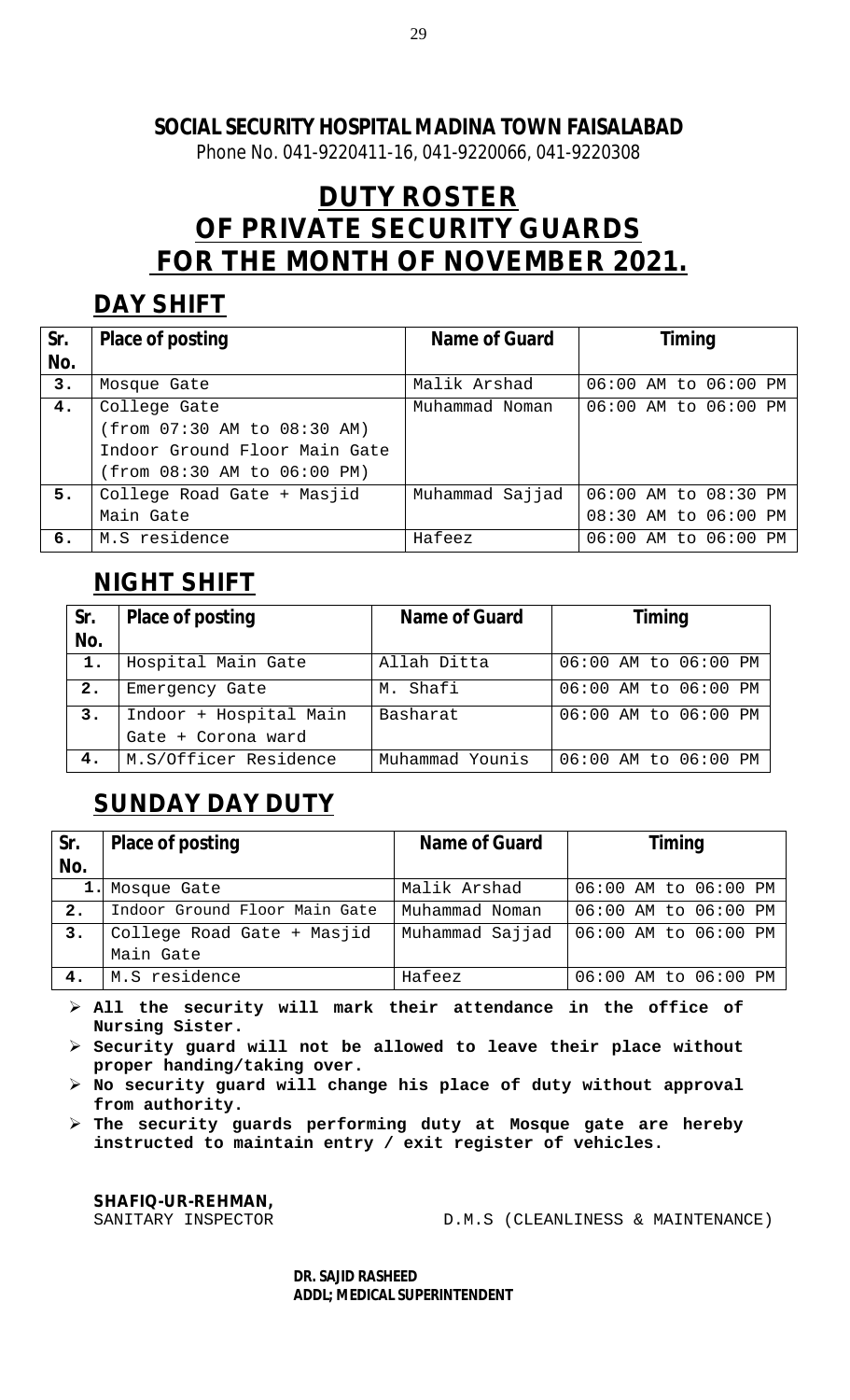# **OFFICE OF THE MEDICAL SUPERINTENDENT SOCIAL SECURITY HOSPITAL MADINA TOWN FAISALABAD**

Ph:-041-9220308 - Fax No. 041-9220066

[ms.sshfaisalabad@pessi.gop.pk](mailto:ms.sshfaisalabad@pessi.gop.pk)

[pessihospitalfsd@gmail.com](mailto:pessihospitalfsd@gmail.com)

#### Subject: **MODIFIED DUTY ROSTER OF JUNIOR TECHNICIAN (DISPENSERS)**

**WITH EFFECT FROM 01-11-2021**

| S.N | <b>NAME OF DISPENSER</b> | <b>PLACE OF DUTY</b>                  | <b>DUTIES</b>                                                                                                                                                                                                                                                                                                                                                                                                                     | <b>CONTACT</b><br><b>NUMBER</b> |
|-----|--------------------------|---------------------------------------|-----------------------------------------------------------------------------------------------------------------------------------------------------------------------------------------------------------------------------------------------------------------------------------------------------------------------------------------------------------------------------------------------------------------------------------|---------------------------------|
| 1.  | Masood Ahmad             | <b>Central Medicine Store</b>         | i. Purchase of medicine.<br>ii. Correspondence with Head Office +<br>CMS Depot.<br>iii. Dealing<br>$\mbox{audit} /$<br>accounts<br>matters<br>regarding<br>medicine<br>purchase<br>and<br>consumption.                                                                                                                                                                                                                            | 0300-6677377                    |
| 2.  | Muhammad Nadeem          | -do-                                  | i. Maintenance of Stock and entry of<br>medicines in stock register properly<br>according to $F-10 \& F-13$ .<br>ii. Provide updated list of medicine to the<br>Doctors weekly along with Medical<br>Superintendent.<br>iii. Prepare cost per patient of every month.<br>iv. Verification of stock<br>of every<br>Dispensary and CMS monthly and<br>issuance of certificate that stock as<br>according to the CMS & Dispensaries. | 0307-1610450                    |
| 3.  | Aziz-ur-Rehman           | <b>Small Medical Appliances</b>       | SMA+ Lab Chemicals + Purchase of<br>minor surgical instruments $+$ bin cards.<br>ii. Maintain the Stock Register of SMA.<br>iii. Prepared cost per patient of every<br>month.                                                                                                                                                                                                                                                     | 0321-7662610                    |
| 4.  | Muhammad Asad Rafiq      | $-do-$                                | i. Maintenance record of M-20.<br>ii. Cancer Medicine.<br>iii. Reimbursement of Staff<br>Medical<br>Boards.                                                                                                                                                                                                                                                                                                                       | 0333-6566769                    |
| 5.  | Muhammad Irfan           | Male Medical Dispensary               | i.<br>Maintenance of Stock Register+ HMIS.<br>ii. Provide updated list of medicine to<br>Doctors every week                                                                                                                                                                                                                                                                                                                       | 0300-7673376                    |
| 6.  | Amanullah                | $-do-$                                | Maintenance of Stock Register+ HMIS.<br>i.<br>ii. Provide updated list of medicine to<br>Doctors every week                                                                                                                                                                                                                                                                                                                       | 0345-7702918                    |
| 7.  | Muhammad Akmal           | <b>Chest Dispensary</b>               | i. Maintenance of Stock Register+ HMIS.<br>ii. Provide updated list of medicine to<br>Doctors every week                                                                                                                                                                                                                                                                                                                          | 0345-7927009                    |
| 8.  | Ali Saqlain              | Cardiology Dispensary                 | i. Maintenance of Stock Register + HMIS.<br>ii. Provide updated list of medicine to<br>Doctors every week.                                                                                                                                                                                                                                                                                                                        | 0300-9478160                    |
| 9.  | Mudasar Ishfaq           | ENT,<br>Skin,<br>Dental<br>Dispensary | Maintenance of Stock Register.<br>i.<br>ii. Provide updated list of medicine to Doctors<br>every week.                                                                                                                                                                                                                                                                                                                            | 0300-6642195                    |
| 10. | Taimoor Shehbaz          | -do-                                  | Maintenance of Stock Register.<br>i.<br>ii. Provide updated list of medicine to Doctors<br>every week.                                                                                                                                                                                                                                                                                                                            | 0336-6323347                    |
| 11. | Muhammad Saeed           | Eye, Children                         | Maintenance of Stock Register + HMIS.<br>i.<br>Provide updated list of medicine to Doctors<br>ii.<br>every week.                                                                                                                                                                                                                                                                                                                  | 0300-7673565                    |
| 12. | Farrukh Shahzad          | Female<br>Medical<br>Dispensary       | Maintenance of Stock Register + HMIS<br>$\mathbf{1}$ .<br>ii. Provide updated list of medicine to<br>Doctors every week.                                                                                                                                                                                                                                                                                                          | 0300-6042098                    |
| 13. | Abbas Ali                | $-do-$                                | Maintenance of Stock Register +<br>i.<br><b>HMIS</b><br>Provide updated list of medicine to<br>ii.<br>Doctors every week.                                                                                                                                                                                                                                                                                                         | 0345-1112981                    |
| 14. | Mujahad Ali              | Sub Store I                           | Maintenance of Stock Register.<br>i.<br>ii. Provide updated list of medicine to<br>indoor Doctors every week.<br>iii. Display available list of medicines on<br>notice board every week.                                                                                                                                                                                                                                          | 0300-7655805                    |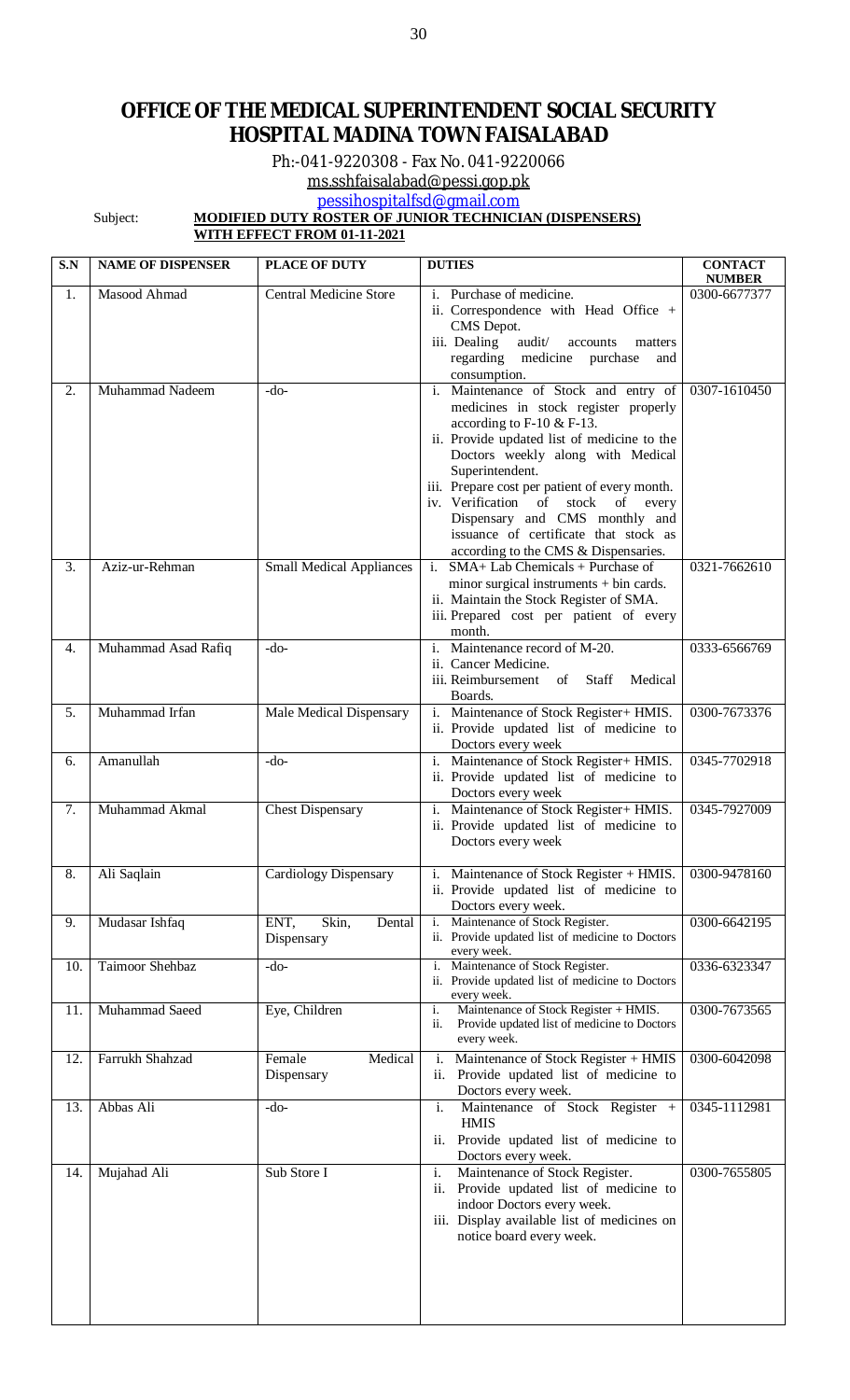| $\overline{\textbf{S}.\textbf{N}}$ | <b>NAME OF DISPENSER</b> | <b>PLACE OF DUTY</b>                                                     | <b>DUTIES</b>                                                                                                                                                                                    | <b>CONTACT</b>            |
|------------------------------------|--------------------------|--------------------------------------------------------------------------|--------------------------------------------------------------------------------------------------------------------------------------------------------------------------------------------------|---------------------------|
|                                    |                          |                                                                          |                                                                                                                                                                                                  | <b>NUMBER</b>             |
| 15.                                | Rana Ghaffar Ahmad       | Sub Store-I                                                              | i.<br>Maintenance of Stock Register.<br>ii. Provide updated list of medicine to<br>indoor Doctors every week.<br>iii. Display available list of medicines on<br>notice board every week.         | 0300-9666495              |
| 16.                                | Faheem Mukhtar           | Sub Store II                                                             | i.<br>Maintenance of Stock Register.<br>ii.<br>Provide updated list of medicine to<br>indoor Doctors every week.<br>Display available list of medicines on<br>iii.<br>notice board every week.   | 0300-9665024              |
| 17.                                | Ahmed Mujtaba            | Surgical, Ortho, Urology,<br>Dispensary,<br>Emergency<br>(Morning Shift) | Maintenance of Stock Register<br>i.<br>$+$<br>HMIS.<br>ii. Provide updated list of medicine to<br>Doctors every week.                                                                            | 0305-7278220              |
| 18.                                | Asif Imran               | $-do-$                                                                   | Maintenance of Stock Register<br>i.<br>$+$<br>HMIS.<br>ii.<br>Provide updated list of medicine to<br>Doctors every week.                                                                         | $\overline{0347-5}126662$ |
| 19.                                | Muhammad Arshad          | Emergency<br>(Evening shift)<br>(Day off = Monday)                       | Maintenance of Stock Register and<br>i.<br>submit the consumption report every<br>month.                                                                                                         | 0305-5493710              |
| 20.                                | <b>Waseem Abbas</b>      | Emergency<br>(Night shift)<br>(Day off $=$ Friday)                       | Maintenance of Stock Register and<br>i.<br>submit the consumption report every<br>month.                                                                                                         | 0304-4108449              |
| 21.                                | Muhammad Usman Jaffar    | <b>Medicine Software</b><br>$^{+}$<br><b>CMS</b>                         | To maintain the medicine software and<br>ii.<br>entry all counters consumption on<br>daily basis.<br>iii. Maintenance bin cards and dispensing<br>of medicines to the counter and sub<br>stores. | 0331-7966571              |
| 22.                                | Hafiz Ammar Khalid       | Reliever<br>(Day off=Wednesday)                                          | Reliever                                                                                                                                                                                         | 0317-6296245              |
| 23.                                | Muhammad Awais<br>Rehman | <b>Vaccination Center</b>                                                | Vaccination Center                                                                                                                                                                               | 0345-7870150              |
| 24.                                | Ikramullah               | <b>Vaccination Center</b>                                                | <b>Vaccination Center</b>                                                                                                                                                                        | 0306-3300961              |
| 25.                                | Abdul Ghaffar Naroo      | Vaccination Center                                                       | Vaccination Center                                                                                                                                                                               | 0300-6663856              |

Mr. Muhammad Shahzad, Ward Boy will perform duty at Sub Store-I.

Mr. Faraz Ehtsham, Ward Boy will perform duty at Sub Store-II.

Mr. Nabeel Sharif, Ward Cleaner will perform duty at Cardiology Dispensary.

### **On Call**

The following official will be on call in any emergency during the month.

| ↘ | Masood Ahmad (CMS) |  |
|---|--------------------|--|
|   |                    |  |

- → Masood Ahmad (CMS)<br>
→ Rana Ghaffar (Store-I)<br>
→ Faheem Mukhtar (Store-II)<br>
0300-9666495<br>
0300-9665024 **Rana Ghaffar (Store-I)** 0300-9666495
- Faheem Mukhtar (Store-II) 0300-9665024

**Pharmacist Deputy Medical Superintendent (Drugs)**

ADDL; MEDICAL SUPERINTENDENT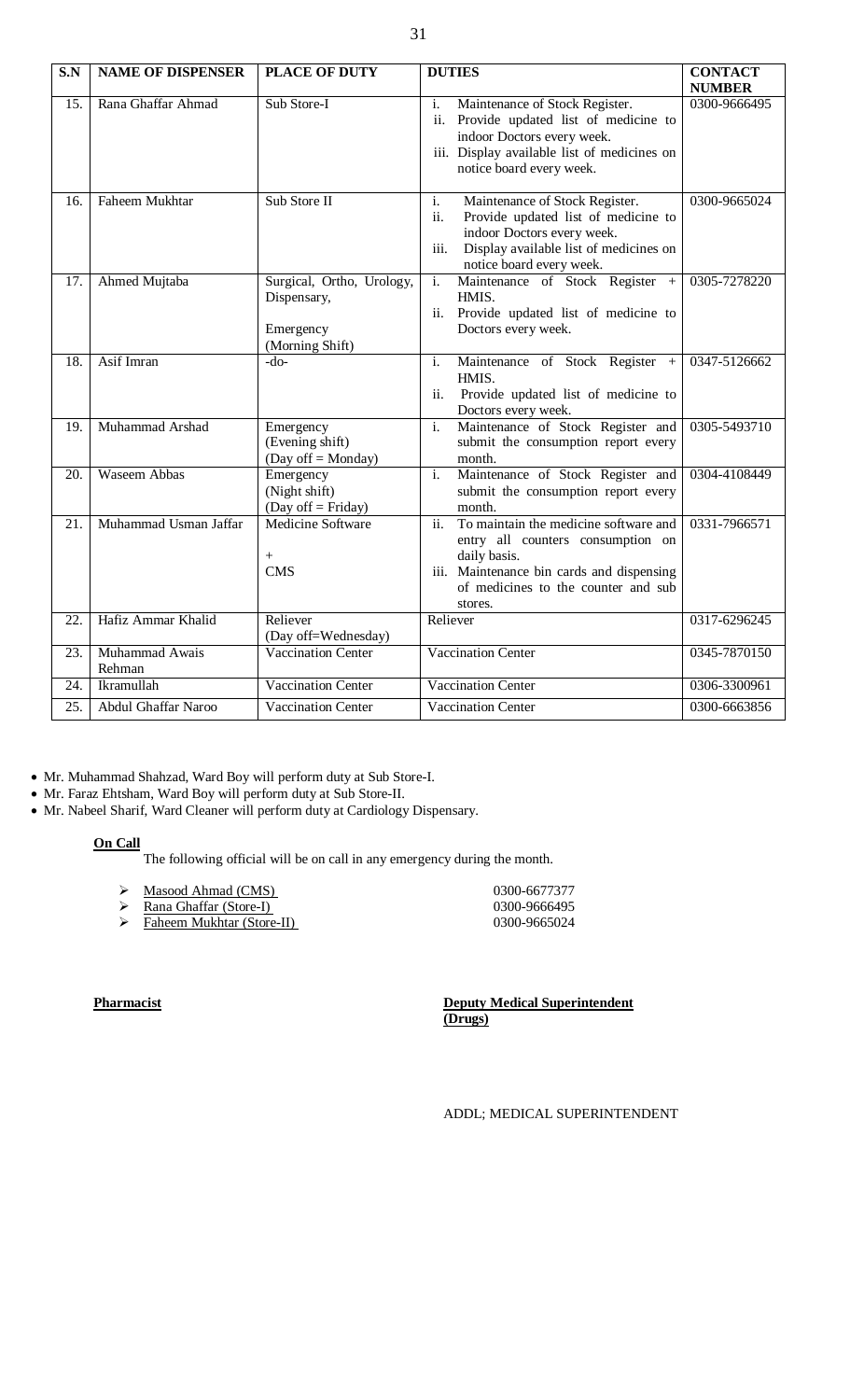### **SOCIAL SECURITY HOSPITAL MADINA TOWN FAISALABAD Phone No. 041-9220411-16, 041-9220066, 041-9220308 E: Mail: [pessihospitalfsd@gmail.com](mailto:pessihospitalfsd@gmail.com)**

# **DUTY ROSTER OF NURSING SISTERS FOR THE MONTH OF NOVEMBER, 2021**

| Sr. | <b>Name</b>                           | Designation        | Duty                     | Day Off       |
|-----|---------------------------------------|--------------------|--------------------------|---------------|
| No. |                                       |                    |                          |               |
| 1.  | Mst. Farhana Kousar<br>0321-7663072   | Nursing Sister     | Morning Duty as Assigned | <b>Sunday</b> |
| 2.  | Mst. Shabnam Javed<br>0300-6600006    | Nursing Sister     | Morning Duty as Assigned | <b>Sunday</b> |
| 3.  | Mst. Robina Aziz<br>0300-6695746      | Nursing Sister     | Morning Duty as Assigned | <b>Sunday</b> |
| 4.  | Mst. Bushra Firdous<br>0306-7904882   | Nursing Sister     | Evening Super            | Saturday      |
| 5.  | Mst. Mariyam Kanwal<br>0323-6052483   | Nursing Sister     | Reliever Evening Super   | Sunday        |
| 6.  | Mst. Humaira Shahzadi<br>0345-7768927 | <b>Staff Nurse</b> | Night Super              | Saturday      |
| 7.  | Mst. Shahnaz Khaliq<br>0300-6698008   | <b>Staff Nurse</b> | Night Super Reliever     | <b>Sunday</b> |

**SHABNAM JAVED NURSING SISTER SSH, FAISALABAD**

**DR. SAJID RASHEED ADDL. MEDICAL SUPERINTENDENT SSH, FAISALABAD**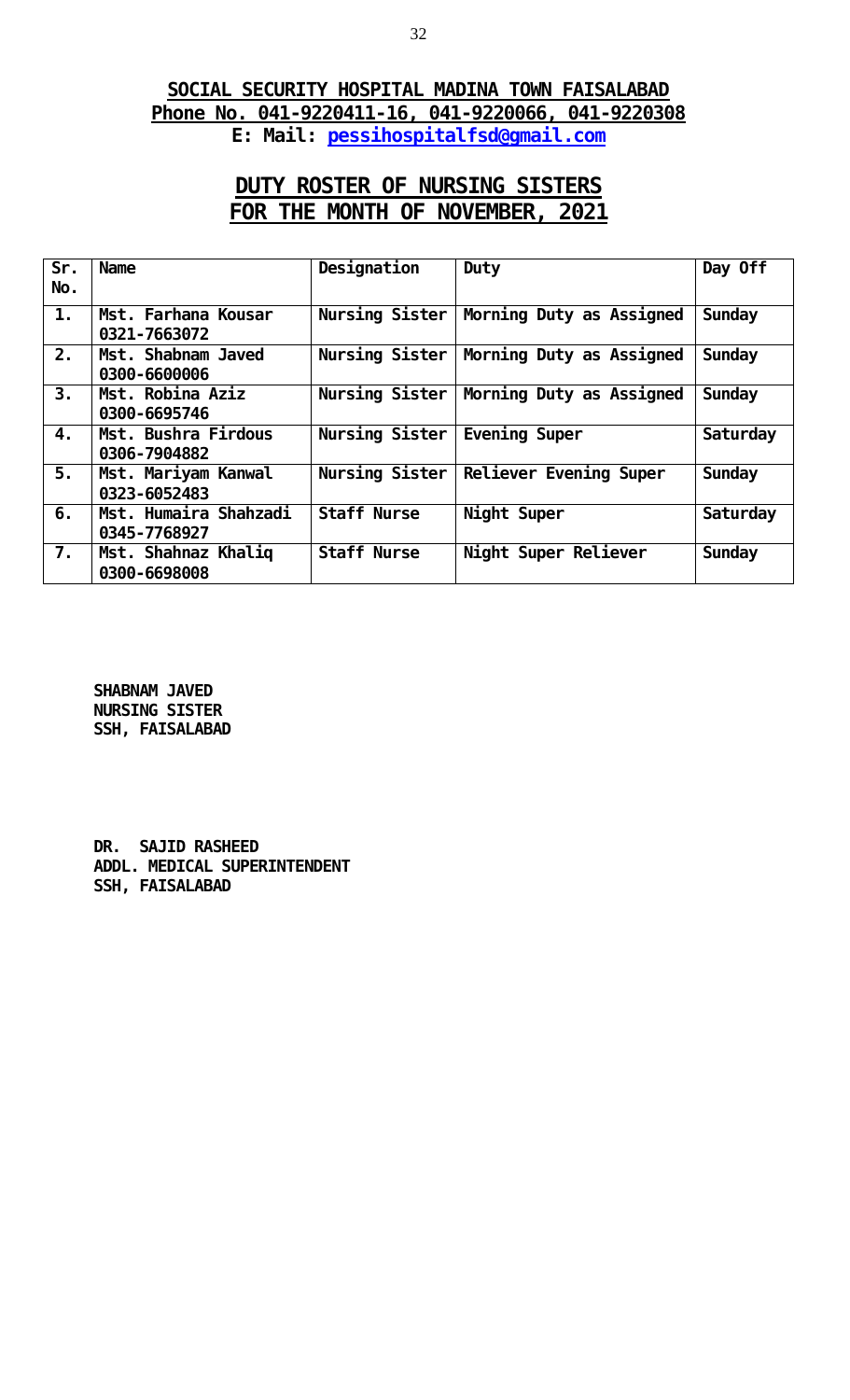### **SOCIAL SECURITY HOSPITAL MADINA TOWN FAISALABAD Phone No. 041-9220411-16, 041-9220066, 041-9220308 E:Mail: [pessihospitalfsd@gmail.com](mailto:pessihospitalfsd@gmail.com)**

# **DUTY ROSTER OF STAFF NURSES FOR THE MONTH OF NOVEMBER, 2021**

# **S.N. NAME Cell No. DESIGNATION DUTY WEEKLY OFF 1. Iram Ijaz 0345-7884002 Staff Nurse Morning Saturday 2. Yasmin Rafique 0308-836036 Staff Nurse Morning Wednesday 3. Barjees Basharat 0304-5818054 Staff Nurse Evening Tuesday 4. Zara Qamar-uz-Zaman 0303-8028906 Staff Nurse Evening Wednesday 5. Shahida Parveen 0305-7163498 Staff Nurse Evening Monday 6. Shazia James 0303-6243432 Staff Nurse Night Saturday 7. Nazia Murad 0331-7755681 Staff Nurse Night Thursday**

### **EMERGENCY DEPARTMENT**

### **MEDICAL WARD**

| S.N. | <b>NAME</b>           | Cell No.                   | <b>DESIGNATION</b> | <b>DUTY</b>     | <b>WEEKLY OFFI</b> | Room Nos.    |
|------|-----------------------|----------------------------|--------------------|-----------------|--------------------|--------------|
| 1.   | Iram Ghazala          | $0321 - 6613711$           | <b>Staff Nurse</b> | I/C Morning     | <b>Sunday</b>      | $I/C$ Med. W |
| 2.   | Safia Noreen          | 0301-7033637               | <b>Staff Nurse</b> | Morning         | <b>Sunday</b>      | Fem. Med. W  |
| 3.   | Shamim Ghulam         | $0333 - 7635741$           | <b>Staff Nurse</b> | Morning         | Saturday           | Female Side  |
| 4.   | Farkhanda Jabeen      | 0307-1648042 Staff Nurse   |                    | Morning         | <b>Sunday</b>      | Male-Side    |
| 5.   | Sajida Parveen        | 0341-1730615   Staff Nurse |                    | Morning         | <b>Monday</b>      | Male-Side    |
| 6.   | Shakeela Qayoom       | 0304-6879122 Staff Nurse   |                    | Eveni ng        | Saturday           | Male-Side    |
| 7.   | Razia Samuel          | 0305-7614634 Staff Nurse   |                    | Eveni ng        | <b>Monday</b>      | Female Side  |
| 8.   | Mariyam Farah         | 0324-7292547               | <b>Staff Nurse</b> | Ni ght          | <b>Sunday</b>      | Fem-Room 2   |
| 9.   | <b>Musarat Samuel</b> | 0305-0668108   Staff Nurse |                    | Ni ght          | Wednesday          | Male-Side    |
| 10.  | Amelia John           | 0305-7188512 Staff Nurse   |                    | $N$ i ght $(R)$ | Tuesday            | Rel i ever   |

#### **CARDIOLOGY WARD**

| S.N. | <b>NAME</b>    | <b>Cell</b><br>No. | <b>DESIGNATION</b> | <b>DUTY</b> | <b>WEEKLY</b> |
|------|----------------|--------------------|--------------------|-------------|---------------|
|      |                |                    |                    |             | <b>OFF</b>    |
| 1.   | Sumaira Amin   | 0333-6520704       | <b>Staff Nurse</b> | I/C Morning | Sunday        |
| 2.   | Parveen Bibi   | 030-1685039        | Nursing            | Eveni ng    | <b>Monday</b> |
|      |                |                    | <b>Sister</b>      |             |               |
| 3.   | Shahnaz Khaliq | 0300-6698008       | Staff Nurse        | Ni ght      | Sunday        |

### **CHILDREN WARD + PEADS ICU**

| S.N.               | <b>NAME</b>      | Cell No.     | <b>DESIGNATION</b> | <b>DUTY</b> | <b>WEEKLY</b><br><b>OFF</b> |
|--------------------|------------------|--------------|--------------------|-------------|-----------------------------|
| 1.                 | Shamim Akhter    | 0323-9690791 | Nursing Sister     | I/C Morning | <b>Sunday</b>               |
| 2.                 | Shabana Latif    | 0323-7822399 | <b>Staff Nurse</b> | Morning     | Fri day                     |
| 3.                 | Shazia Noor Alam | 0334-6640169 | <b>Staff Nurse</b> | Eveni ng    | Thursday                    |
| $\boldsymbol{4}$ . | Rukhsana Kausar  | 0339-7197863 | <b>Staff Nurse</b> | Ni ght      | Thursday                    |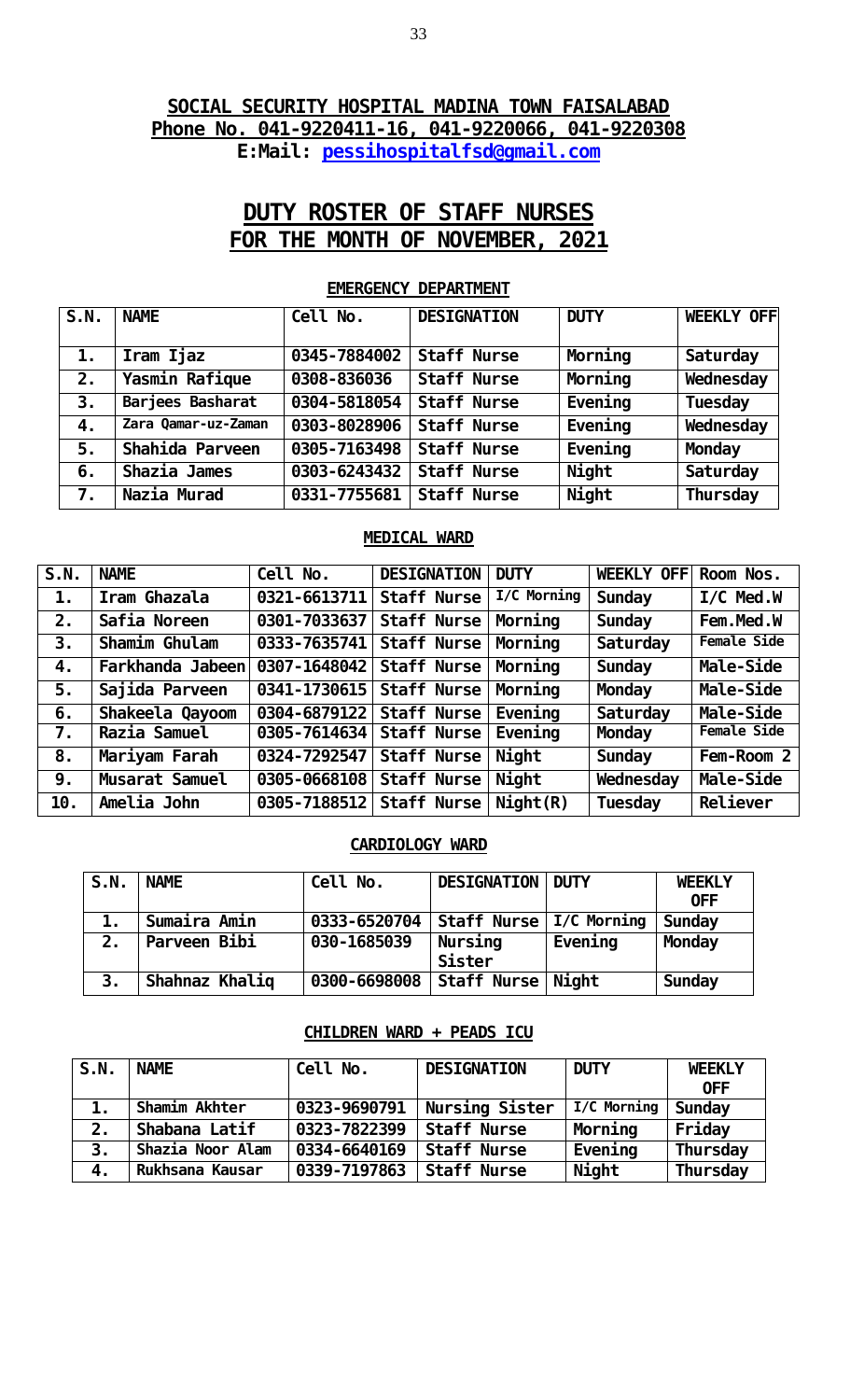### **DIALYSIS UNIT The Dialysis will start at 07:30 A.M sharp.**

| S.N. | <b>NAME</b>  | Cell No.                   | <b>DESIGNATION</b> | <b>DUTY</b> | <b>WEEKLY</b> |
|------|--------------|----------------------------|--------------------|-------------|---------------|
|      |              |                            |                    |             | 0FF           |
|      | Sajida Najmi | 0322-6391545   Staff Nurse |                    | I/C Morning | Sunday        |

### **ORTHOPEDIC WARD + VIP ROOMS**

| S.N. | <b>NAME</b>    | Cell No.     | <b>DESIGNATION   DUTY</b> |        | <b>WEEKLY</b><br>0FF |
|------|----------------|--------------|---------------------------|--------|----------------------|
|      | Razia Naseem   | 0315-7159112 | Staff Nurse   I/C Morning |        | Sunday               |
| 2.   | Parveen Kousar | 0300-9494012 | Staff Nurse   Evening     |        | Saturday             |
| 3.   | Hifsa Riaz     | 0313-7347094 | Staff Nurse               | Ni aht | Sunday               |

### **I.C.U WARD**

| S.N.           | <b>NAME</b>     | Cell No.                   | <b>DESIGNATION</b> | <b>DUTY</b>        | <b>WEEKLY</b> |
|----------------|-----------------|----------------------------|--------------------|--------------------|---------------|
|                |                 |                            |                    |                    | <b>OFF</b>    |
| $\mathbf{1}$ . | Robina Kousar   | 0322-6349748               | Staff Nurse        | <b>I/C Morning</b> | Sunday        |
| 2.             | Bushra Iqbal    | 0301-7962734   Staff Nurse |                    | Morning            | Fri day       |
| 3.             | Tehmina Sardar  | 0313-0700832   Staff Nurse |                    | Eveni ng           | Wednesday     |
| 4.             | Iram Romana     | 0341-4092402   Staff Nurse |                    | Evening            | Fri day       |
| 5.             | Sumaira Shoukat | 0304-6369066               | <b>Staff Nurse</b> | Ni ght             | Saturday      |
| 6.             | Arhamna Sadat   | 0301-14281                 | <b>Staff Nurse</b> | Ni ght             | Fri day       |

### **SURGICAL WARD**

| S.N. | <b>NAME</b>    | Cell No.     | <b>DESIGNATION</b> | <b>DUTY</b>  | <b>WEEKLY</b> |
|------|----------------|--------------|--------------------|--------------|---------------|
|      |                |              |                    |              | <b>OFF</b>    |
| 1.   | Sumaira Ashraf | 0333-6566579 | <b>Staff Nurse</b> | I/C Morning  | Sunday        |
| 2.   | Asma Aslam     | 0308-8776566 | <b>Staff Nurse</b> | Morning      | Saturday      |
| 3.   | Saima Naeem    | 0304-5847804 | <b>Staff Nurse</b> | Eveni ng     | Sunday        |
| 4.   | Tanveer Akhter | 0300-7048706 | <b>Staff Nurse</b> | <b>Night</b> | <b>Monday</b> |

### **CORONA WARD**

| S.N. | <b>NAME</b>    | Cell No.     | <b>DESIGNATION</b>        | <b>DUTY</b> | <b>WEEKLY</b> |
|------|----------------|--------------|---------------------------|-------------|---------------|
|      |                |              |                           |             | <b>OFF</b>    |
|      | Sadi a Parveen | 0301-7033637 | Staff Nurse   I/C Morning |             | Sunday        |
| 2.   | Amara Rehman   | 0302-9580632 | Staff Nurse   Morning     |             | Saturday      |
| 3.   | Robina Shoukat | 0304-8666981 | Staff Nurse   Evening     |             | Tuesday       |
|      | Atia Barkat    | 0301-3952111 | Staff Nurse               | Ni ght      | Wednesday     |

**EYE / E.N.T / ONCOLOGY**

| S.N.           | <b>NAME</b>                       | Cell No.     | <b>DESIGNATION</b> | <b>DUTY</b>    | <b>WEEKLY</b><br><b>OFF</b> |
|----------------|-----------------------------------|--------------|--------------------|----------------|-----------------------------|
| 1.             | Rashi da Shafi que   0300-7937856 |              | Staff Nurse        | 1/C<br>Morning | Sunday                      |
| 2.             | Sarafeen James                    | 0313-4114818 | <b>Staff Nurse</b> | Evening        | <b>Tuesday</b>              |
| 3 <sub>1</sub> | Hifsa Riaz                        | 0313-7347094 | <b>Staff Nurse</b> | Ni ght         | <b>Sunday</b>               |